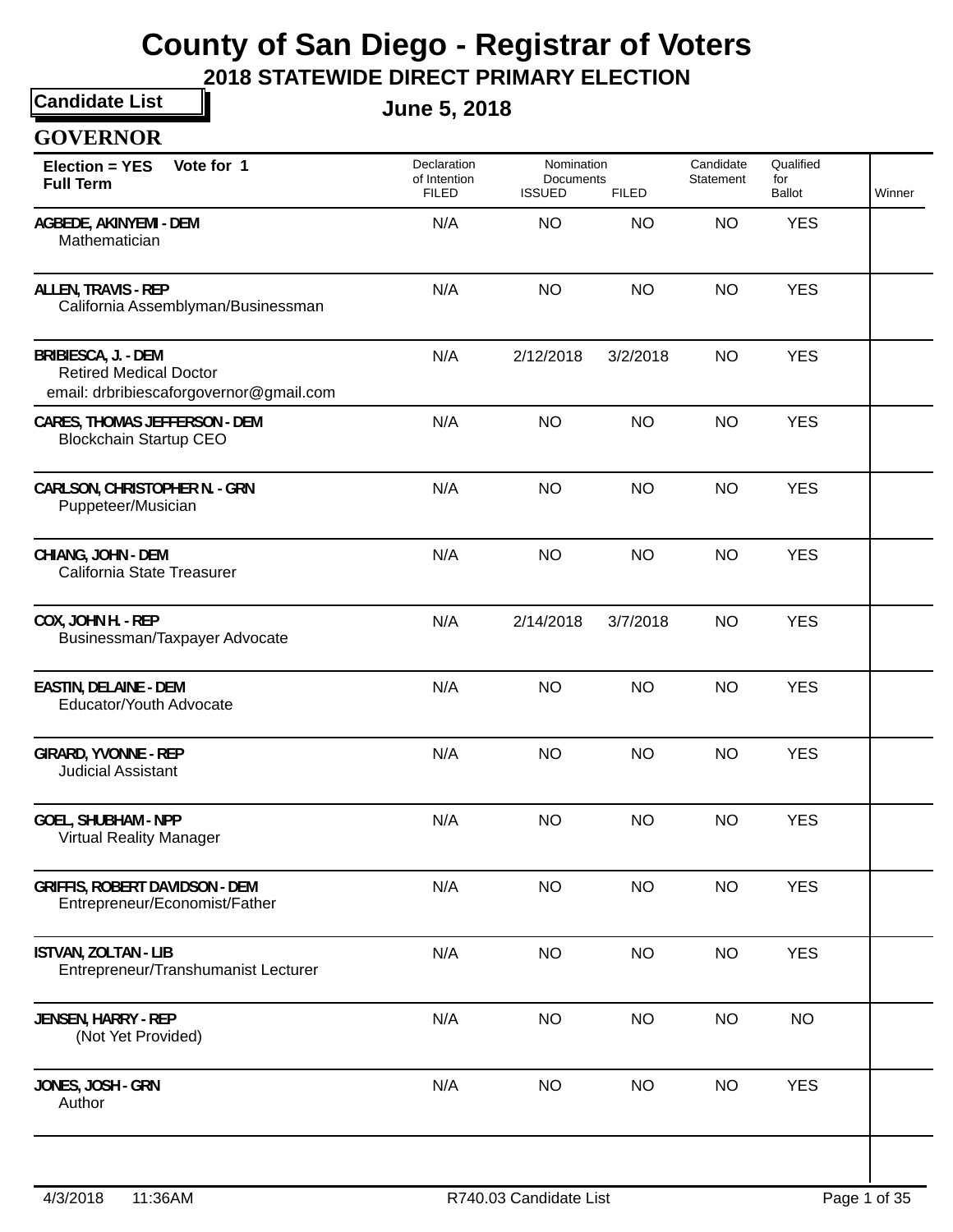**2018 STATEWIDE DIRECT PRIMARY ELECTION**

**Candidate List GOVERNOR**

**June 5, 2018**

| Vote for 1<br><b>Election = YES</b><br><b>Full Term</b>                               | Declaration<br>of Intention<br><b>FILED</b> | Nomination<br>Documents<br><b>ISSUED</b> | <b>FILED</b> | Candidate<br>Statement | Qualified<br>for<br>Ballot | Winner |
|---------------------------------------------------------------------------------------|---------------------------------------------|------------------------------------------|--------------|------------------------|----------------------------|--------|
| LA RIVA, GLORIA ESTELA - PF<br><b>Graphic Artist</b>                                  | N/A                                         | <b>NO</b>                                | <b>NO</b>    | <b>NO</b>              | <b>YES</b>                 |        |
| LIU, PETER Y - REP<br>None                                                            | N/A                                         | <b>NO</b>                                | <b>NO</b>    | <b>NO</b>              | <b>YES</b>                 |        |
| MEZZETTI, ALBERT CAESAR - DEM<br><b>Retired Educator</b>                              | N/A                                         | <b>NO</b>                                | <b>NO</b>    | <b>NO</b>              | <b>YES</b>                 |        |
| MIKADO, HAKAN "HAWK" - NPP<br><b>CEO/Business Owner</b><br>email: join@hawkmikado.com | N/A                                         | 3/8/2018                                 | 3/9/2018     | <b>NO</b>              | <b>YES</b>                 |        |
| NEWMAN, II, ROBERT C. - REP<br><b>Research Clinical Psychologist</b>                  | N/A                                         | <b>NO</b>                                | <b>NO</b>    | <b>NO</b>              | <b>YES</b>                 |        |
| NEWSOM, GAVIN - DEM<br>Lieutenant Governor/Businessman                                | N/A                                         | <b>NO</b>                                | <b>NO</b>    | <b>NO</b>              | <b>YES</b>                 |        |
| RENTERIA, AMANDA - DEM<br>COO, Justice Department                                     | N/A                                         | <b>NO</b>                                | <b>NO</b>    | <b>NO</b>              | <b>YES</b>                 |        |
| SHELLENBERGER, MICHAEL - DEM<br><b>Environmental Organization Executive</b>           | N/A                                         | <b>NO</b>                                | <b>NO</b>    | <b>NO</b>              | <b>YES</b>                 |        |
| SILVEIRA, DESMOND - NPP<br>Senior Software Engineer                                   | N/A                                         | <b>NO</b>                                | <b>NO</b>    | <b>NO</b>              | <b>YES</b>                 |        |
| TAYLOR, JEFFREY EDWARD - NPP<br>Marketplace Minister                                  | N/A                                         | <b>NO</b>                                | <b>NO</b>    | <b>NO</b>              | <b>YES</b>                 |        |
| TINAJ, KLEMENT - DEM<br>CEO/Educator/Artist                                           | N/A                                         | <b>NO</b>                                | <b>NO</b>    | <b>NO</b>              | <b>YES</b>                 |        |
| VILLARAIGOSA, ANTONIO - DEM<br><b>Public Policy Advisor</b>                           | N/A                                         | <b>NO</b>                                | <b>NO</b>    | <b>NO</b>              | <b>YES</b>                 |        |
| WATTENBURG, JOHNNY - NPP<br><b>Business Owner</b>                                     | N/A                                         | <b>NO</b>                                | <b>NO</b>    | <b>NO</b>              | <b>YES</b>                 |        |
| <b>WILDSTAR, NICKOLAS - LIB</b><br><b>Recording Artist</b>                            | N/A                                         | <b>NO</b>                                | <b>NO</b>    | <b>NO</b>              | <b>YES</b>                 |        |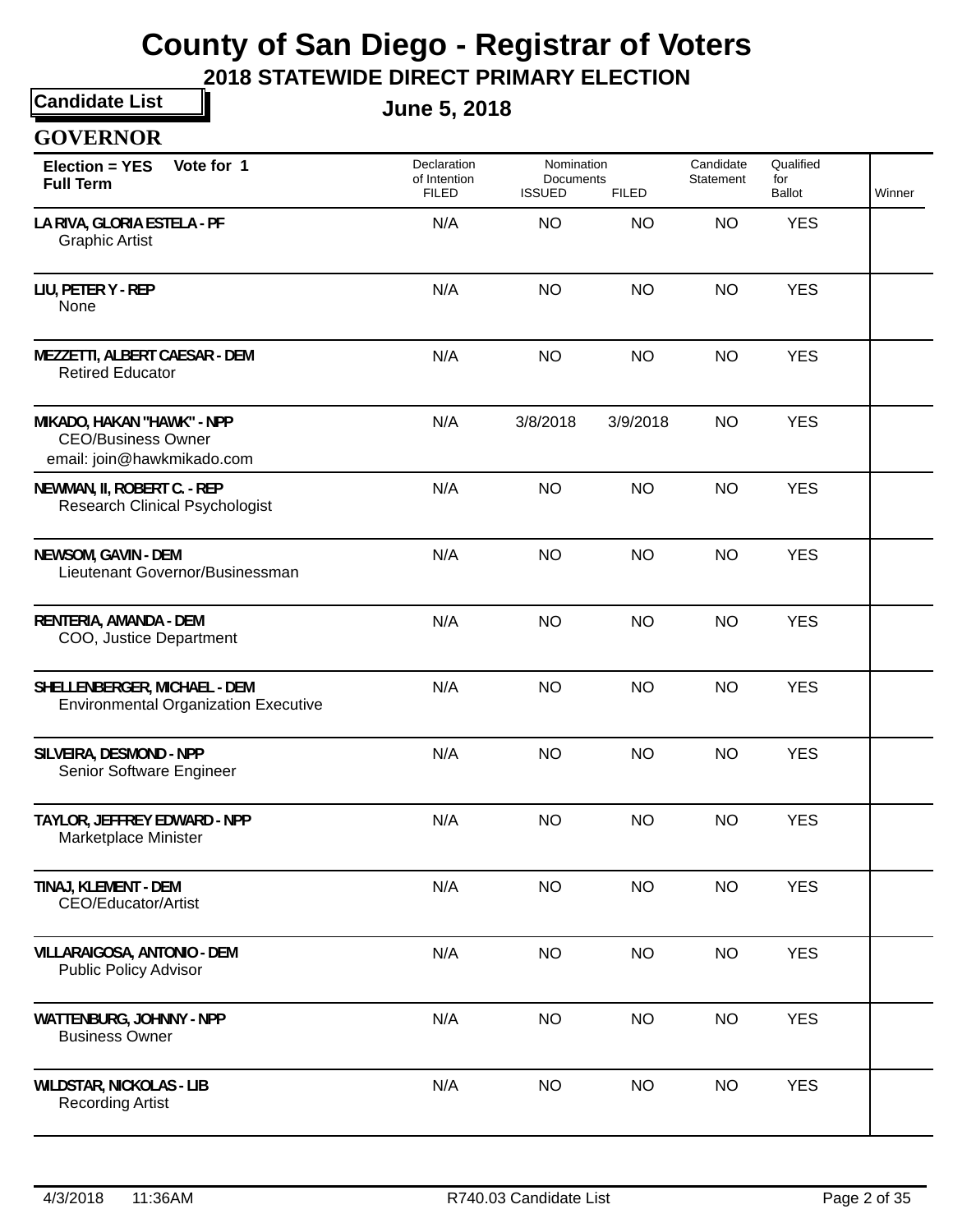**2018 STATEWIDE DIRECT PRIMARY ELECTION**

**Candidate List**

**June 5, 2018**

### **LIEUTENANT GOVERNOR**

| Vote for 1<br><b>Election = YES</b><br><b>Full Term</b>                                  | Declaration<br>of Intention<br><b>FILED</b> | Nomination<br>Documents<br><b>ISSUED</b> | <b>FILED</b> | Candidate<br>Statement | Qualified<br>for<br><b>Ballot</b> | Winner |
|------------------------------------------------------------------------------------------|---------------------------------------------|------------------------------------------|--------------|------------------------|-----------------------------------|--------|
| <b>BLEICH, JEFF - DEM</b><br>Attorney/Educator                                           | N/A                                         | <b>NO</b>                                | <b>NO</b>    | <b>NO</b>              | <b>YES</b>                        |        |
| FENNELL, DAVID - REP<br>Entrepreneur                                                     | N/A                                         | <b>NO</b>                                | <b>NO</b>    | <b>NO</b>              | <b>YES</b>                        |        |
| FERREIRA, TIM - LIB<br>Strategist/Programmer/Entrepreneur                                | N/A                                         | <b>NO</b>                                | <b>NO</b>    | <b>NO</b>              | <b>YES</b>                        |        |
| <b>GHARABIKLOU, CAMERON - DEM</b><br>Attorney<br>email: cameron@cameronforcalifornia.com | N/A                                         | 2/12/2018                                | 3/5/2018     | <b>NO</b>              | <b>YES</b>                        |        |
| HARRIS, COLE - REP<br>Father/Entrepreneur/Businessman                                    | N/A                                         | <b>NO</b>                                | <b>NO</b>    | <b>NO</b>              | <b>YES</b>                        |        |
| HERNANDEZ, DAVID R. - REP<br><b>Retired Business Owner</b>                               | N/A                                         | <b>NO</b>                                | <b>NO</b>    | <b>NO</b>              | <b>YES</b>                        |        |
| HERNANDEZ, ED - DEM<br>State Senator/Businessman                                         | N/A                                         | <b>NO</b>                                | <b>NO</b>    | <b>NO</b>              | <b>YES</b>                        |        |
| KOUNALAKIS, ELENI - DEM<br>Businesswoman/Economic Advisor                                | N/A                                         | <b>NO</b>                                | <b>NO</b>    | <b>NO</b>              | <b>YES</b>                        |        |
| MCLAUGHLIN, GAYLE - NPP<br><b>Community Organizer/Educator</b>                           | N/A                                         | <b>NO</b>                                | <b>NO</b>    | <b>NO</b>              | <b>YES</b>                        |        |
| ORTEGA, LYDIA - REP<br>Economist/Businesswoman/Educator                                  | N/A                                         | <b>NO</b>                                | <b>NO</b>    | <b>NO</b>              | <b>YES</b>                        |        |
| THOMAS, DANNY - NPP<br>Dentist/Dental Surgeon                                            | N/A                                         | <b>NO</b>                                | <b>NO</b>    | <b>NO</b>              | <b>YES</b>                        |        |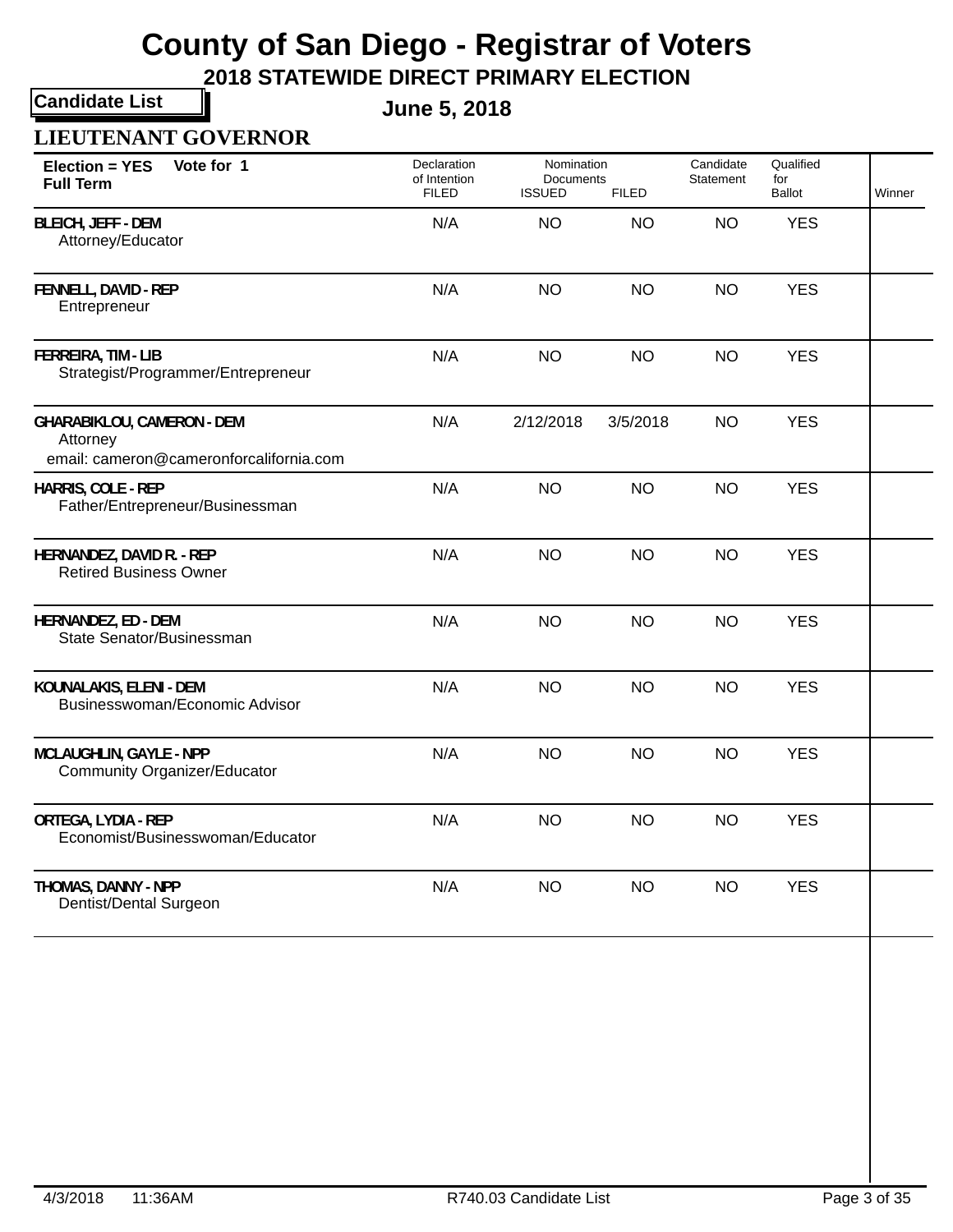**2018 STATEWIDE DIRECT PRIMARY ELECTION**

**Candidate List**

**June 5, 2018**

### **SECRETARY OF STATE**

| Vote for 1<br>Election = YES<br><b>Full Term</b>                                                                                             | Declaration<br>of Intention<br><b>FILED</b> | Nomination<br>Documents<br><b>ISSUED</b><br><b>FILED</b> |              | Candidate<br>Statement | Qualified<br>for<br><b>Ballot</b> | Winner |
|----------------------------------------------------------------------------------------------------------------------------------------------|---------------------------------------------|----------------------------------------------------------|--------------|------------------------|-----------------------------------|--------|
| <b>FEINSTEIN, MICHAEL - GRN</b><br><b>Electoral Reform Consultant</b>                                                                        | N/A                                         | <b>NO</b>                                                | <b>NO</b>    | <b>NO</b>              | <b>YES</b>                        |        |
| LIGHTFOOT, GAIL K. - LIB<br><b>Retired Nurse</b>                                                                                             | N/A                                         | <b>NO</b>                                                | <b>NO</b>    | <b>NO</b>              | <b>YES</b>                        |        |
| <b>MAJOR, RUBEN - DEM</b><br>Paramedic/Educator/Businessperson<br>Business: (949) 482-0502 Residence: (760) 575-4589                         | N/A                                         | 3/2/2018<br>email: campaign@rubenmajor.com               | 3/6/2018     | <b>NO</b>              | <b>YES</b>                        |        |
| <b>MEUSER, MARK P. - REP</b><br><b>Election Law Attorney</b>                                                                                 | N/A                                         | <b>NO</b>                                                | <b>NO</b>    | <b>NO</b>              | <b>YES</b>                        |        |
| PADILLA, ALEX - DEM<br>Secretary of State                                                                                                    | N/A                                         | <b>NO</b>                                                | <b>NO</b>    | <b>NO</b>              | <b>YES</b>                        |        |
| RODRIGUEZ JR, RAUL - REP<br><b>Retired Warehousing Employee</b>                                                                              | N/A                                         | <b>NO</b>                                                | <b>NO</b>    | <b>NO</b>              | <b>YES</b>                        |        |
| RYDBERG, ERIK - GRN<br><b>Community Organizer</b>                                                                                            | N/A                                         | <b>NO</b>                                                | <b>NO</b>    | <b>NO</b>              | <b>YES</b>                        |        |
| WEBER, C. T. - PF<br><b>Retired Government Analyst</b>                                                                                       | N/A                                         | <b>NO</b>                                                | <b>NO</b>    | <b>NO</b>              | <b>YES</b>                        |        |
| <b>CONTROLLER</b>                                                                                                                            |                                             |                                                          |              |                        |                                   |        |
| Vote for 1<br>Election = YES<br><b>Full Term</b>                                                                                             | Declaration<br>of Intention<br><b>FILED</b> | Nomination<br>Documents<br><b>ISSUED</b>                 | <b>FILED</b> | Candidate<br>Statement | Qualified<br>for<br>Ballot        | Winner |
| FINLEY, MARY LOU - PF<br><b>Retired Educator</b><br>Business: (619) 713-0103 Residence: (619) 992-4275 email: celticwomanwicklow@hotmail.com | N/A                                         | 3/6/2018                                                 | 3/6/2018     | <b>NO</b>              | <b>YES</b>                        |        |
| RODITIS, KONSTANTINOS - REP<br>Entrepreneur                                                                                                  | N/A                                         | <b>NO</b>                                                | <b>NO</b>    | <b>NO</b>              | <b>YES</b>                        |        |
| YEE, BETTY T. - DEM<br>California State Controller                                                                                           | N/A                                         | <b>NO</b>                                                | <b>NO</b>    | <b>NO</b>              | <b>YES</b>                        |        |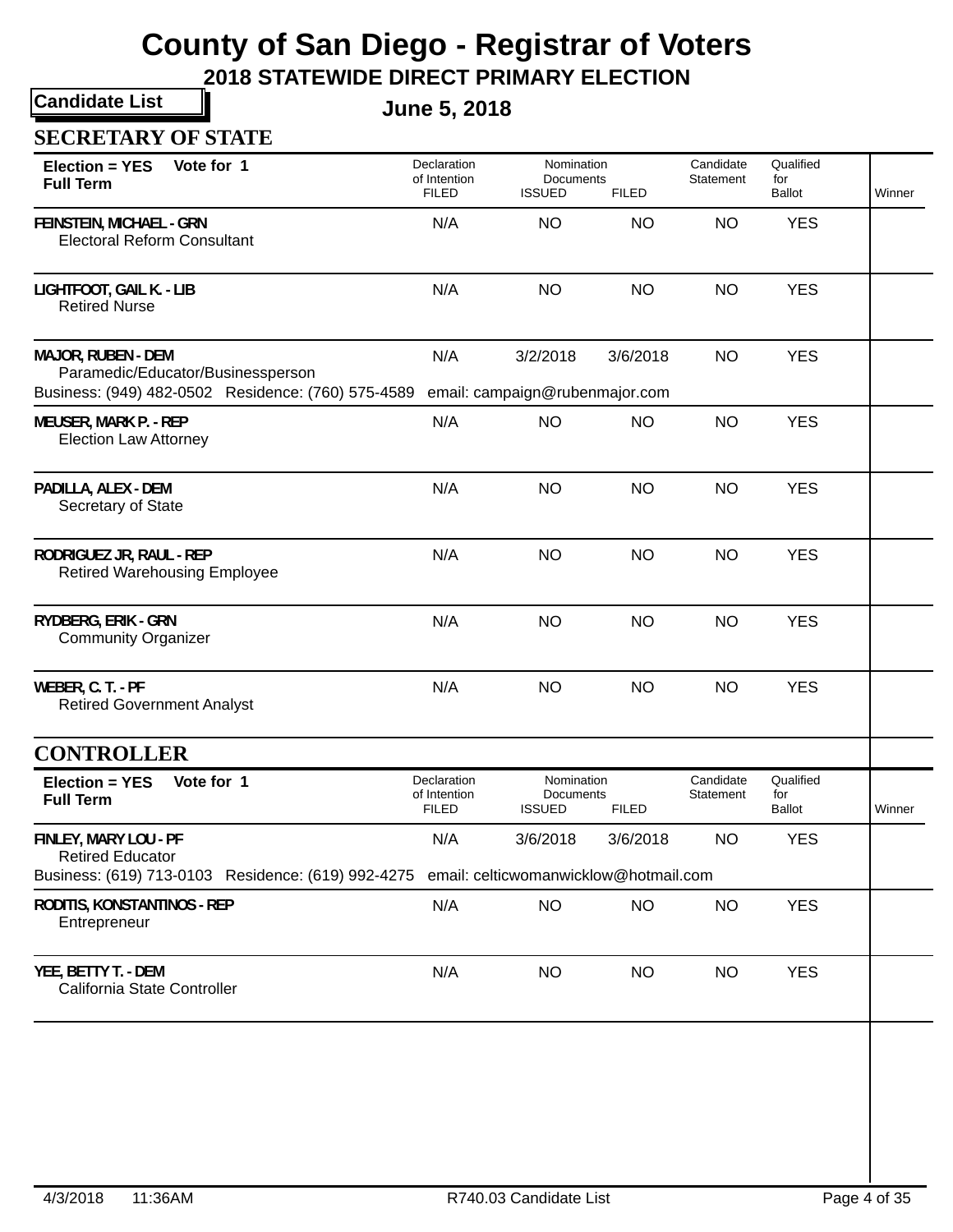| <b>Candidate List</b>                                                          | <b>June 5, 2018</b>                         |                                                 |              |                        |                                   |        |
|--------------------------------------------------------------------------------|---------------------------------------------|-------------------------------------------------|--------------|------------------------|-----------------------------------|--------|
| <b>TREASURER</b>                                                               |                                             |                                                 |              |                        |                                   |        |
| Vote for 1<br>Election = YES<br><b>Full Term</b>                               | Declaration<br>of Intention<br><b>FILED</b> | Nomination<br><b>Documents</b><br><b>ISSUED</b> | <b>FILED</b> | Candidate<br>Statement | Qualified<br>for<br><b>Ballot</b> | Winner |
| AKIN, KEVIN - PF<br><b>Retired Steam Engineer</b>                              | N/A                                         | <b>NO</b>                                       | <b>NO</b>    | <b>NO</b>              | <b>YES</b>                        |        |
| <b>CONLON, GREG - REP</b><br>Businessman/CPA                                   | N/A                                         | <b>NO</b>                                       | <b>NO</b>    | <b>NO</b>              | <b>YES</b>                        |        |
| <b>GUERRERO, JACK M. - REP</b><br>CPA/Councilmember/Economist                  | N/A                                         | <b>NO</b>                                       | <b>NO</b>    | <b>NO</b>              | <b>YES</b>                        |        |
| MA, FIONA - DEM<br><b>CPA/Taxpayer Representative</b>                          | N/A                                         | <b>NO</b>                                       | <b>NO</b>    | <b>NO</b>              | <b>YES</b>                        |        |
| VISWANATHAN, VIVEK - DEM<br>Governor's Office, Advisor                         | N/A                                         | <b>NO</b>                                       | <b>NO</b>    | <b>NO</b>              | <b>YES</b>                        |        |
| <b>ATTORNEY GENERAL</b>                                                        |                                             |                                                 |              |                        |                                   |        |
| Vote for 1<br>Election = YES<br><b>Full Term</b>                               | Declaration<br>of Intention<br><b>FILED</b> | Nomination<br><b>Documents</b><br><b>ISSUED</b> | <b>FILED</b> | Candidate<br>Statement | Qualified<br>for<br><b>Ballot</b> | Winner |
| <b>BAILEY, STEVEN C - REP</b><br>Retired California Judge                      | N/A                                         | <b>NO</b>                                       | <b>NO</b>    | <b>NO</b>              | <b>YES</b>                        |        |
| BECERRA, XAVIER - DEM<br>Appointed Attorney General of the State of California | N/A                                         | <b>NO</b>                                       | <b>NO</b>    | <b>NO</b>              | <b>YES</b>                        |        |
| EARLY, ERIC - REP<br>Attorney/Business Owner                                   | N/A                                         | <b>NO</b>                                       | <b>NO</b>    | <b>NO</b>              | <b>YES</b>                        |        |
| JONES, DAVE - DEM<br>California Insurance Commissioner                         | N/A                                         | <b>NO</b>                                       | <b>NO</b>    | <b>NO</b>              | <b>YES</b>                        |        |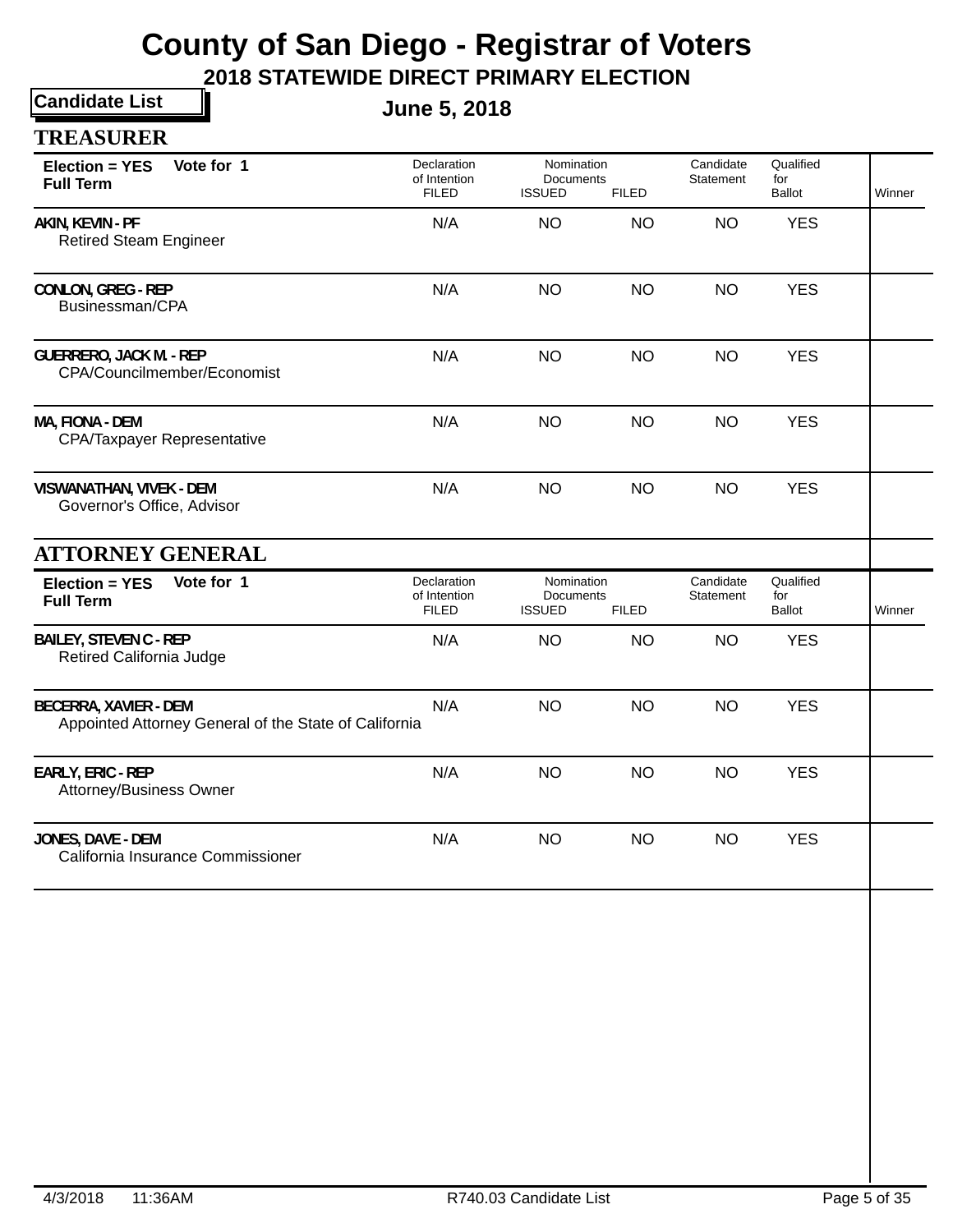**2018 STATEWIDE DIRECT PRIMARY ELECTION**

**Candidate List**

**June 5, 2018**

| Vote for 1<br>Election = YES<br><b>Full Term</b>                                                                   | Declaration<br>of Intention<br><b>FILED</b> | Nomination<br>Documents<br><b>ISSUED</b>        | <b>FILED</b> | Candidate<br>Statement | Qualified<br>for<br><b>Ballot</b> | Winner |
|--------------------------------------------------------------------------------------------------------------------|---------------------------------------------|-------------------------------------------------|--------------|------------------------|-----------------------------------|--------|
| HRIZI, NATHALIE - PF<br><b>Public School Teacher</b>                                                               | N/A                                         | <b>NO</b>                                       | <b>NO</b>    | <b>NO</b>              | <b>YES</b>                        |        |
| LARA, RICARDO - DEM<br>California Senator                                                                          | N/A                                         | <b>NO</b>                                       | <b>NO</b>    | <b>NO</b>              | <b>YES</b>                        |        |
| MAHMOOD, ASIF - DEM<br>Physician, Internal Medicine                                                                | N/A                                         | <b>NO</b>                                       | <b>NO</b>    | <b>NO</b>              | <b>YES</b>                        |        |
| POIZNER, STEVE - NPP<br>Businessman/Non-Profit Director<br>email: slpoizner@gmail.com                              | N/A                                         | 2/15/2018                                       | 3/5/2018     | <b>NO</b>              | <b>YES</b>                        |        |
| <b>STATE BOARD EQUALIZATION - 4TH DISTRICT</b>                                                                     |                                             |                                                 |              |                        |                                   |        |
| Vote for 1<br>Election = YES<br><b>Full Term</b>                                                                   | Declaration<br>of Intention<br><b>FILED</b> | Nomination<br><b>Documents</b><br><b>ISSUED</b> | <b>FILED</b> | Candidate<br>Statement | Qualified<br>for<br>Ballot        | Winner |
| ANDERSON, JOEL - REP<br>Taxpayer Advocate/Senator                                                                  | N/A                                         | 2/12/2018                                       | 3/2/2018     | <b>NO</b>              | <b>YES</b>                        |        |
| DODSON, DAVID - DEM<br>None                                                                                        | N/A                                         | <b>NO</b>                                       | <b>NO</b>    | <b>NO</b>              | <b>YES</b>                        |        |
| KELLY, JOHN F. - REP<br><b>Small Business Owner</b>                                                                | N/A                                         | <b>NO</b>                                       | <b>NO</b>    | <b>NO</b>              | <b>YES</b>                        |        |
| LOPEZ-MADDOX, KEN - DEM<br><b>Education Outreach Liaison</b>                                                       | N/A                                         | <b>NO</b>                                       | <b>NO</b>    | <b>NO</b>              | <b>YES</b>                        |        |
| <b>SCHAEFER, MIKE - DEM</b><br>Public Interest Advocate<br>Business: (213) 479-6006 email: oz.blueman@yahoo.com    | N/A                                         | 2/14/2018                                       | 3/9/2018     | <b>NO</b>              | <b>YES</b>                        |        |
| SHAHATIT, NADER F. - REP<br><b>Tax Consultant</b>                                                                  | N/A                                         | <b>NO</b>                                       | <b>NO</b>    | <b>NO</b>              | <b>YES</b>                        |        |
| STIERINGER, JIM - REP<br><b>Healthcare Equality Advocate</b><br>Business: (619) 466-0793 email: stieringer@cox.net | N/A                                         | 2/27/2018                                       | 3/8/2018     | <b>NO</b>              | <b>YES</b>                        |        |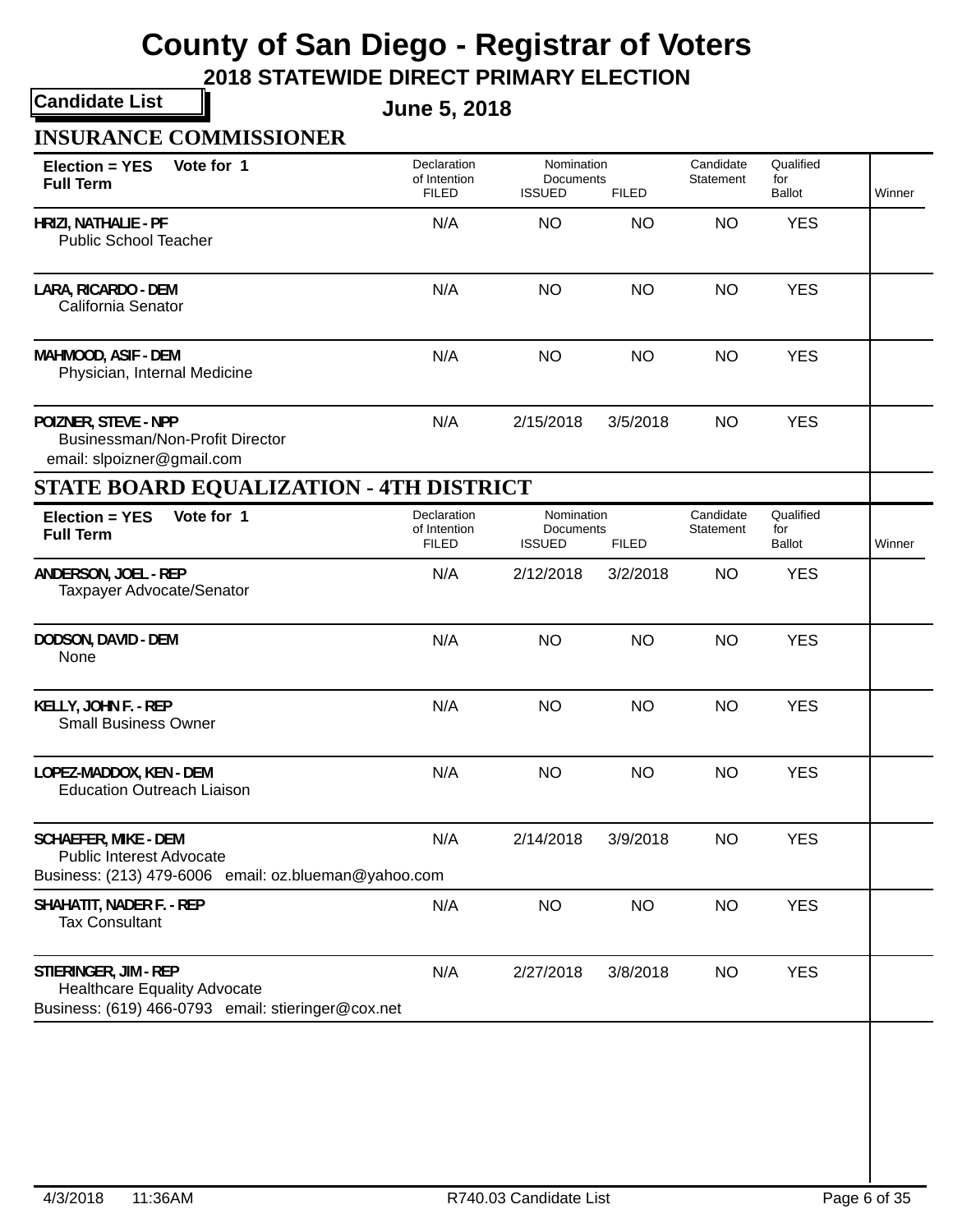**2018 STATEWIDE DIRECT PRIMARY ELECTION**

**Candidate List**

**June 5, 2018**

### **UNITED STATES SENATOR**

| Vote for 1<br><b>Election = YES</b><br><b>Full Term</b>                                                                      | Declaration<br>of Intention<br><b>FILED</b> | Nomination<br>Documents<br><b>ISSUED</b>                   | <b>FILED</b> | Candidate<br>Statement | Qualified<br>for<br>Ballot | Winner |
|------------------------------------------------------------------------------------------------------------------------------|---------------------------------------------|------------------------------------------------------------|--------------|------------------------|----------------------------|--------|
| <b>BHUMITRA, ARUN K. - REP</b><br>Teacher/Engineer/Businessman                                                               | N/A                                         | <b>NO</b>                                                  | <b>NO</b>    | <b>NO</b>              | <b>YES</b>                 |        |
| <b>BRADLEY, JAMES P - REP</b><br><b>Chief Financial Officer</b>                                                              | N/A                                         | <b>NO</b>                                                  | <b>NO</b>    | <b>NO</b>              | <b>YES</b>                 |        |
| <b>CREW, JOHN "JACK" - REP</b><br><b>Bus Driver</b>                                                                          | N/A                                         | <b>NO</b>                                                  | <b>NO</b>    | <b>NO</b>              | <b>YES</b>                 |        |
| CRUZ, ERIN - REP<br><b>Published Author</b>                                                                                  | N/A                                         | <b>NO</b>                                                  | <b>NO</b>    | <b>NO</b>              | <b>YES</b>                 |        |
| DE LA FUENTE, ROQUE "ROCKY" - REP<br><b>Businessman/Land Developer</b><br>Business: (858) 353-5252 Residence: (858) 623-0400 | N/A                                         | 2/26/2018<br>FAX: (858) 623-9009 email: rocky@rocky101.com | 3/6/2018     | <b>NO</b>              | <b>YES</b>                 |        |
| DE LEON, KEVIN - DEM<br>California Senator                                                                                   | N/A                                         | <b>NO</b>                                                  | <b>NO</b>    | <b>NO</b>              | <b>YES</b>                 |        |
| EDWARDS, ADRIENNE NICOLE - DEM<br><b>Community Advocate</b>                                                                  | N/A                                         | <b>NO</b>                                                  | <b>NO</b>    | <b>NO</b>              | <b>YES</b>                 |        |
| FEINSTEIN, DIANNE - DEM<br><b>United States Senator</b>                                                                      | N/A                                         | <b>NO</b>                                                  | <b>NO</b>    | <b>NO</b>              | <b>YES</b>                 |        |
| FERNALD, COLLEEN SHEA - NPP<br><b>Constitutional Solutions Advocate</b>                                                      | N/A                                         | <b>NO</b>                                                  | <b>NO</b>    | <b>NO</b>              | <b>YES</b>                 |        |
| <b>GHOSH, RASH BIHARI - NPP</b><br><b>Water Scientist/Professor</b>                                                          | N/A                                         | <b>NO</b>                                                  | <b>NO</b>    | <b>NO</b>              | <b>YES</b>                 |        |
| <b>GILDERSLEEVE, TIM - NPP</b><br><b>Paratransit Operator</b>                                                                | N/A                                         | <b>NO</b>                                                  | <b>NO</b>    | <b>NO</b>              | <b>YES</b>                 |        |
| <b>GIRGIS, MICHAEL FAHMY - NPP</b><br><b>Real Estate Broker</b>                                                              | N/A                                         | <b>NO</b>                                                  | <b>NO</b>    | <b>NO</b>              | <b>YES</b>                 |        |
| <b>GRUNDMANN, DON J. - NPP</b><br>Doctor of Chiropractic                                                                     | N/A                                         | <b>NO</b>                                                  | <b>NO</b>    | <b>NO</b>              | <b>YES</b>                 |        |
| HANANIA, JASON M. - NPP<br>Attorney/Engineer<br>Residence: (415) 654-6291<br>email: 2018@jasonhanania.com                    | N/A                                         | 2/12/2018                                                  | 3/1/2018     | <b>NO</b>              | <b>YES</b>                 |        |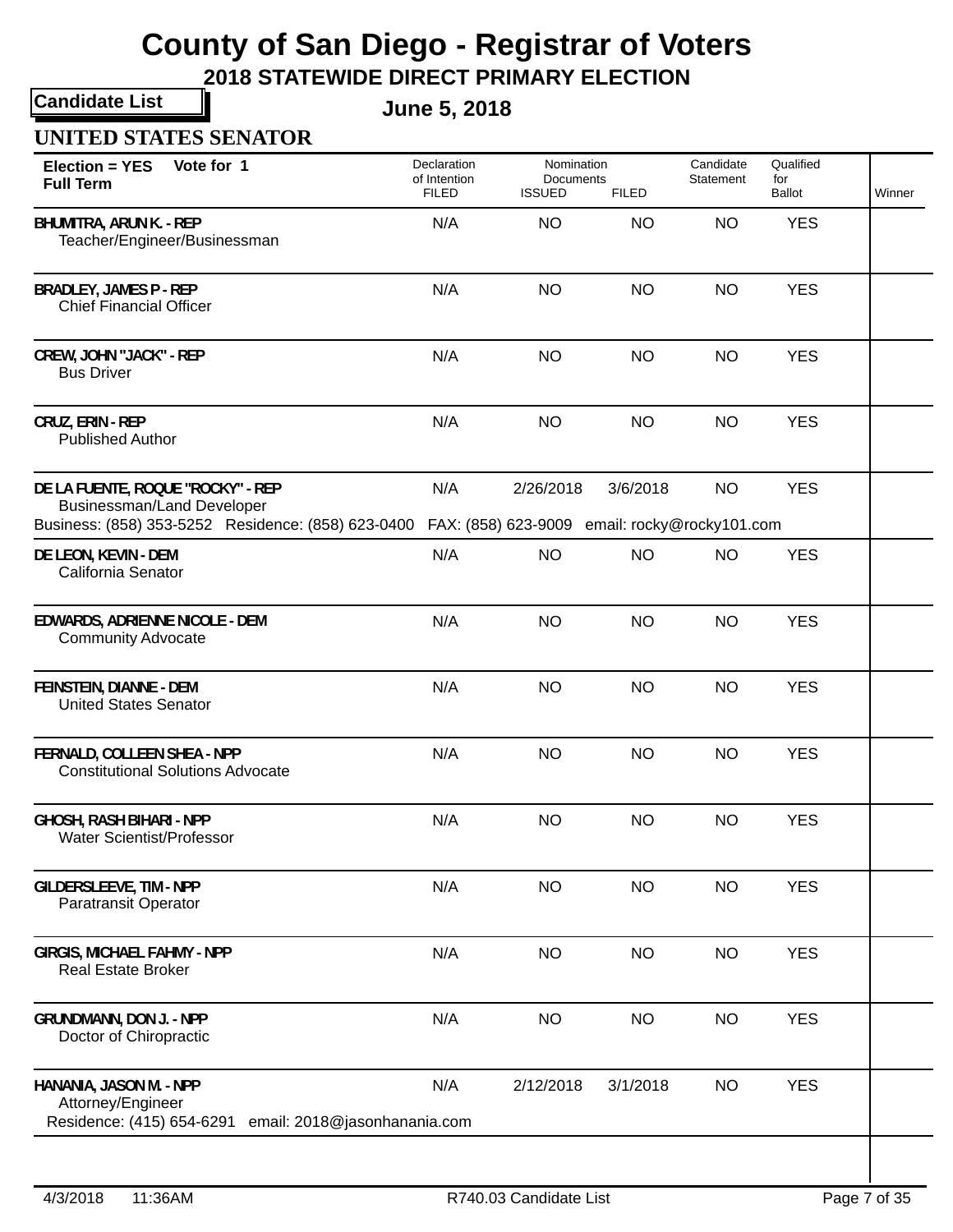**2018 STATEWIDE DIRECT PRIMARY ELECTION**

**Candidate List**

**June 5, 2018**

#### **UNITED STATES SENATOR**

| Vote for 1<br><b>Election = YES</b><br><b>Full Term</b>      | Declaration<br>of Intention<br><b>FILED</b> | <b>ISSUED</b> | Nomination<br>Documents<br><b>FILED</b> |           | Qualified<br>for<br>Ballot | Winner |  |
|--------------------------------------------------------------|---------------------------------------------|---------------|-----------------------------------------|-----------|----------------------------|--------|--|
| HARRIS, PAT - DEM<br><b>Civil Rights Attorney</b>            | N/A                                         | <b>NO</b>     | <b>NO</b>                               | <b>NO</b> | <b>YES</b>                 |        |  |
| HARTSON, ALISON - DEM<br><b>National Political Director</b>  | N/A                                         | <b>NO</b>     | <b>NO</b>                               | <b>NO</b> | <b>YES</b>                 |        |  |
| HILDEBRAND, DAVID - DEM<br><b>Policy Analyst</b>             | N/A                                         | <b>NO</b>     | <b>NO</b>                               | <b>NO</b> | <b>YES</b>                 |        |  |
| LAWS, JERRY JOSEPH - REP<br>None                             | N/A                                         | <b>NO</b>     | <b>NO</b>                               | <b>NO</b> | <b>YES</b>                 |        |  |
| <b>LITTLE, PATRICK - REP</b><br>Civil Rights Advocate        | N/A                                         | <b>NO</b>     | <b>NO</b>                               | <b>NO</b> | <b>YES</b>                 |        |  |
| MOORE, DAVID - NPP<br><b>Special Education Teacher</b>       | N/A                                         | <b>NO</b>     | <b>NO</b>                               | <b>NO</b> | <b>YES</b>                 |        |  |
| <b>MOTTUS, KEVIN - REP</b><br>Wireless Safety Advocate       | N/A                                         | <b>NO</b>     | <b>NO</b>                               | <b>NO</b> | <b>YES</b>                 |        |  |
| NABLIBA, MARIO - REP<br>Scientist                            | N/A                                         | <b>NO</b>     | <b>NO</b>                               | <b>NO</b> | <b>YES</b>                 |        |  |
| OLSON, LEE - NPP<br>Aerospace Systems Engineer               | N/A                                         | <b>NO</b>     | <b>NO</b>                               | <b>NO</b> | <b>YES</b>                 |        |  |
| PALZER, TOM - REP<br><b>Retired Urban Planner</b>            | N/A                                         | <b>NO</b>     | <b>NO</b>                               | <b>NO</b> | <b>YES</b>                 |        |  |
| PARKER, JOHN THOMPSON - PF<br>None                           | N/A                                         | <b>NO</b>     | <b>NO</b>                               | <b>NO</b> | <b>YES</b>                 |        |  |
| PETERS, HERBERT G. - DEM<br>Retired Aerospace Engineer       | N/A                                         | <b>NO</b>     | <b>NO</b>                               | <b>NO</b> | <b>YES</b>                 |        |  |
| PIERCE, DOUGLAS HOWARD - DEM<br>Missing Children's Advocate  | N/A                                         | <b>NO</b>     | <b>NO</b>                               | <b>NO</b> | <b>YES</b>                 |        |  |
| PLUMMER, GERALD - DEM<br><b>Construction Project Manager</b> | N/A                                         | <b>NO</b>     | <b>NO</b>                               | <b>NO</b> | <b>YES</b>                 |        |  |
|                                                              |                                             |               |                                         |           |                            |        |  |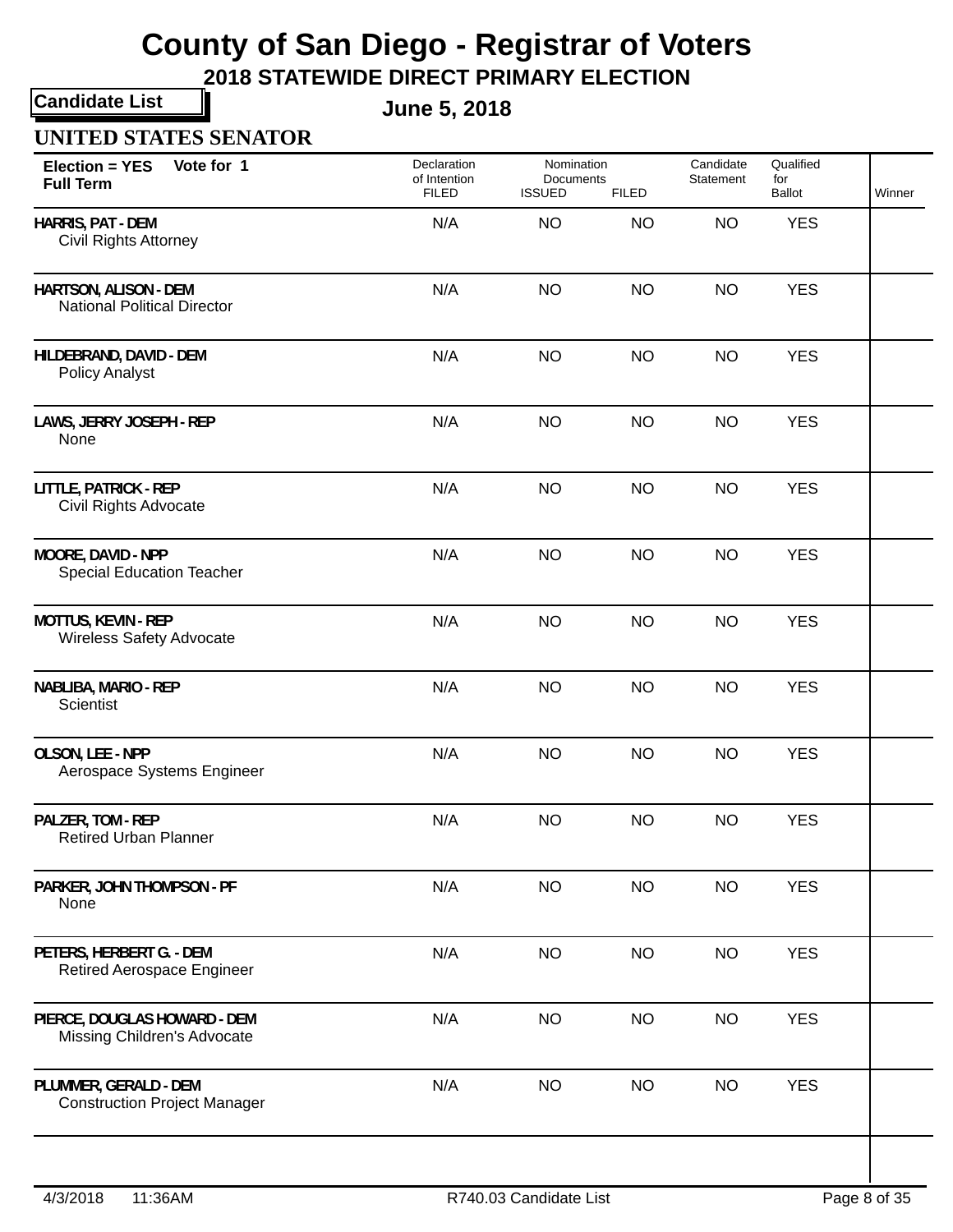**2018 STATEWIDE DIRECT PRIMARY ELECTION**

**Candidate List**

**June 5, 2018**

#### **UNITED STATES SENATOR**

| Vote for 1<br>$Election = YES$<br><b>Full Term</b>            | Declaration<br>of Intention<br><b>FILED</b> | Nomination<br>Documents<br><b>ISSUED</b> | <b>FILED</b> | Candidate<br>Statement | Qualified<br>for<br><b>Ballot</b> | Winner |
|---------------------------------------------------------------|---------------------------------------------|------------------------------------------|--------------|------------------------|-----------------------------------|--------|
| <b>REID, DERRICK MICHAEL - LIB</b><br><b>Retired Attorney</b> | N/A                                         | NO.                                      | <b>NO</b>    | NO                     | <b>YES</b>                        |        |
| SHI, LING LING - NPP<br>Author                                | N/A                                         | NO.                                      | <b>NO</b>    | NO                     | <b>YES</b>                        |        |
| TAYLOR, PAUL A - REP<br><b>Small Business Owner</b>           | N/A                                         | NO.                                      | <b>NO</b>    | NO                     | <b>YES</b>                        |        |
| TURNER, DONNIE O. - DEM<br><b>Retired USAF Sergeant</b>       | N/A                                         | NO.                                      | <b>NO</b>    | <b>NO</b>              | <b>YES</b>                        |        |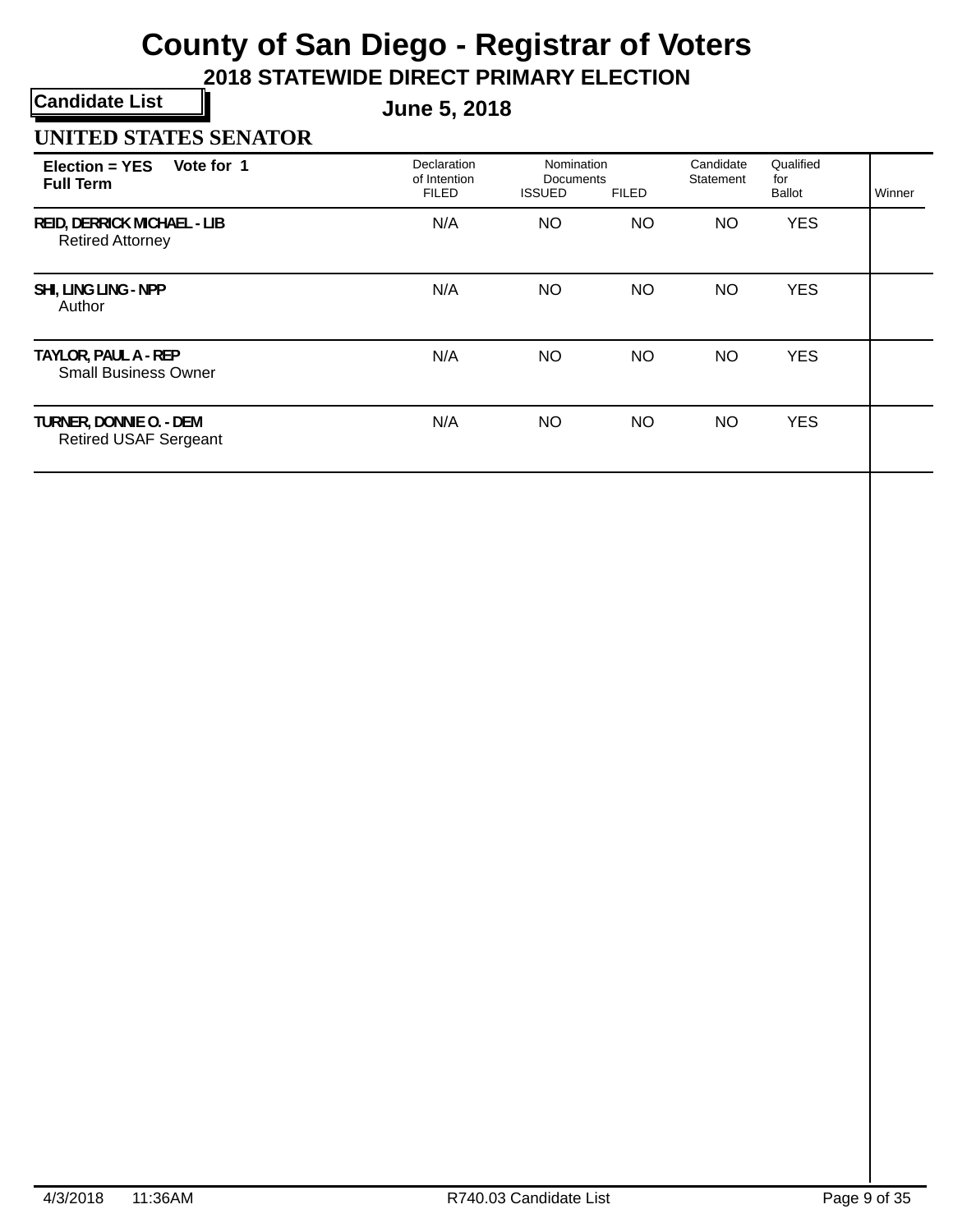**2018 STATEWIDE DIRECT PRIMARY ELECTION**

**Candidate List**

**June 5, 2018**

**U.S. REPRESENTATIVE - 49TH CONG. DIST**

| Vote for 1<br>Election = YES<br><b>Full Term</b>                                                            | Declaration<br>of Intention<br><b>FILED</b> | Nomination<br><b>Documents</b><br><b>ISSUED</b>             | <b>FILED</b> | Candidate<br>Statement | Qualified<br>for<br><b>Ballot</b> | Winner |
|-------------------------------------------------------------------------------------------------------------|---------------------------------------------|-------------------------------------------------------------|--------------|------------------------|-----------------------------------|--------|
| APPLEGATE, DOUG - DEM<br>Attorney/Father/Businessperson                                                     | N/A                                         | 2/26/2018                                                   | 3/7/2018     | <b>YES</b>             | <b>YES</b>                        |        |
| Business: (703) 283-5600 Residence: (888) 583-2266 FAX: (888) 583-2266 email: doug@applegateforcongress.com |                                             |                                                             |              |                        |                                   |        |
| CHÁVEZ, ROCKY J. - REP<br>Assemblymember<br>email: brooke@rockychavezforcongress.com                        | N/A                                         | 3/7/2018                                                    | 3/9/2018     | <b>YES</b>             | <b>YES</b>                        |        |
| <b>GASPAR, KRISTIN - REP</b><br>Chairwoman, San Diego County Board of Supervisors                           | N/A                                         | 3/1/2018                                                    | 3/13/2018    | <b>YES</b>             | <b>YES</b>                        |        |
| HANCOCK, JOSHUA L. - LIB<br>None                                                                            | N/A                                         | 3/5/2018                                                    | 3/5/2018     | <b>NO</b>              | <b>YES</b>                        |        |
| email: joshua_hancock@hotmail.com                                                                           |                                             |                                                             |              |                        |                                   |        |
| HARKEY, DIANE L. - REP<br>Taxpayer Representative/Businesswoman                                             | N/A                                         | <b>NO</b>                                                   | <b>NO</b>    | <b>YES</b>             | <b>YES</b>                        |        |
| JACOBS, SARA - DEM<br><b>Education Nonprofit CEO</b><br>email: info@sarajacobsforca.com                     | N/A                                         | 2/13/2018                                                   | 3/9/2018     | <b>YES</b>             | <b>YES</b>                        |        |
| KERR, PAUL G. - DEM<br><b>Small Business Owner</b><br>email: paul@paulkerrforcongress.com                   | N/A                                         | 2/23/2018                                                   | 3/9/2018     | <b>YES</b>             | <b>YES</b>                        |        |
| LEVIN, MIKE - DEM<br>Clean Energy Advocate                                                                  | N/A                                         | <b>NO</b>                                                   | <b>NO</b>    | <b>YES</b>             | <b>YES</b>                        |        |
| <b>MARYOTT, BRIAN - REP</b><br>Mayor Pro Tem                                                                | N/A                                         | <b>NO</b>                                                   | <b>NO</b>    | <b>YES</b>             | <b>YES</b>                        |        |
| MEDWAY, DAVID - REP<br>Physician/Business Owner                                                             | N/A                                         | 2/13/2018                                                   | 3/14/2018    | <b>YES</b>             | <b>YES</b>                        |        |
| MILLS, JORDAN P. - PF<br>Professor                                                                          | N/A                                         | 3/5/2018                                                    | 3/9/2018     | <b>NO</b>              | <b>YES</b>                        |        |
| NORDAL, CRAIG A. - REP<br><b>Real Estate Businessman</b><br>email: craig@nordalforcongress.com              | N/A                                         | 2/12/2018                                                   | 3/8/2018     | <b>YES</b>             | <b>YES</b>                        |        |
| PENDLETON, ROBERT - NPP<br>Surgeon/Businessman/Artist<br>Business: (760) 512-8819 Residence: (760) 758-2008 | N/A                                         | 2/13/2018<br>FAX: (760) 758-2004 email: pendleton@k9usa.org | 3/8/2018     | <b>YES</b>             | <b>YES</b>                        |        |
| PERLMAN, DANIEL - DEM<br>(Not Yet Provided)                                                                 | N/A                                         | <b>NO</b>                                                   | <b>NO</b>    | <b>NO</b>              | <b>NO</b>                         |        |
|                                                                                                             |                                             |                                                             |              |                        |                                   |        |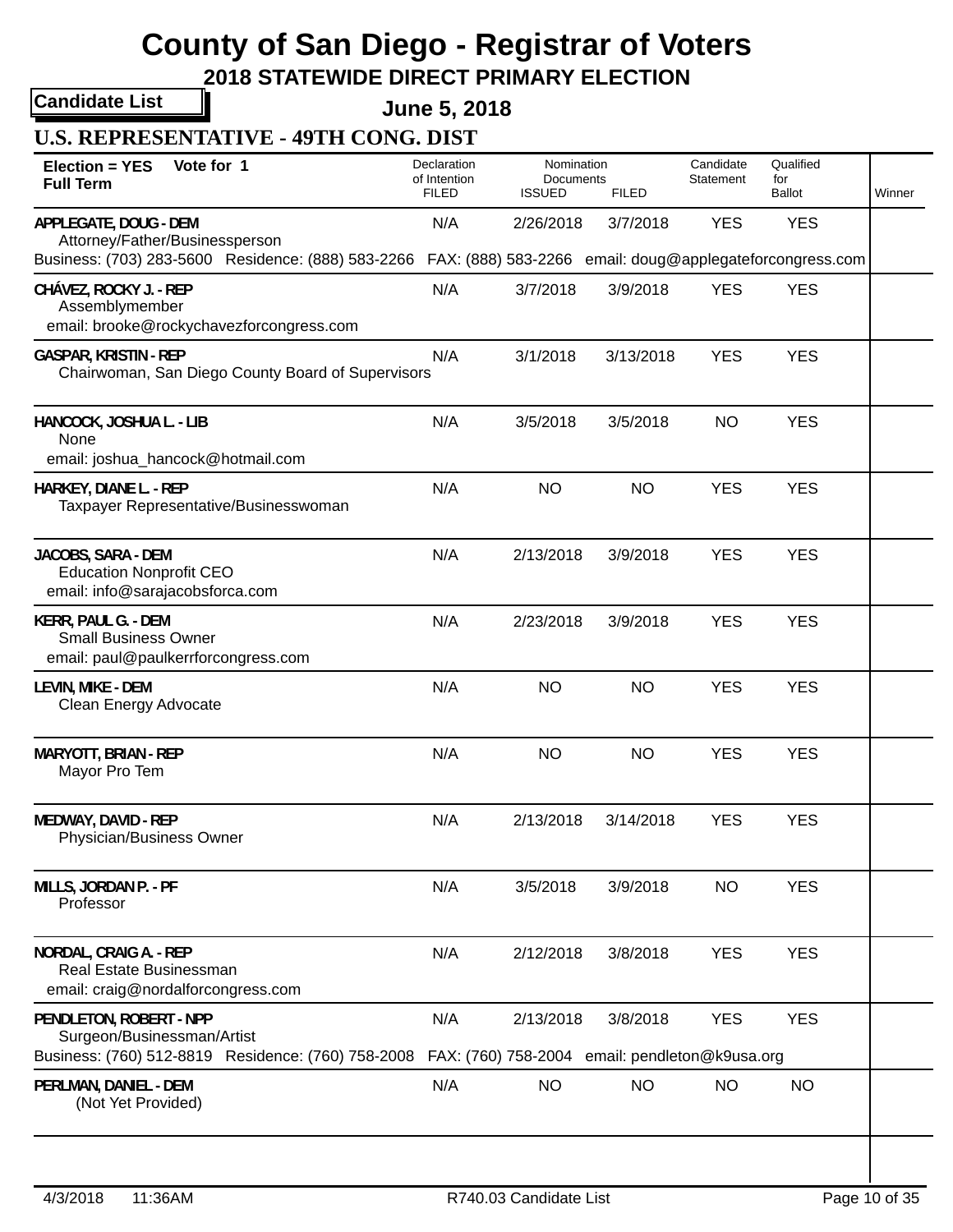**2018 STATEWIDE DIRECT PRIMARY ELECTION**

**Candidate List**

**June 5, 2018**

**U.S. REPRESENTATIVE - 49TH CONG. DIST**

| Vote for 1<br>Election = YES<br><b>Full Term</b>                               | Declaration<br>of Intention<br><b>FILED</b> | Nomination<br>Documents<br><b>ISSUED</b> | <b>FILED</b> | Candidate<br>Statement | Qualified<br>for<br>Ballot | Winner |
|--------------------------------------------------------------------------------|---------------------------------------------|------------------------------------------|--------------|------------------------|----------------------------|--------|
| PREJEAN, CHRISTINA - DEM<br>(Not Yet Provided)                                 | N/A                                         | 2/26/2018                                | <b>NO</b>    | NO.                    | <b>NO</b>                  |        |
| <b>SCHMITT, MIKE - REP</b><br>Neuroaudiologist/Small Businessman               | N/A                                         | ΝO                                       | <b>NO</b>    | <b>YES</b>             | <b>YES</b>                 |        |
| SCHOONOVER, JOSHUA - REP<br>Patent Attorney                                    | N/A                                         | 3/5/2018                                 | 3/5/2018     | <b>YES</b>             | <b>YES</b>                 |        |
| ST. JOHN, DANIELLE - GRN<br>Human Rights Advocate<br>Residence: (619) 807-6012 | N/A                                         | 2/14/2018                                | 3/9/2018     | <b>YES</b>             | <b>YES</b>                 |        |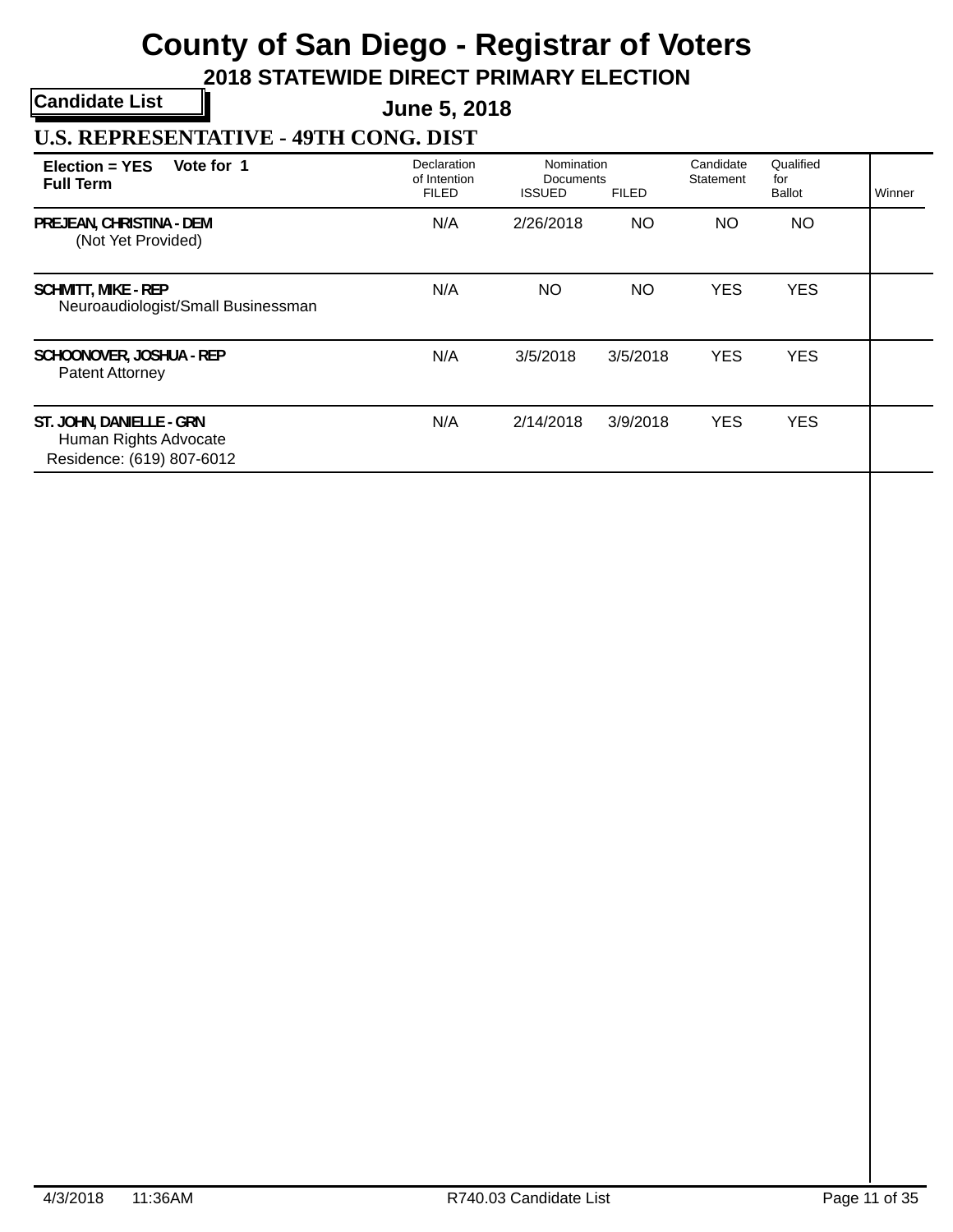**2018 STATEWIDE DIRECT PRIMARY ELECTION**

**Candidate List**

**June 5, 2018**

**U.S. REPRESENTATIVE - 50TH CONG. DIST**

| Vote for 1<br><b>Election = YES</b><br><b>Full Term</b>                                                                                                     | Declaration<br>of Intention<br><b>FILED</b> | Nomination<br>Documents<br><b>ISSUED</b> | <b>FILED</b> | Candidate<br>Statement | Qualified<br>for<br><b>Ballot</b> | Winner |
|-------------------------------------------------------------------------------------------------------------------------------------------------------------|---------------------------------------------|------------------------------------------|--------------|------------------------|-----------------------------------|--------|
| BROWN, JOHN - NPP<br>(Not Yet Provided)                                                                                                                     | N/A                                         | <b>NO</b>                                | <b>NO</b>    | <b>NO</b>              | <b>NO</b>                         |        |
| <b>BUTNER, JOSH - DEM</b><br>Governing Board Member, Jamul-Dulzura Union School District<br>Residence: (619) 627-1164 email: info@joshbutnerforcongress.com | N/A                                         | 2/12/2018                                | 3/5/2018     | <b>YES</b>             | <b>YES</b>                        |        |
| CAMPA-NAJJAR, AMMAR - DEM<br><b>Local Business Owner</b><br>Residence: (619) 631-8735 email: ammar@campacampaign.com                                        | N/A                                         | 3/6/2018                                 | 3/6/2018     | <b>YES</b>             | <b>YES</b>                        |        |
| DE MAIO, CARL - REP<br>(Not Yet Provided)                                                                                                                   | N/A                                         | 3/5/2018                                 | <b>NO</b>    | <b>NO</b>              | <b>NO</b>                         |        |
| HUNTER, DUNCAN - REP<br>U.S. Representative<br>email: roger@hunterforcongress.com                                                                           | N/A                                         | 2/22/2018                                | 2/22/2018    | <b>YES</b>             | <b>YES</b>                        |        |
| KAHLE, RICHARD - NPP<br>None<br>Residence: (760) 916-6440 email: info@richardkahleforcongress.com                                                           | N/A                                         | 2/23/2018                                | 3/2/2018     | <b>YES</b>             | <b>YES</b>                        |        |
| <b>MALLOY, PATRICK - DEM</b><br><b>Business Owner/Realtor</b><br>email: info@patrickmalloyforcongress.com                                                   | N/A                                         | 2/13/2018                                | 3/2/2018     | <b>YES</b>             | <b>YES</b>                        |        |
| SAYED, S. "SHAMUS" - REP<br><b>Small Business Owner</b><br>Residence: (858) 375-9407 email: shamus@shamusforcongress.com                                    | N/A                                         | 2/13/2018                                | 3/8/2018     | <b>YES</b>             | <b>YES</b>                        |        |
| SCHOONOVER, JOSHUA - REP<br>(Not Yet Provided)                                                                                                              | N/A                                         | <b>NO</b>                                | <b>NO</b>    | <b>NO</b>              | <b>NO</b>                         |        |
| <b>WELLS, BILL - REP</b><br>Mayor, City of El Cajon<br>email: info@wellsforcongress.com                                                                     | N/A                                         | 2/26/2018                                | 3/6/2018     | <b>YES</b>             | <b>YES</b>                        |        |
| ZELT, ANDREW - REP<br>Sheriff's Sergeant<br>Business: (619) 820-9435 email: zeltforcongress@gmail                                                           | N/A                                         | 2/15/2018                                | <b>NO</b>    | <b>NO</b>              | <b>NO</b>                         |        |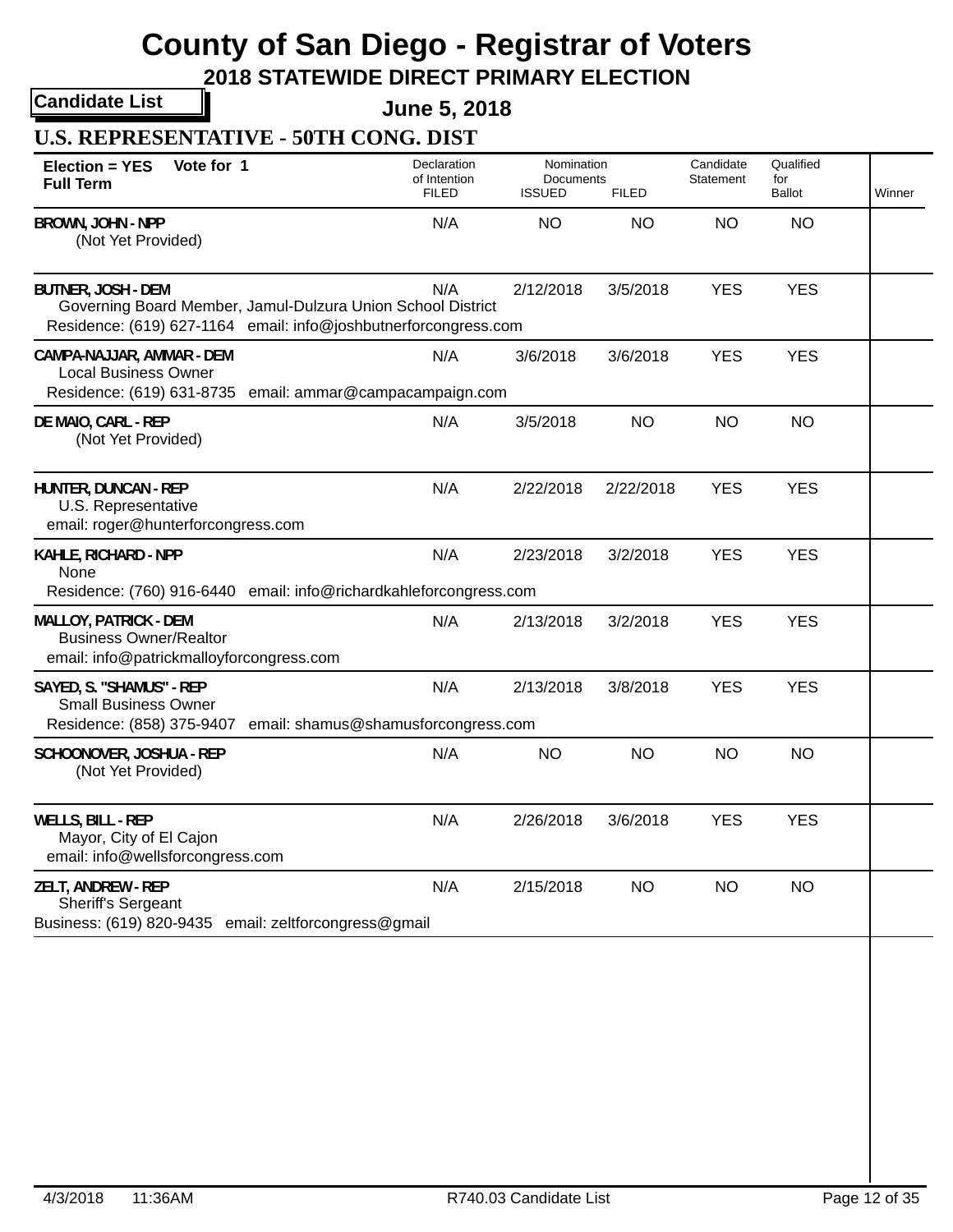**2018 STATEWIDE DIRECT PRIMARY ELECTION**

**Candidate List**

**June 5, 2018**

**U.S. REPRESENTATIVE - 51ST CONG. DIST**

| Vote for 1<br>$Election = YES$<br><b>Full Term</b>                                                                       | Declaration<br>of Intention<br><b>FILED</b> | Nomination<br>Documents<br><b>ISSUED</b> | <b>FILED</b> | Candidate<br>Statement | Qualified<br>for<br><b>Ballot</b> | Winner |
|--------------------------------------------------------------------------------------------------------------------------|---------------------------------------------|------------------------------------------|--------------|------------------------|-----------------------------------|--------|
| <b>FUENTES, LOUIS A. - REP</b><br>Air Conditioning Contractor                                                            | N/A                                         | 3/2/2018                                 | 3/9/2018     | <b>YES</b>             | <b>YES</b>                        |        |
| HIDALGO JR., JUAN M. - REP<br><b>Retired United States Marine</b><br>email: jmhidalgojr@gmail.com                        | N/A                                         | 3/7/2018                                 | 3/9/2018     | <b>YES</b>             | <b>YES</b>                        |        |
| MERCADO, JUAN CARLOS "CHARLIE" - NPP<br>Deputy Sheriff<br>Residence: (619) 726-2351 email: charlie@juancarlosmercado.com | N/A                                         | 2/12/2018                                | 2/16/2018    | <b>YES</b>             | <b>YES</b>                        |        |
| MITCHELL, KEVIN - NPP<br>None<br>email: kmitchsd@gmail.com                                                               | N/A                                         | 2/21/2018                                | 2/26/2018    | <b>NO</b>              | <b>YES</b>                        |        |
| RENISON, JR., JOHN R. - REP<br><b>Small Businessowner</b><br>email: john@renisonforcongress.com                          | N/A                                         | 2/13/2018                                | 3/2/2018     | <b>YES</b>             | <b>YES</b>                        |        |
| <b>VARGAS, JUAN - DEM</b><br>United States Representative                                                                | N/A                                         | 2/12/2018                                | 2/12/2018    | <b>YES</b>             | <b>YES</b>                        |        |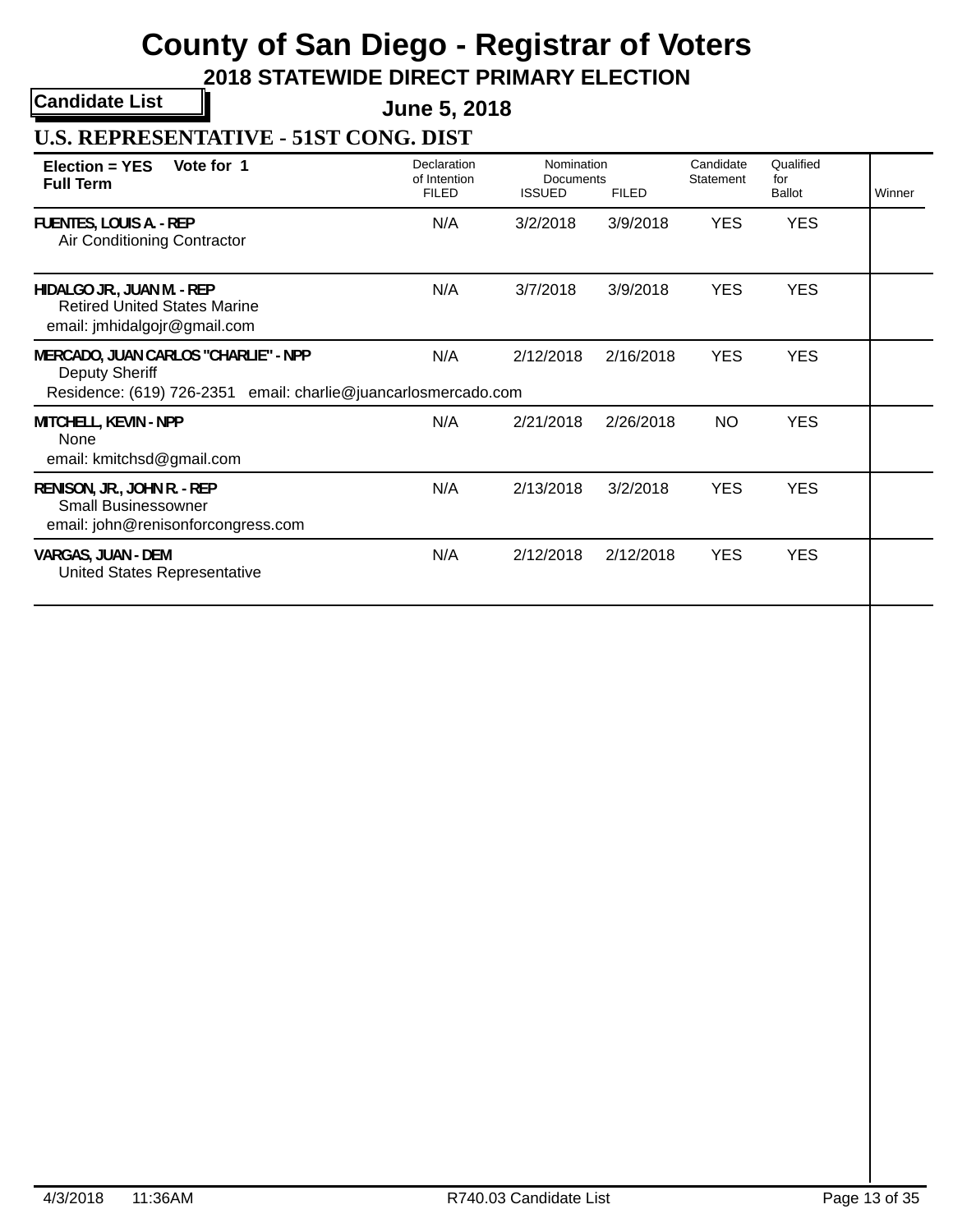**2018 STATEWIDE DIRECT PRIMARY ELECTION**

**Candidate List**

**June 5, 2018**

**U.S. REPRESENTATIVE - 52ND CONG. DIST**

| Vote for 1<br><b>Election = YES</b><br><b>Full Term</b>                                                                                                            | Declaration<br>of Intention<br><b>FILED</b> | Nomination<br>Documents<br><b>ISSUED</b> | <b>FILED</b> | Candidate<br>Statement | Qualified<br>for<br><b>Ballot</b> | Winner |
|--------------------------------------------------------------------------------------------------------------------------------------------------------------------|---------------------------------------------|------------------------------------------|--------------|------------------------|-----------------------------------|--------|
| ALLMAN, MICHAEL - REP<br><b>Direct Democracy Advocate</b><br>email: michael@allmanforcongress.com                                                                  | N/A                                         | 2/28/2018                                | 3/2/2018     | <b>YES</b>             | <b>YES</b>                        |        |
| <b>CASARA, DANNY - REP</b><br><b>Retired Army Sergeant</b><br>email: danny@casaraforcongress.com                                                                   | N/A                                         | 2/22/2018                                | 3/8/2018     | <b>YES</b>             | <b>YES</b>                        |        |
| <b>CULLEN, JEFFREY - REP</b><br><b>Internal Medicine Doctor</b><br>email: jeff@doctorjeffcullen.com                                                                | N/A                                         | 2/12/2018                                | 3/9/2018     | <b>YES</b>             | <b>YES</b>                        |        |
| HORST, JOHN - REP<br><b>Cyber Security Engineer</b><br>Business: (858) 689-1786 Residence: (858) 254-8575 FAX: (800) 804-6852 email: john@johnhorstforcongress.com | N/A                                         | 2/14/2018                                | 3/9/2018     | <b>YES</b>             | <b>YES</b>                        |        |
| MICHAELS, FREEMAN - DEM<br><b>Retired Computer Geek</b><br>Business: (619) 333-6665 Residence: (619) 333-6665                                                      | N/A                                         | 2/14/2018                                | 3/8/2018     | <b>NO</b>              | <b>NO</b>                         |        |
| PETERS, SCOTT - DEM<br>U.S. Representative                                                                                                                         | N/A                                         | 2/20/2018                                | 3/8/2018     | <b>YES</b>             | <b>YES</b>                        |        |
| <b>QUDRAT, OMAR - REP</b><br><b>Counter Terrorism Attorney</b>                                                                                                     | N/A                                         | 3/5/2018                                 | 3/8/2018     | <b>YES</b>             | <b>YES</b>                        |        |
| RYANS, JERLILIA - DEM<br>(Not Yet Provided)                                                                                                                        | N/A                                         | <b>NO</b>                                | <b>NO</b>    | <b>NO</b>              | <b>NO</b>                         |        |
| <b>VELTMEYER, JAMES - REP</b><br>Physician/Surgeon<br>email: dr.jamesveltmeyer@yahoo.com                                                                           | N/A                                         | 2/21/2018                                | 3/8/2018     | <b>YES</b>             | <b>YES</b>                        |        |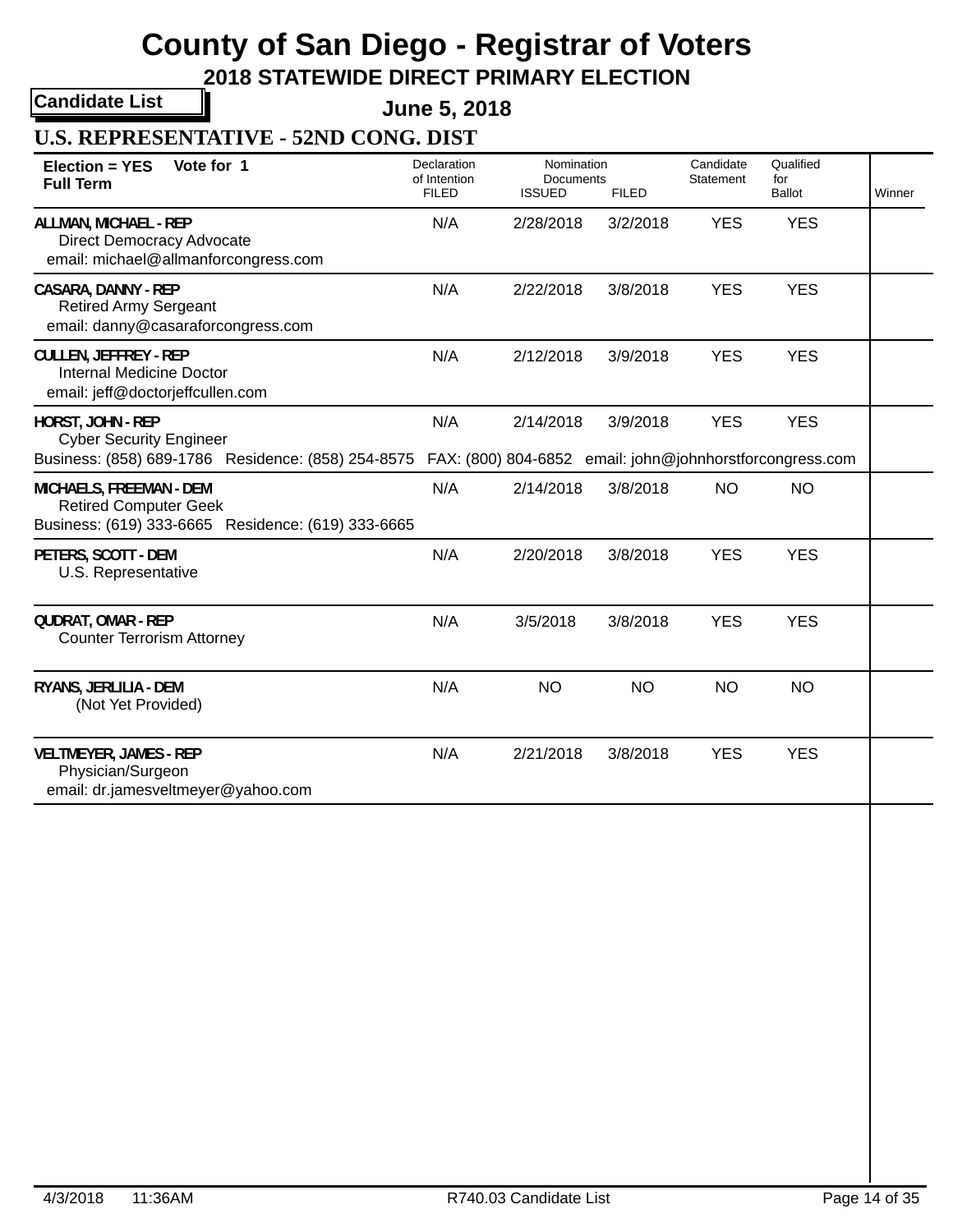**2018 STATEWIDE DIRECT PRIMARY ELECTION**

**Candidate List**

**June 5, 2018**

**U.S. REPRESENTATIVE - 53RD CONG. DIST**

| Vote for 1<br>Election = YES<br><b>Full Term</b>                                                                                                                  | Declaration<br>of Intention<br><b>FILED</b> | Nomination<br>Documents<br><b>ISSUED</b> | <b>FILED</b> | Candidate<br>Statement | Qualified<br>for<br><b>Ballot</b> | Winner |
|-------------------------------------------------------------------------------------------------------------------------------------------------------------------|---------------------------------------------|------------------------------------------|--------------|------------------------|-----------------------------------|--------|
| DAVIS, SUSAN A. - DEM<br>Representative<br>Business: (619) 237-6020 email: info@susandavisforcongress.com                                                         | N/A                                         | 2/28/2018                                | 3/1/2018     | <b>YES</b>             | <b>YES</b>                        |        |
| GODA, BRETT A. - REP<br>Sales Representative<br>email: info@brettgodaforcongress.com                                                                              | N/A                                         | 2/15/2018                                | 3/6/2018     | <b>YES</b>             | <b>YES</b>                        |        |
| KANE, SHAWN GINO - REP<br><b>Small Business Manager</b><br>Business: (619) 871-3791 email: gino@kane2018.com                                                      | N/A                                         | 3/7/2018                                 | 3/9/2018     | <b>NO</b>              | <b>YES</b>                        |        |
| KIM, BRYAN - NPP<br><b>Community Organizer</b><br>Residence: (619) 382-7888 email: bryan.kim@bryankim2018.com                                                     | N/A                                         | 3/8/2018                                 | 3/8/2018     | <b>NO</b>              | <b>YES</b>                        |        |
| <b>MENDOZA, MATT - REP</b><br>Lemon Grove City Councilman<br>Residence: (619) 818-6427 email: matt@mendozaforcongress.com                                         | N/A                                         | 2/12/2018                                | 3/7/2018     | <b>YES</b>             | <b>YES</b>                        |        |
| <b>MURTAUGH, MORGAN - REP</b><br><b>Political Commentator</b><br>email: murtaughforcongress@gmail.com                                                             | N/A                                         | 3/8/2018                                 | 3/9/2018     | <b>NO</b>              | <b>YES</b>                        |        |
| STATE SENATE - 36TH DISTRICT                                                                                                                                      |                                             |                                          |              |                        |                                   |        |
| Vote for 1<br>Election = YES<br><b>Full Term</b>                                                                                                                  | Declaration<br>of Intention<br><b>FILED</b> | Nomination<br>Documents<br><b>ISSUED</b> | <b>FILED</b> | Candidate<br>Statement | Qualified<br>for<br>Ballot        | Winner |
| BATES, PATRICIA C. 'PAT' - REP<br>California State Senator                                                                                                        | N/A                                         | <b>NO</b>                                | <b>NO</b>    | <b>NO</b>              | <b>YES</b>                        |        |
| CASTELLANO, MARGGIE - DEM<br>Businesswoman/Environmental Advocate<br>email: action@marggiecastellano.com                                                          | N/A                                         | 3/5/2018                                 | 3/8/2018     | <b>YES</b>             | <b>YES</b>                        |        |
| <b>STATE SENATE - 38TH DISTRICT</b>                                                                                                                               |                                             |                                          |              |                        |                                   |        |
| Vote for 1<br>Election = YES<br><b>Full Term</b>                                                                                                                  | Declaration<br>of Intention<br><b>FILED</b> | Nomination<br>Documents<br><b>ISSUED</b> | <b>FILED</b> | Candidate<br>Statement | Qualified<br>for<br>Ballot        | Winner |
| <b>GRIFFITH, JEFF - DEM</b><br>Fire Captain/Paramedic<br>Business: (760) 884-3818 email: jeffgriffith38@gmail.com                                                 | N/A                                         | 3/5/2018                                 | 3/8/2018     | <b>YES</b>             | <b>YES</b>                        |        |
| JONES, BRIAN W. - REP<br>Appointed Councilmember/Businessman<br>email: info@electbrianjones.com                                                                   | N/A                                         | 2/14/2018                                | 3/7/2018     | <b>YES</b>             | <b>YES</b>                        |        |
| <b>KERSEY, MARK L. - REP</b><br>(Not Yet Provided)<br>Residence: (858) 480-6275                                                                                   | N/A                                         | 3/1/2018                                 | <b>NO</b>    | <b>NO</b>              | <b>NO</b>                         |        |
| SALGUERO, ANTONIO - LIB<br><b>Business Owner/Entrepreneur</b><br>Business: (619) 820-4617 Residence: (619) 335-8586 email: antonio.salguero@atlasdefensegroup.com | N/A                                         | 2/28/2018                                | 3/9/2018     | <b>NO</b>              | <b>YES</b>                        |        |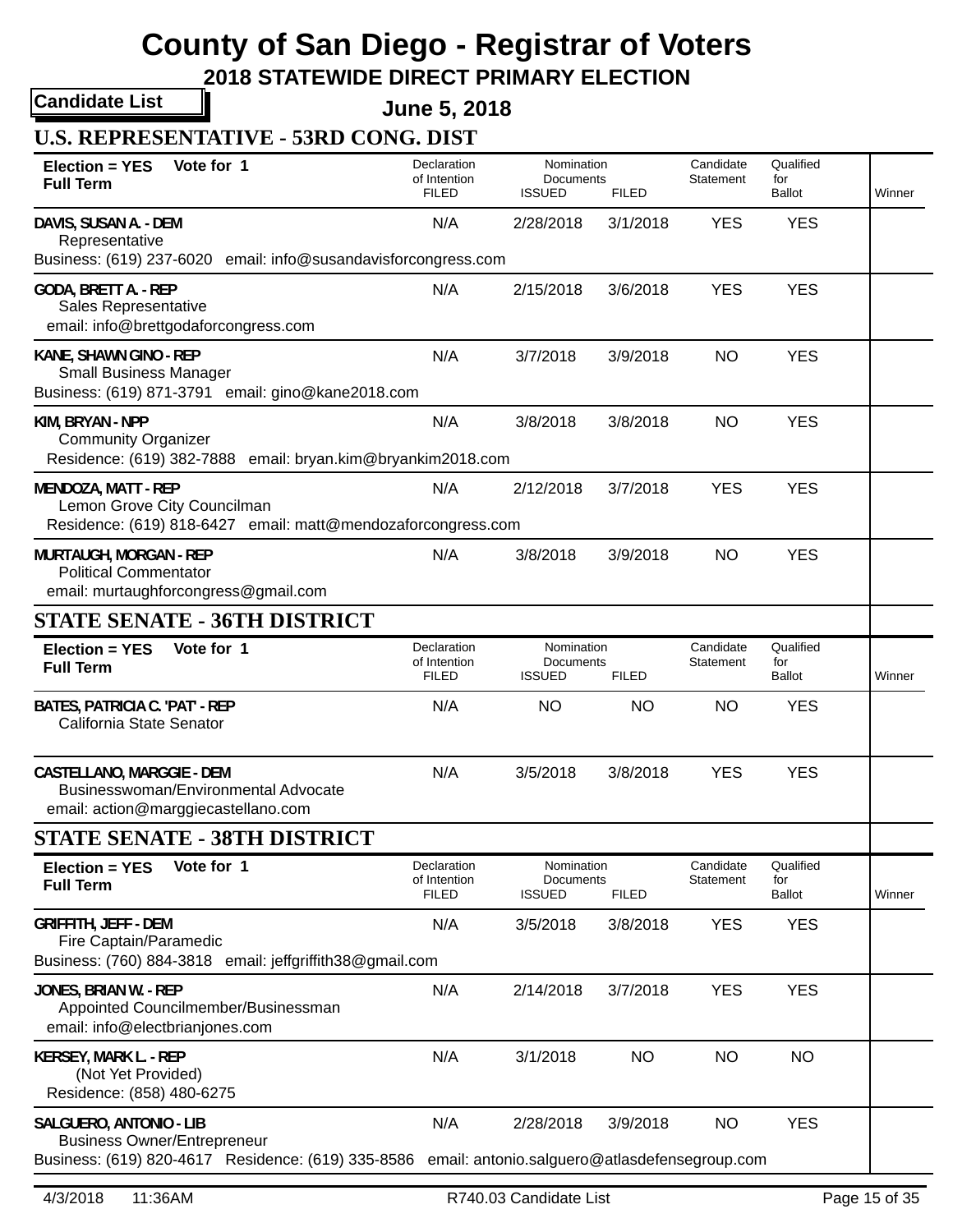### **2018 STATEWIDE DIRECT PRIMARY ELECTION**

**Candidate List**

**June 5, 2018**

### **STATE SENATE - 40TH DISTRICT**

| Vote for 1<br>Election = YES<br><b>Full Term</b>                                                                 | Declaration<br>of Intention<br><b>FILED</b> | Nomination<br><b>Documents</b><br><b>ISSUED</b>            | <b>FILED</b> | Candidate<br>Statement        | Qualified<br>for<br><b>Ballot</b> | Winner |
|------------------------------------------------------------------------------------------------------------------|---------------------------------------------|------------------------------------------------------------|--------------|-------------------------------|-----------------------------------|--------|
| HUESO, BEN - DEM<br>California State Senator                                                                     | N/A                                         | 2/12/2018                                                  | 3/1/2018     | <b>YES</b>                    | <b>YES</b>                        |        |
| THOMAS, JAMES - DEM<br><b>Retired Aircraft Mechanic</b>                                                          | N/A                                         | 3/5/2018                                                   | <b>NO</b>    | <b>NO</b>                     | <b>NO</b>                         |        |
| VARGAS, LUIS R. - REP<br><b>Retired Judge</b>                                                                    | N/A                                         | 3/5/2018                                                   | 3/7/2018     | <b>YES</b>                    | <b>YES</b>                        |        |
| <b>STATE ASSEMBLY - 71ST DISTRICT</b>                                                                            |                                             |                                                            |              |                               |                                   |        |
| Vote for 1<br><b>Election = YES</b><br><b>Full Term</b>                                                          | Declaration<br>of Intention<br><b>FILED</b> | Nomination<br>Documents<br><b>ISSUED</b>                   | <b>FILED</b> | Candidate<br>Statement        | Qualified<br>for<br><b>Ballot</b> | Winner |
| ELIA, JAMES - DEM<br><b>Accountant/Business Owner</b>                                                            | N/A                                         | 3/2/2018                                                   | 3/9/2018     | <b>YES</b>                    | <b>YES</b>                        |        |
| <b>VOEPEL, RANDY - REP</b><br>Assemblymember<br>Business: (619) 884-9219 email: outreach@randyvoepel.org         | N/A                                         | 2/16/2018                                                  | 3/2/2018     | <b>YES</b>                    | <b>YES</b>                        |        |
| WILSKE, LARRY A. - REP<br><b>Retired Navy Seal</b>                                                               | N/A                                         | 2/21/2018                                                  | 3/7/2018     | <b>NO</b>                     | <b>YES</b>                        |        |
| <b>STATE ASSEMBLY - 75TH DISTRICT</b>                                                                            |                                             |                                                            |              |                               |                                   |        |
| Vote for 1<br><b>Election = YES</b><br><b>Full Term</b>                                                          | Declaration<br>of Intention<br><b>FILED</b> | Nomination<br>Documents<br><b>ISSUED</b>                   | <b>FILED</b> | Candidate<br><b>Statement</b> | Qualified<br>for<br><b>Ballot</b> | Winner |
| <b>GERACI, ALAN - DEM</b><br>Consumer Attorney/Businessman<br>Business: (619) 261-2048 Residence: (619) 261-2048 | N/A                                         | 3/6/2018<br>FAX: (760) 650-3484 email: alan@alangeraci.com | 3/8/2018     | <b>YES</b>                    | <b>YES</b>                        |        |
| <b>WALDRON, MARIE - REP</b><br><b>Business Owner/Assemblymember</b><br>email: mariewaldron@yahoo.com             | N/A                                         | 2/14/2018                                                  | 2/23/2018    | <b>YES</b>                    | <b>YES</b>                        |        |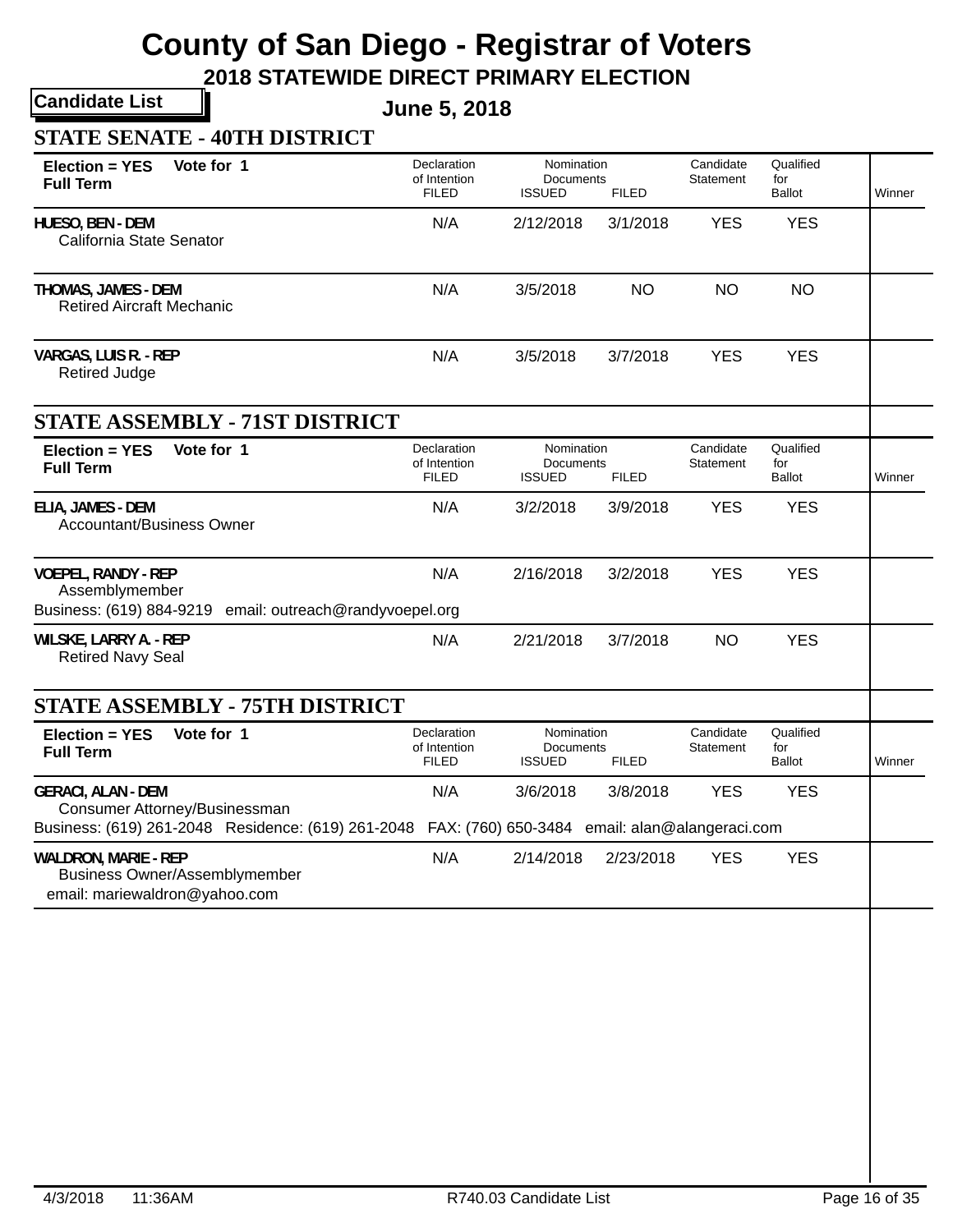### **2018 STATEWIDE DIRECT PRIMARY ELECTION**

**Candidate List**

**June 5, 2018**

### **STATE ASSEMBLY - 76TH DISTRICT**

| Vote for 1<br><b>Election = YES</b><br><b>Full Term</b>                                                                                             | Declaration<br>of Intention<br><b>FILED</b> | Nomination<br>Documents<br><b>ISSUED</b> | <b>FILED</b> | Candidate<br>Statement | Qualified<br>for<br><b>Ballot</b> | Winner |
|-----------------------------------------------------------------------------------------------------------------------------------------------------|---------------------------------------------|------------------------------------------|--------------|------------------------|-----------------------------------|--------|
| <b>BOERNER HORVATH, TASHA - DEM</b><br>City Councilmember/Businesswoman<br>Residence: (760) 274-4905 email: tasha@tasha4assembly.com                | N/A                                         | 2/20/2018                                | 3/5/2018     | <b>NO</b>              | <b>YES</b>                        |        |
| <b>GOMEZ, MICHELLE - DEM</b><br>(Not Yet Provided)                                                                                                  | N/A                                         | <b>NO</b>                                | <b>NO</b>    | <b>NO</b>              | <b>NO</b>                         |        |
| <b>GRAHAM, PHILIP "PHIL" - REP</b><br>Businessman/Educator<br>Residence: (760) 472-3578 email: phil@grahamforassembly.com                           | N/A                                         | 2/16/2018                                | 3/9/2018     | <b>YES</b>             | <b>YES</b>                        |        |
| HADLAND, MICHAEL - REP<br>(Not Yet Provided)                                                                                                        | N/A                                         | <b>NO</b>                                | <b>NO</b>    | <b>NO</b>              | <b>NO</b>                         |        |
| <b>KROUSE, THOMAS E. - REP</b><br>COO/Businessman/Entrepreneur<br>Residence: (760) 659-3755 FAX: (760) 683-6852 email: thomas@krouseforassembly.com | N/A                                         | 2/13/2018                                | 3/14/2018    | <b>YES</b>             | <b>YES</b>                        |        |
| MUIR, MAUREEN "MO" - REP<br>School Boardmember/Businesswoman<br>email: maureenmomuir@gmail.com                                                      | N/A                                         | 2/22/2018                                | 3/14/2018    | <b>YES</b>             | <b>YES</b>                        |        |
| RIGBY, AMANDA - REP<br>Vista City Councilmember<br>Business: (760) 889-7944 email: amanda@amandarigby.com                                           | N/A                                         | 2/16/2018                                | 3/9/2018     | <b>YES</b>             | <b>YES</b>                        |        |
| STOCKS, JEROME - REP<br><b>Independent Business Owner</b><br>Business: (760) 815-7787                                                               | N/A                                         | 2/20/2018                                | 3/7/2018     | <b>YES</b>             | <b>YES</b>                        |        |
| WARREN, ELIZABETH - DEM<br>Journalist/Community Advocate<br>Residence: (951) 203-2260 email: liz@lizwarren4ca.com                                   | N/A                                         | 3/9/2018                                 | 3/9/2018     | <b>YES</b>             | <b>YES</b>                        |        |
| WIMMER, BRIAN - REP<br>Information Management Consultant<br>email: brian.wimmer76@gmail.com                                                         | N/A                                         | 2/15/2018                                | 3/9/2018     | <b>NO</b>              | <b>YES</b>                        |        |
| <b>STATE ASSEMBLY - 77TH DISTRICT</b>                                                                                                               |                                             |                                          |              |                        |                                   |        |
| Vote for 1<br><b>Election = YES</b><br><b>Full Term</b>                                                                                             | Declaration<br>of Intention<br><b>FILED</b> | Nomination<br>Documents<br><b>ISSUED</b> | <b>FILED</b> | Candidate<br>Statement | Qualified<br>for<br>Ballot        | Winner |
| <b>GOVER, SUNDAY - DEM</b><br><b>Small Business Woman</b><br>email: votesunday77@gmail.com                                                          | N/A                                         | 2/22/2018                                | 3/8/2018     | <b>NO</b>              | <b>YES</b>                        |        |
| MAIENSCHEIN, BRIAN - REP<br>Assemblymember<br>email: brian@brianmaienschein.com                                                                     | N/A                                         | 2/23/2018                                | 3/9/2018     | <b>YES</b>             | <b>YES</b>                        |        |
|                                                                                                                                                     |                                             |                                          |              |                        |                                   |        |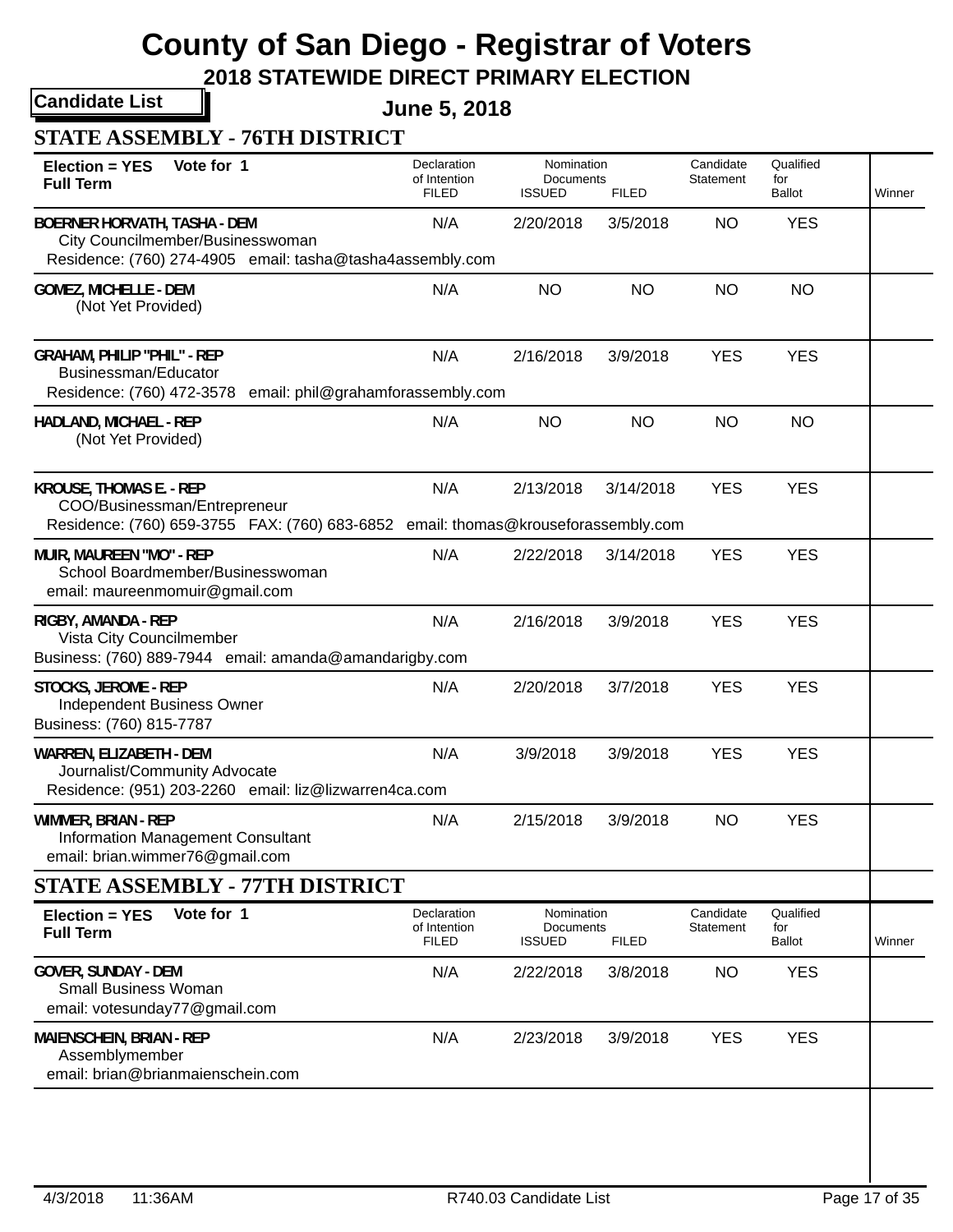**2018 STATEWIDE DIRECT PRIMARY ELECTION**

**Candidate List**

**June 5, 2018**

| Vote for 1<br><b>Election = YES</b><br><b>Full Term</b>                                                                        | Declaration<br>of Intention<br><b>FILED</b> | Nomination<br>Documents<br><b>ISSUED</b> | <b>FILED</b> | Candidate<br>Statement | Qualified<br>for<br><b>Ballot</b> | Winner |
|--------------------------------------------------------------------------------------------------------------------------------|---------------------------------------------|------------------------------------------|--------------|------------------------|-----------------------------------|--------|
| CAMPBELL, MAGGIE J. - REP<br><b>Trauma Intervention Counselor</b><br>Business: (619) 772-1542 email: maggie@maggiecampbell.org | N/A                                         | 2/12/2018                                | 2/20/2018    | <b>NO</b>              | <b>YES</b>                        |        |
| DEL NAGRO MISKO, AMY - LIB<br>(Not Yet Provided)                                                                               | N/A                                         | <b>NO</b>                                | <b>NO</b>    | <b>NO</b>              | <b>NO</b>                         |        |
| <b>GLORIA, TODD - DEM</b><br>Assemblymember<br>Business: (858) 361-0542 email: todd@toddgloria.com                             | N/A                                         | 2/15/2018                                | 3/2/2018     | <b>NO</b>              | <b>YES</b>                        |        |
| <b>STATE ASSEMBLY - 79TH DISTRICT</b>                                                                                          |                                             |                                          |              |                        |                                   |        |
| Vote for 1<br>Election = YES<br><b>Full Term</b>                                                                               | Declaration<br>of Intention<br><b>FILED</b> | Nomination<br>Documents<br><b>ISSUED</b> | <b>FILED</b> | Candidate<br>Statement | Qualified<br>for<br><b>Ballot</b> | Winner |
| MOORE, JOHN - REP<br><b>Retired Businessman</b><br>email: john@mooreforassembly.com                                            | N/A                                         | 2/14/2018                                | 3/8/2018     | <b>NO</b>              | <b>YES</b>                        |        |
| WEBER, SHIRLEY N. - DEM<br>Assemblymember<br>Business: (619) 270-6568 email: lee.hernandez1212@gmail.com                       | N/A                                         | 2/12/2018                                | 3/2/2018     | <b>YES</b>             | <b>YES</b>                        |        |
| <b>STATE ASSEMBLY - 80TH DISTRICT</b>                                                                                          |                                             |                                          |              |                        |                                   |        |
| Vote for 1<br><b>Election = YES</b><br><b>Full Term</b>                                                                        | Declaration<br>of Intention<br><b>FILED</b> | Nomination<br>Documents<br><b>ISSUED</b> | <b>FILED</b> | Candidate<br>Statement | Qualified<br>for<br>Ballot        | Winner |
| <b>GONZALEZ FLETCHER, LORENA - DEM</b><br>Assemblywoman/Mother<br>email: votelorena@gmail.com                                  | N/A                                         | 2/15/2018                                | 3/8/2018     | <b>YES</b>             | <b>YES</b>                        |        |
| PICKARD, LINCOLN - REP<br><b>Retired Contractor</b><br>Residence: (619) 575-0133 email: linc2012@gmail.com                     | N/A                                         | 2/12/2018                                | 2/12/2018    | <b>NO</b>              | <b>YES</b>                        |        |
|                                                                                                                                |                                             |                                          |              |                        |                                   |        |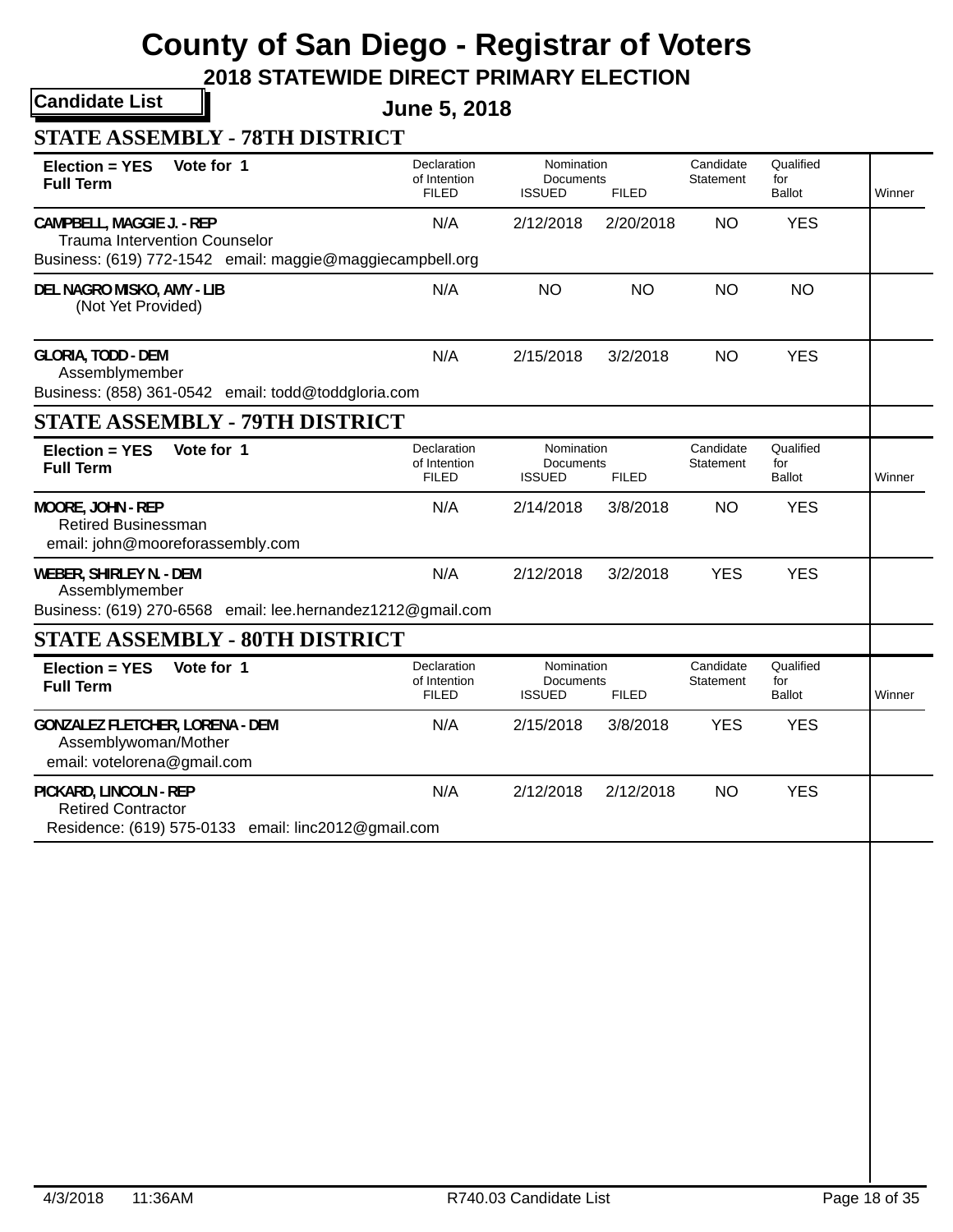**2018 STATEWIDE DIRECT PRIMARY ELECTION**

**Candidate List**

**June 5, 2018**

**STATE SUPERINTENDENT - PUBLIC INSTRUCTION**

| $Election = YES$<br><b>Full Term</b>                | Vote for 1                                 | Declaration<br>of Intention<br><b>FILED</b> | Nomination<br>Documents<br><b>ISSUED</b>        | <b>FILED</b> | Candidate<br>Statement | Qualified<br>for<br><b>Ballot</b> | Winner |
|-----------------------------------------------------|--------------------------------------------|---------------------------------------------|-------------------------------------------------|--------------|------------------------|-----------------------------------|--------|
| <b>IRELAND, STEVEN</b><br>Parent                    |                                            | N/A                                         | NO                                              | <b>NO</b>    | NO                     | <b>YES</b>                        |        |
| PLOSKI, LILY (ESPINOZA)                             | Educational Administrator/Instructor       | N/A                                         | <b>NO</b>                                       | <b>NO</b>    | <b>NO</b>              | <b>YES</b>                        |        |
| THURMOND, TONY K.<br>Educator/State Legislator      |                                            | N/A                                         | <b>NO</b>                                       | <b>NO</b>    | <b>NO</b>              | <b>YES</b>                        |        |
| <b>TUCK, MARSHALL</b>                               | Schools Improvement Director               | N/A                                         | <b>NO</b>                                       | <b>NO</b>    | <b>NO</b>              | <b>YES</b>                        |        |
|                                                     | <b>SUPERIOR COURT JUDGE - OFFICE NO. 1</b> |                                             |                                                 |              |                        |                                   |        |
| $Election = NO$<br><b>Full Term</b>                 | Vote for 1                                 | Declaration<br>of Intention<br><b>FILED</b> | Nomination<br><b>Documents</b><br><b>ISSUED</b> | <b>FILED</b> | Candidate<br>Statement | Qualified<br>for<br><b>Ballot</b> | Winner |
| RUBIN, DAVID M.<br><b>Superior Court Judge</b>      |                                            | <b>YES</b>                                  | 2/13/2018                                       | 3/5/2018     | <b>NO</b>              | <b>YES</b>                        |        |
|                                                     | <b>SUPERIOR COURT JUDGE - OFFICE NO. 2</b> |                                             |                                                 |              |                        |                                   |        |
| Election = NO<br><b>Full Term</b>                   | Vote for 1                                 | Declaration<br>of Intention<br><b>FILED</b> | Nomination<br>Documents<br><b>ISSUED</b>        | <b>FILED</b> | Candidate<br>Statement | Qualified<br>for<br><b>Ballot</b> | Winner |
| ROGERS, CHARLES G.<br><b>Superior Court Judge</b>   |                                            | <b>YES</b>                                  | 2/13/2018                                       | 3/5/2018     | <b>NO</b>              | <b>YES</b>                        |        |
|                                                     | <b>SUPERIOR COURT JUDGE - OFFICE NO. 3</b> |                                             |                                                 |              |                        |                                   |        |
| $Election = NO$<br><b>Full Term</b>                 | Vote for 1                                 | Declaration<br>of Intention<br><b>FILED</b> | Nomination<br>Documents<br><b>ISSUED</b>        | <b>FILED</b> | Candidate<br>Statement | Qualified<br>for<br><b>Ballot</b> | Winner |
| SHELTON, RODERICK W.<br><b>Superior Court Judge</b> |                                            | <b>YES</b>                                  | 2/13/2018                                       | 3/5/2018     | <b>NO</b>              | <b>YES</b>                        |        |
|                                                     | <b>SUPERIOR COURT JUDGE - OFFICE NO. 4</b> |                                             |                                                 |              |                        |                                   |        |
| Election = NO<br><b>Full Term</b>                   | Vote for 1                                 | Declaration<br>of Intention<br><b>FILED</b> | Nomination<br>Documents<br><b>ISSUED</b>        | <b>FILED</b> | Candidate<br>Statement | Qualified<br>for<br><b>Ballot</b> | Winner |
| CANO, RACHEL<br><b>Superior Court Judge</b>         |                                            | <b>YES</b>                                  | 2/13/2018                                       | 3/5/2018     | <b>NO</b>              | <b>YES</b>                        |        |
|                                                     |                                            |                                             |                                                 |              |                        |                                   |        |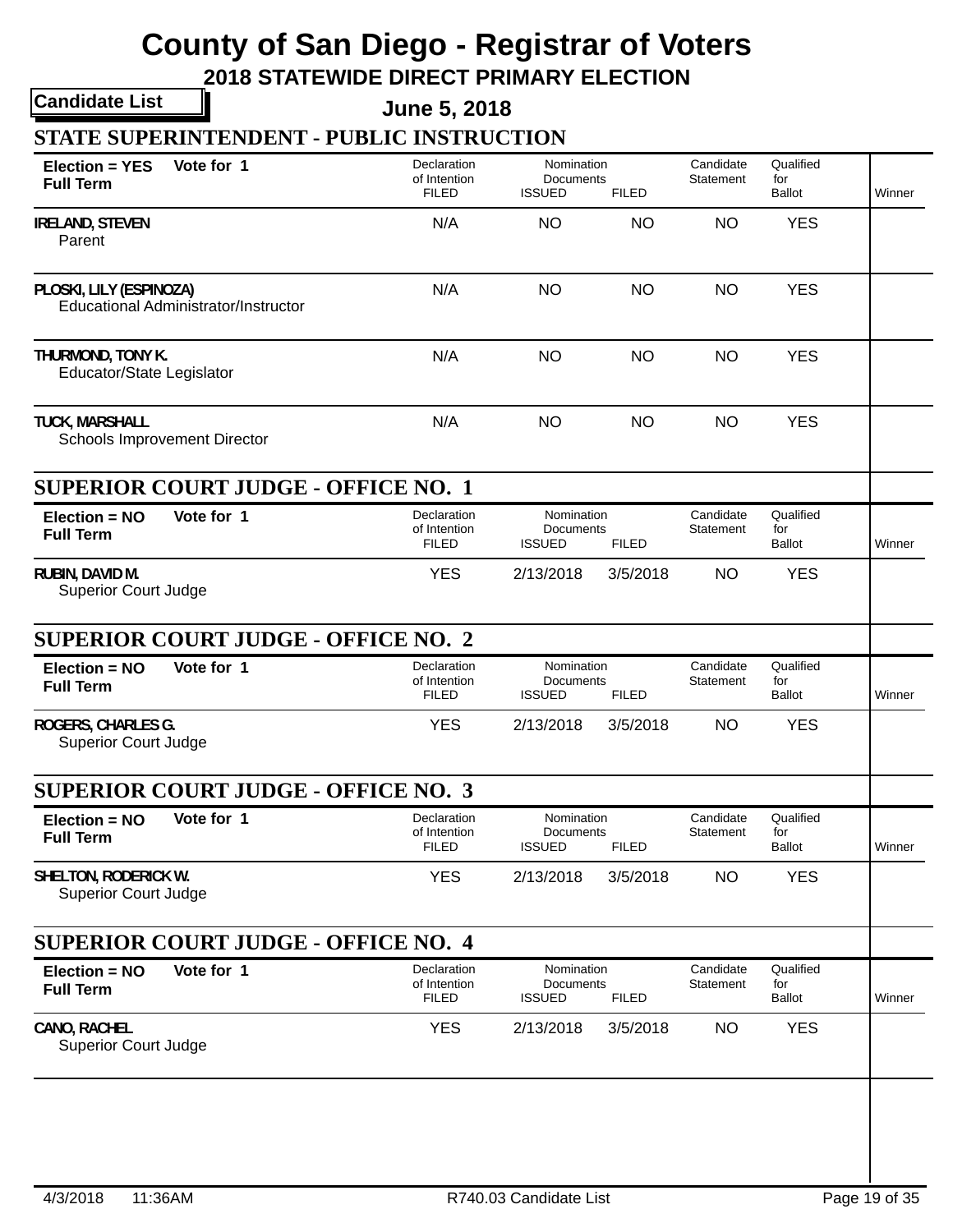|                                                          | <b>Candidate List</b>                       | <b>June 5, 2018</b>                         |                                          |              |                        |                                   |        |
|----------------------------------------------------------|---------------------------------------------|---------------------------------------------|------------------------------------------|--------------|------------------------|-----------------------------------|--------|
|                                                          | <b>SUPERIOR COURT JUDGE - OFFICE NO. 5</b>  |                                             |                                          |              |                        |                                   |        |
| $Election = NO$<br><b>Full Term</b>                      | Vote for 1                                  | Declaration<br>of Intention<br><b>FILED</b> | Nomination<br>Documents<br><b>ISSUED</b> | <b>FILED</b> | Candidate<br>Statement | Qualified<br>for<br><b>Ballot</b> | Winner |
| WEBER, JOAN P.<br><b>Superior Court Judge</b>            |                                             | <b>YES</b>                                  | 2/13/2018                                | 3/5/2018     | <b>NO</b>              | <b>YES</b>                        |        |
|                                                          | <b>SUPERIOR COURT JUDGE - OFFICE NO. 6</b>  |                                             |                                          |              |                        |                                   |        |
| Election = NO<br><b>Full Term</b>                        | Vote for 1                                  | Declaration<br>of Intention<br><b>FILED</b> | Nomination<br>Documents<br><b>ISSUED</b> | <b>FILED</b> | Candidate<br>Statement | Qualified<br>for<br><b>Ballot</b> | Winner |
| HOY, MARGO LEWIS<br><b>Superior Court Judge</b>          |                                             | <b>YES</b>                                  | 2/13/2018                                | 3/5/2018     | <b>NO</b>              | <b>YES</b>                        |        |
|                                                          | <b>SUPERIOR COURT JUDGE - OFFICE NO. 7</b>  |                                             |                                          |              |                        |                                   |        |
| Election = NO<br><b>Full Term</b>                        | Vote for 1                                  | Declaration<br>of Intention<br><b>FILED</b> | Nomination<br>Documents<br><b>ISSUED</b> | <b>FILED</b> | Candidate<br>Statement | Qualified<br>for<br><b>Ballot</b> | Winner |
| FRASER, JEFFREY F.<br><b>Superior Court Judge</b>        |                                             | <b>YES</b>                                  | 2/13/2018                                | 3/5/2018     | <b>NO</b>              | <b>YES</b>                        |        |
|                                                          | <b>SUPERIOR COURT JUDGE - OFFICE NO. 8</b>  |                                             |                                          |              |                        |                                   |        |
| Election = NO<br><b>Full Term</b>                        | Vote for 1                                  | Declaration<br>of Intention<br><b>FILED</b> | Nomination<br>Documents<br><b>ISSUED</b> | <b>FILED</b> | Candidate<br>Statement | Qualified<br>for<br><b>Ballot</b> | Winner |
| <b>MAGUIRE, FREDERICK</b><br><b>Superior Court Judge</b> |                                             | <b>YES</b>                                  | 2/13/2018                                | 3/5/2018     | <b>NO</b>              | <b>YES</b>                        |        |
|                                                          | <b>SUPERIOR COURT JUDGE - OFFICE NO. 9</b>  |                                             |                                          |              |                        |                                   |        |
| Election = NO<br><b>Full Term</b>                        | Vote for 1                                  | Declaration<br>of Intention<br><b>FILED</b> | Nomination<br>Documents<br><b>ISSUED</b> | <b>FILED</b> | Candidate<br>Statement | Qualified<br>for<br><b>Ballot</b> | Winner |
| KRAUEL, ROGER W.                                         |                                             | <b>YES</b>                                  | 2/13/2018                                | 3/5/2018     | <b>NO</b>              | <b>YES</b>                        |        |
| <b>Superior Court Judge</b>                              |                                             |                                             |                                          |              |                        |                                   |        |
|                                                          | <b>SUPERIOR COURT JUDGE - OFFICE NO. 10</b> |                                             |                                          |              |                        |                                   |        |
| $Election = NO$<br><b>Full Term</b>                      | Vote for 1                                  | Declaration<br>of Intention<br><b>FILED</b> | Nomination<br>Documents<br><b>ISSUED</b> | <b>FILED</b> | Candidate<br>Statement | Qualified<br>for<br><b>Ballot</b> | Winner |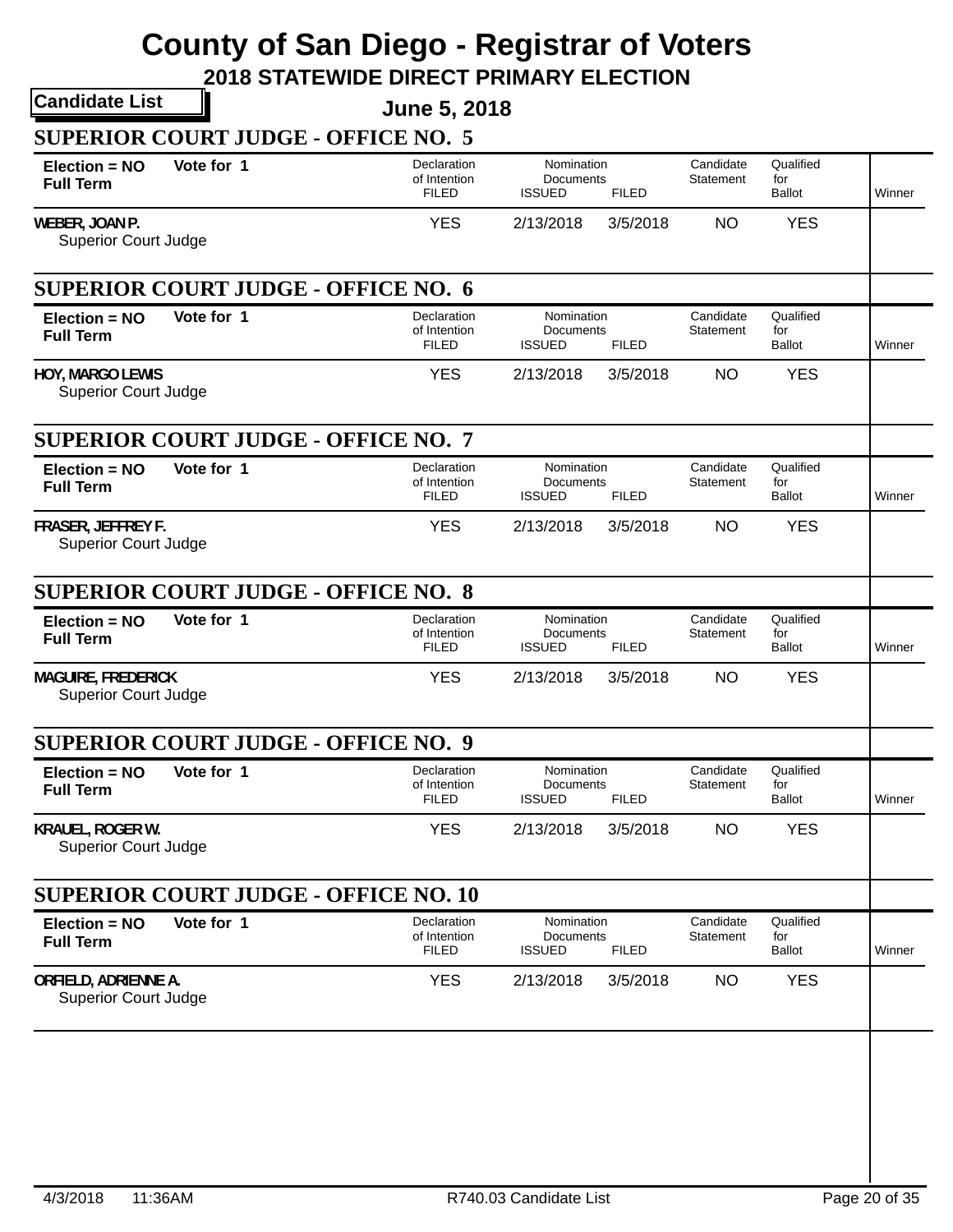|                                                  |                                             | <b>June 5, 2018</b>                         |                                          |              |                        |                                   |        |
|--------------------------------------------------|---------------------------------------------|---------------------------------------------|------------------------------------------|--------------|------------------------|-----------------------------------|--------|
|                                                  | <b>SUPERIOR COURT JUDGE - OFFICE NO. 11</b> |                                             |                                          |              |                        |                                   |        |
| $Election = NO$<br><b>Full Term</b>              | Vote for 1                                  | Declaration<br>of Intention<br><b>FILED</b> | Nomination<br>Documents<br><b>ISSUED</b> | <b>FILED</b> | Candidate<br>Statement | Qualified<br>for<br><b>Ballot</b> | Winner |
| LEWIS, JOAN M.<br><b>Superior Court Judge</b>    |                                             | <b>YES</b>                                  | 2/13/2018                                | 3/5/2018     | <b>NO</b>              | <b>YES</b>                        |        |
|                                                  | <b>SUPERIOR COURT JUDGE - OFFICE NO. 12</b> |                                             |                                          |              |                        |                                   |        |
| Election = NO<br><b>Full Term</b>                | Vote for 1                                  | Declaration<br>of Intention<br><b>FILED</b> | Nomination<br>Documents<br><b>ISSUED</b> | <b>FILED</b> | Candidate<br>Statement | Qualified<br>for<br><b>Ballot</b> | Winner |
| KELETY, JULIA C.<br><b>Superior Court Judge</b>  |                                             | <b>YES</b>                                  | 2/13/2018                                | 3/5/2018     | <b>NO</b>              | <b>YES</b>                        |        |
|                                                  | <b>SUPERIOR COURT JUDGE - OFFICE NO. 13</b> |                                             |                                          |              |                        |                                   |        |
| Election = NO<br><b>Full Term</b>                | Vote for 1                                  | Declaration<br>of Intention<br><b>FILED</b> | Nomination<br>Documents<br><b>ISSUED</b> | <b>FILED</b> | Candidate<br>Statement | Qualified<br>for<br><b>Ballot</b> | Winner |
| TRAPP, RANDA<br><b>Superior Court Judge</b>      |                                             | <b>YES</b>                                  | 2/13/2018                                | 3/5/2018     | <b>NO</b>              | <b>YES</b>                        |        |
|                                                  | <b>SUPERIOR COURT JUDGE - OFFICE NO. 14</b> |                                             |                                          |              |                        |                                   |        |
| Election = NO<br><b>Full Term</b>                | Vote for 1                                  | Declaration<br>of Intention<br><b>FILED</b> | Nomination<br>Documents<br><b>ISSUED</b> | <b>FILED</b> | Candidate<br>Statement | Qualified<br>for<br><b>Ballot</b> | Winner |
| AMADOR, ROBERT O.<br><b>Superior Court Judge</b> |                                             | <b>YES</b>                                  | 2/13/2018                                | 3/5/2018     | <b>NO</b>              | <b>YES</b>                        |        |
|                                                  |                                             |                                             |                                          |              |                        |                                   |        |
|                                                  | <b>SUPERIOR COURT JUDGE - OFFICE NO. 15</b> |                                             |                                          |              |                        |                                   |        |
| Election = NO<br><b>Full Term</b>                | Vote for 1                                  | Declaration<br>of Intention<br><b>FILED</b> | Nomination<br>Documents<br><b>ISSUED</b> | <b>FILED</b> | Candidate<br>Statement | Qualified<br>for<br><b>Ballot</b> | Winner |
| <b>Superior Court Judge</b>                      |                                             | <b>YES</b>                                  | 2/13/2018                                | 3/5/2018     | <b>NO</b>              | <b>YES</b>                        |        |
| <b>COOKSON, PATRICIA K.</b>                      | <b>SUPERIOR COURT JUDGE - OFFICE NO. 16</b> |                                             |                                          |              |                        |                                   |        |
| $Election = NO$<br><b>Full Term</b>              | Vote for 1                                  | Declaration<br>of Intention<br><b>FILED</b> | Nomination<br>Documents<br><b>ISSUED</b> | <b>FILED</b> | Candidate<br>Statement | Qualified<br>for<br><b>Ballot</b> | Winner |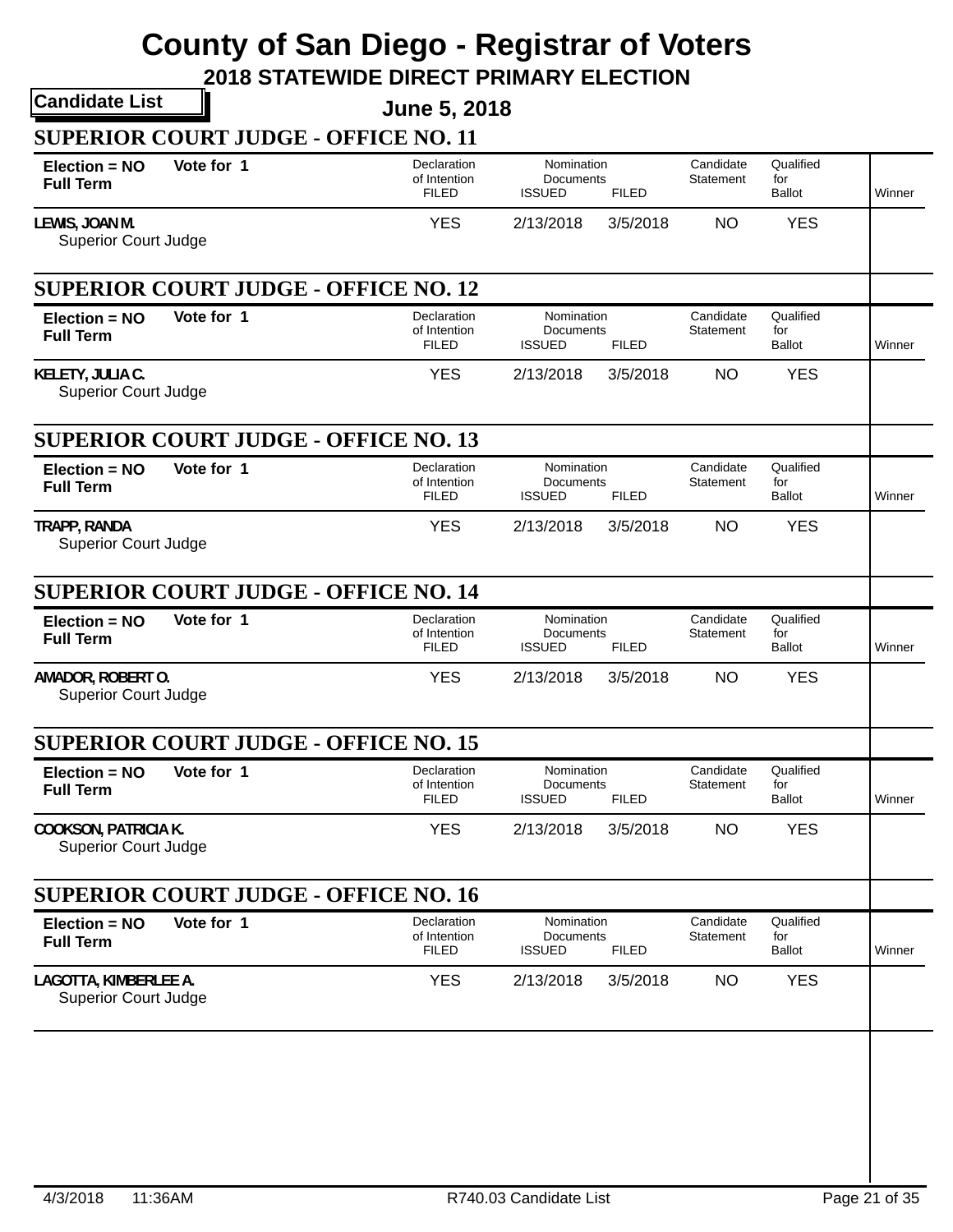|                                                          | <b>Candidate List</b>                       | <b>June 5, 2018</b>                         |                                                 |              |                        |                                   |        |
|----------------------------------------------------------|---------------------------------------------|---------------------------------------------|-------------------------------------------------|--------------|------------------------|-----------------------------------|--------|
|                                                          | <b>SUPERIOR COURT JUDGE - OFFICE NO. 17</b> |                                             |                                                 |              |                        |                                   |        |
| $Election = NO$<br><b>Full Term</b>                      | Vote for 1                                  | Declaration<br>of Intention<br><b>FILED</b> | Nomination<br>Documents<br><b>ISSUED</b>        | <b>FILED</b> | Candidate<br>Statement | Qualified<br>for<br><b>Ballot</b> | Winner |
| HARUTUNIAN III, ALBERT T.<br><b>Superior Court Judge</b> |                                             | <b>YES</b>                                  | 2/13/2018                                       | 3/5/2018     | <b>NO</b>              | <b>YES</b>                        |        |
|                                                          | <b>SUPERIOR COURT JUDGE - OFFICE NO. 18</b> |                                             |                                                 |              |                        |                                   |        |
| Election = NO<br><b>Full Term</b>                        | Vote for 1                                  | Declaration<br>of Intention<br><b>FILED</b> | Nomination<br>Documents<br><b>ISSUED</b>        | <b>FILED</b> | Candidate<br>Statement | Qualified<br>for<br><b>Ballot</b> | Winner |
| KANESHIRO, GALE E.<br><b>Superior Court Judge</b>        |                                             | <b>YES</b>                                  | 2/13/2018                                       | 3/5/2018     | <b>NO</b>              | <b>YES</b>                        |        |
|                                                          | <b>SUPERIOR COURT JUDGE - OFFICE NO. 19</b> |                                             |                                                 |              |                        |                                   |        |
| Election = NO<br><b>Full Term</b>                        | Vote for 1                                  | Declaration<br>of Intention<br><b>FILED</b> | Nomination<br>Documents<br><b>ISSUED</b>        | <b>FILED</b> | Candidate<br>Statement | Qualified<br>for<br><b>Ballot</b> | Winner |
| KOTLER, MARYANN D'ADDEZIO<br><b>Superior Court Judge</b> |                                             | <b>YES</b>                                  | 2/13/2018                                       | 3/5/2018     | <b>NO</b>              | <b>YES</b>                        |        |
|                                                          | <b>SUPERIOR COURT JUDGE - OFFICE NO. 20</b> |                                             |                                                 |              |                        |                                   |        |
| Election = NO<br><b>Full Term</b>                        | Vote for 1                                  | Declaration<br>of Intention<br><b>FILED</b> | Nomination<br>Documents<br><b>ISSUED</b>        | <b>FILED</b> | Candidate<br>Statement | Qualified<br>for<br><b>Ballot</b> | Winner |
| TAYLOR, TIMOTHY B.<br><b>Superior Court Judge</b>        |                                             | <b>YES</b>                                  | 2/13/2018                                       | 3/5/2018     | <b>NO</b>              | <b>YES</b>                        |        |
|                                                          | <b>SUPERIOR COURT JUDGE - OFFICE NO. 21</b> |                                             |                                                 |              |                        |                                   |        |
| Election = NO<br><b>Full Term</b>                        | Vote for 1                                  | Declaration<br>of Intention<br><b>FILED</b> | Nomination<br>Documents<br><b>ISSUED</b>        | <b>FILED</b> | Candidate<br>Statement | Qualified<br>for<br><b>Ballot</b> | Winner |
| SIMMONS JR., JAMES E.<br><b>Superior Court Judge</b>     |                                             | <b>YES</b>                                  | 2/13/2018                                       | 3/5/2018     | <b>NO</b>              | <b>YES</b>                        |        |
|                                                          | <b>SUPERIOR COURT JUDGE - OFFICE NO. 22</b> |                                             |                                                 |              |                        |                                   |        |
|                                                          | Vote for 1                                  | Declaration<br>of Intention<br><b>FILED</b> | Nomination<br><b>Documents</b><br><b>ISSUED</b> | <b>FILED</b> | Candidate<br>Statement | Qualified<br>for<br><b>Ballot</b> | Winner |
| Election = NO<br><b>Full Term</b>                        |                                             |                                             |                                                 |              | <b>NO</b>              | <b>YES</b>                        |        |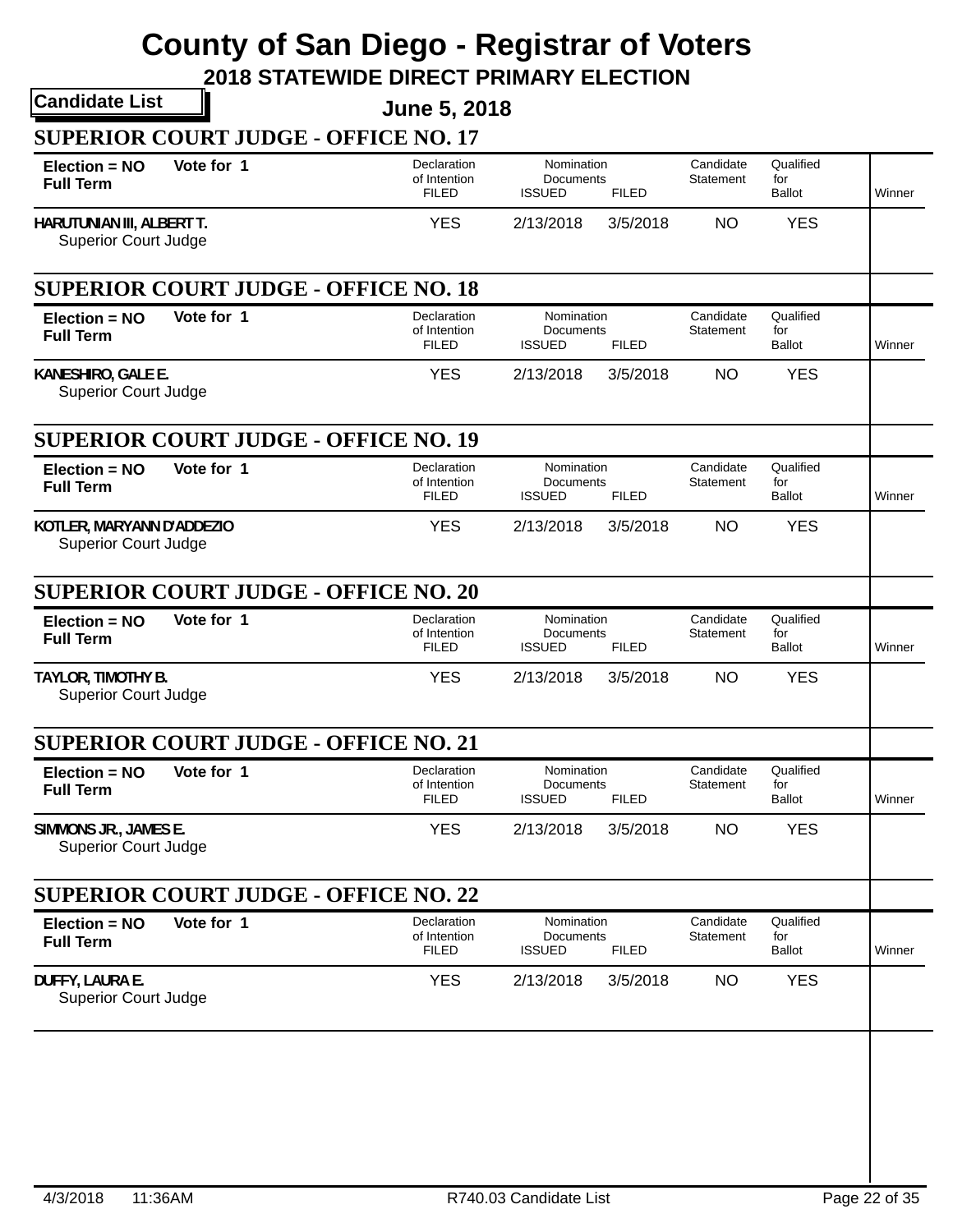| <b>Candidate List</b>                                                                                                               | <b>June 5, 2018</b>                         |                                                          |                               |                                   |        |
|-------------------------------------------------------------------------------------------------------------------------------------|---------------------------------------------|----------------------------------------------------------|-------------------------------|-----------------------------------|--------|
| <b>SUPERIOR COURT JUDGE - OFFICE NO. 23</b>                                                                                         |                                             |                                                          |                               |                                   |        |
| Vote for 1<br>$Election = NO$<br><b>Full Term</b>                                                                                   | Declaration<br>of Intention<br><b>FILED</b> | Nomination<br>Documents<br><b>ISSUED</b><br><b>FILED</b> | Candidate<br>Statement        | Qualified<br>for<br><b>Ballot</b> | Winner |
| DAHLQUIST, ROBERT P.<br><b>Superior Court Judge</b>                                                                                 | <b>YES</b>                                  | 2/13/2018<br>3/5/2018                                    | <b>NO</b>                     | <b>YES</b>                        |        |
| <b>SUPERIOR COURT JUDGE - OFFICE NO. 24</b>                                                                                         |                                             |                                                          |                               |                                   |        |
| Vote for 1<br>Election = NO<br><b>Full Term</b>                                                                                     | Declaration<br>of Intention<br><b>FILED</b> | Nomination<br>Documents<br><b>ISSUED</b><br><b>FILED</b> | Candidate<br>Statement        | Qualified<br>for<br><b>Ballot</b> | Winner |
| <b>MAJORS LEWIS, SHARON B.</b><br><b>Superior Court Judge</b>                                                                       | <b>YES</b>                                  | 2/13/2018<br>3/5/2018                                    | <b>NO</b>                     | <b>YES</b>                        |        |
| <b>SUPERIOR COURT JUDGE - OFFICE NO. 25</b>                                                                                         |                                             |                                                          |                               |                                   |        |
| Vote for 1<br>Election = NO<br><b>Full Term</b>                                                                                     | Declaration<br>of Intention<br><b>FILED</b> | Nomination<br>Documents<br><b>ISSUED</b><br><b>FILED</b> | Candidate<br>Statement        | Qualified<br>for<br><b>Ballot</b> | Winner |
| <b>GROCH, MICHAEL S.</b><br><b>Superior Court Judge</b>                                                                             | <b>YES</b>                                  | 2/13/2018<br>3/5/2018                                    | <b>NO</b>                     | <b>YES</b>                        |        |
| <b>SUPERIOR COURT JUDGE - OFFICE NO. 26</b>                                                                                         |                                             |                                                          |                               |                                   |        |
| Vote for 1<br>Election = NO<br><b>Full Term</b>                                                                                     | Declaration<br>of Intention<br><b>FILED</b> | Nomination<br>Documents<br><b>ISSUED</b><br><b>FILED</b> | Candidate<br>Statement        | Qualified<br>for<br><b>Ballot</b> | Winner |
| SO, KENNETH K.<br><b>Superior Court Judge</b>                                                                                       | <b>YES</b>                                  | 2/13/2018<br>3/5/2018                                    | <b>NO</b>                     | <b>YES</b>                        |        |
| <b>SUPERIOR COURT JUDGE - OFFICE NO. 27</b>                                                                                         |                                             |                                                          |                               |                                   |        |
| Vote for 1<br>Election = NO<br><b>Full Term</b>                                                                                     | Declaration<br>of Intention<br><b>FILED</b> | Nomination<br>Documents<br><b>ISSUED</b><br><b>FILED</b> | Candidate<br>Statement        | Qualified<br>for<br><b>Ballot</b> | Winner |
| MOK, KELLY C.<br><b>Superior Court Judge</b>                                                                                        | <b>YES</b>                                  | 2/13/2018<br>3/5/2018                                    | <b>NO</b>                     | <b>YES</b>                        |        |
| <b>SUPERIOR COURT JUDGE - OFFICE NO. 28</b>                                                                                         |                                             |                                                          |                               |                                   |        |
| Vote for 1<br><b>Election = YES</b><br><b>Full Term</b>                                                                             | Declaration<br>of Intention<br><b>FILED</b> | Nomination<br>Documents<br><b>ISSUED</b><br><b>FILED</b> | Candidate<br><b>Statement</b> | Qualified<br>for<br><b>Ballot</b> | Winner |
| <b>EXARHOS, HERBERT J.</b><br>Judge of the Superior Court                                                                           | <b>YES</b>                                  | 2/13/2018<br>3/5/2018                                    | <b>YES</b>                    | <b>YES</b>                        |        |
| <b>ROTHMAN, VICKI</b><br>Attorney/Business Owner<br>Business: (760) 746-0075 FAX: (866) 462-5589 email: electvickirothman@gmail.com | <b>YES</b>                                  | 2/12/2018<br>3/8/2018                                    | <b>YES</b>                    | <b>YES</b>                        |        |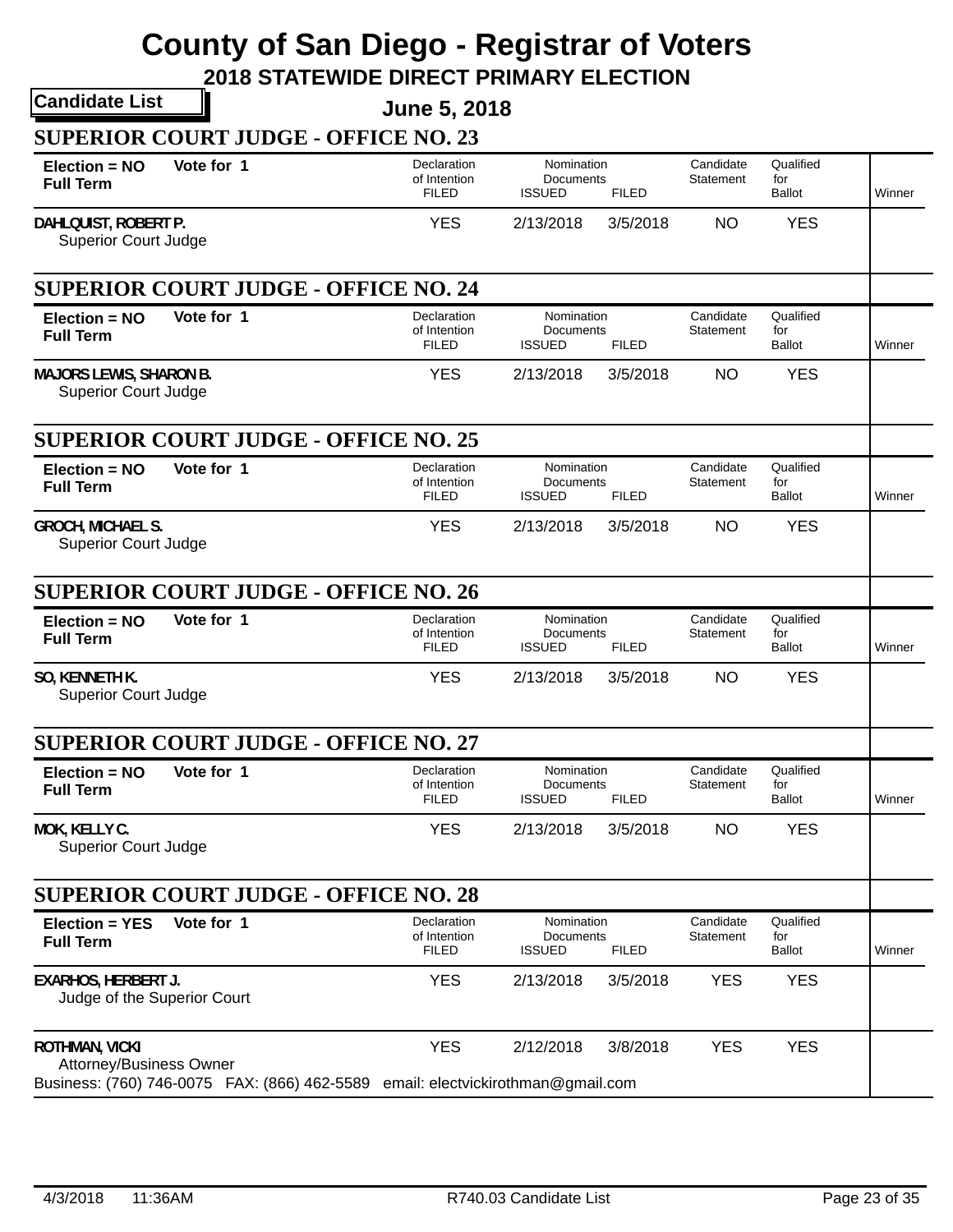|                                                             | <b>Candidate List</b>                       | <b>June 5, 2018</b>                         |                                                 |              |                        |                                   |        |
|-------------------------------------------------------------|---------------------------------------------|---------------------------------------------|-------------------------------------------------|--------------|------------------------|-----------------------------------|--------|
|                                                             | <b>SUPERIOR COURT JUDGE - OFFICE NO. 29</b> |                                             |                                                 |              |                        |                                   |        |
| $Election = NO$<br><b>Full Term</b>                         | Vote for 1                                  | Declaration<br>of Intention<br><b>FILED</b> | Nomination<br>Documents<br><b>ISSUED</b>        | <b>FILED</b> | Candidate<br>Statement | Qualified<br>for<br><b>Ballot</b> | Winner |
| STONE, STEVEN E.<br><b>Superior Court Judge</b>             |                                             | <b>YES</b>                                  | 2/13/2018                                       | 3/5/2018     | <b>NO</b>              | <b>YES</b>                        |        |
|                                                             | <b>SUPERIOR COURT JUDGE - OFFICE NO. 30</b> |                                             |                                                 |              |                        |                                   |        |
| Election = NO<br><b>Full Term</b>                           | Vote for 1                                  | Declaration<br>of Intention<br><b>FILED</b> | Nomination<br>Documents<br><b>ISSUED</b>        | <b>FILED</b> | Candidate<br>Statement | Qualified<br>for<br><b>Ballot</b> | Winner |
| MC KENZIE, EDLENE C.<br><b>Superior Court Judge</b>         |                                             | <b>YES</b>                                  | 2/13/2018                                       | 3/5/2018     | <b>NO</b>              | <b>YES</b>                        |        |
|                                                             | <b>SUPERIOR COURT JUDGE - OFFICE NO. 31</b> |                                             |                                                 |              |                        |                                   |        |
| Election = NO<br><b>Full Term</b>                           | Vote for 1                                  | Declaration<br>of Intention<br><b>FILED</b> | Nomination<br><b>Documents</b><br><b>ISSUED</b> | <b>FILED</b> | Candidate<br>Statement | Qualified<br>for<br><b>Ballot</b> | Winner |
| BLOOM, JAY M.<br><b>Superior Court Judge</b>                |                                             | <b>YES</b>                                  | 2/13/2018                                       | 3/5/2018     | <b>NO</b>              | <b>YES</b>                        |        |
|                                                             | <b>SUPERIOR COURT JUDGE - OFFICE NO. 32</b> |                                             |                                                 |              |                        |                                   |        |
| Election = NO<br><b>Full Term</b>                           | Vote for 1                                  | Declaration<br>of Intention<br><b>FILED</b> | Nomination<br>Documents<br><b>ISSUED</b>        | <b>FILED</b> | Candidate<br>Statement | Qualified<br>for<br><b>Ballot</b> | Winner |
| <b>WEATHERS, THEODORE M.</b><br><b>Superior Court Judge</b> |                                             | <b>YES</b>                                  | 2/13/2018                                       | 3/5/2018     | <b>NO</b>              | <b>YES</b>                        |        |
|                                                             | <b>SUPERIOR COURT JUDGE - OFFICE NO. 33</b> |                                             |                                                 |              |                        |                                   |        |
| Election = NO<br><b>Full Term</b>                           | Vote for 1                                  | Declaration<br>of Intention<br><b>FILED</b> | Nomination<br>Documents<br><b>ISSUED</b>        | <b>FILED</b> | Candidate<br>Statement | Qualified<br>for<br><b>Ballot</b> | Winner |
| <b>SCHERLING, JOHN B.</b><br><b>Superior Court Judge</b>    |                                             | <b>YES</b>                                  | 2/13/2018                                       | 3/5/2018     | <b>NO</b>              | <b>YES</b>                        |        |
|                                                             |                                             |                                             |                                                 |              |                        |                                   |        |
| <b>SUPERIOR COURT JUDGE - OFFICE NO. 34</b>                 |                                             |                                             |                                                 |              | Candidate              | Qualified                         |        |
| Election = NO<br><b>Full Term</b>                           | Vote for 1                                  | Declaration<br>of Intention<br><b>FILED</b> | Nomination<br>Documents<br><b>ISSUED</b>        | <b>FILED</b> | <b>Statement</b>       | for<br><b>Ballot</b>              | Winner |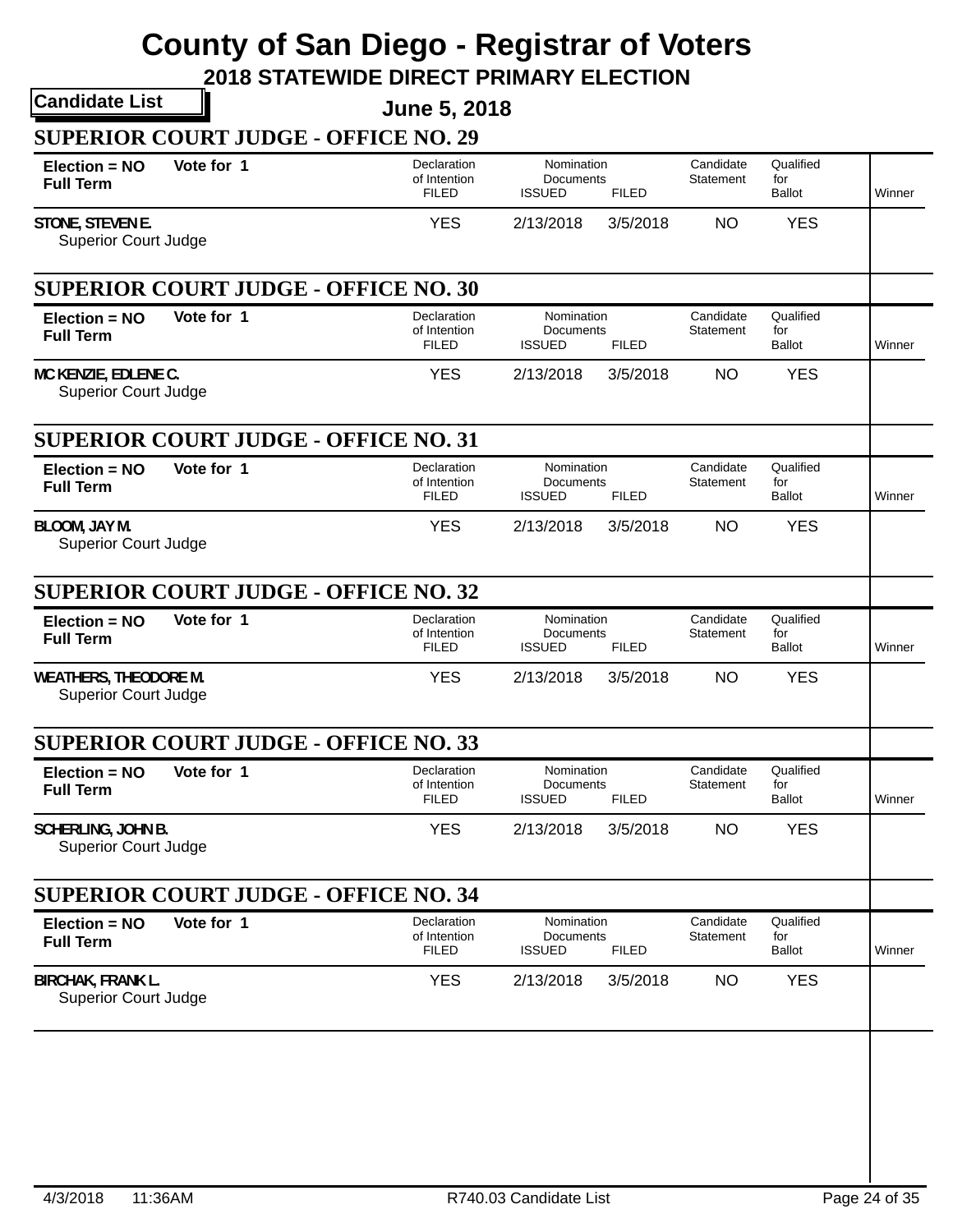| <b>Candidate List</b>                                                                                                                              | <b>June 5, 2018</b>                         |                                          |              |                        |                                   |        |
|----------------------------------------------------------------------------------------------------------------------------------------------------|---------------------------------------------|------------------------------------------|--------------|------------------------|-----------------------------------|--------|
| <b>SUPERIOR COURT JUDGE - OFFICE NO. 35</b>                                                                                                        |                                             |                                          |              |                        |                                   |        |
| Vote for 1<br>Election = NO<br><b>Full Term</b>                                                                                                    | Declaration<br>of Intention<br><b>FILED</b> | Nomination<br>Documents<br><b>ISSUED</b> | <b>FILED</b> | Candidate<br>Statement | Qualified<br>for<br><b>Ballot</b> | Winner |
| <b>EYHERABIDE, EUGENIA</b><br><b>Superior Court Judge</b>                                                                                          | <b>YES</b>                                  | 2/13/2018                                | 3/5/2018     | <b>NO</b>              | <b>YES</b>                        |        |
| <b>SUPERIOR COURT JUDGE - OFFICE NO. 36</b>                                                                                                        |                                             |                                          |              |                        |                                   |        |
| Vote for 1<br>Election = NO<br><b>Full Term</b>                                                                                                    | Declaration<br>of Intention<br><b>FILED</b> | Nomination<br>Documents<br><b>ISSUED</b> | <b>FILED</b> | Candidate<br>Statement | Qualified<br>for<br><b>Ballot</b> | Winner |
| BROWN, DAVID G.<br><b>Superior Court Judge</b>                                                                                                     | <b>YES</b>                                  | 2/13/2018                                | 3/5/2018     | <b>NO</b>              | <b>YES</b>                        |        |
| <b>SUPERIOR COURT JUDGE - OFFICE NO. 37</b>                                                                                                        |                                             |                                          |              |                        |                                   |        |
| Vote for 1<br>Election = YES<br><b>Full Term</b>                                                                                                   | Declaration<br>of Intention<br><b>FILED</b> | Nomination<br>Documents<br><b>ISSUED</b> | <b>FILED</b> | Candidate<br>Statement | Qualified<br>for<br><b>Ballot</b> | Winner |
| <b>BROWER, MATT</b><br>Deputy District Attorney, County of San Diego<br>email: mattbrower4judge@gmail.com                                          | <b>YES</b>                                  | 2/16/2018                                | 3/2/2018     | <b>YES</b>             | <b>YES</b>                        |        |
| CARVER, JEFFREY<br>(Not Yet Provided)                                                                                                              | <b>NO</b>                                   | <b>NO</b>                                | <b>NO</b>    | <b>NO</b>              | <b>NO</b>                         |        |
| <b>KREEP, GARY</b><br><b>Superior Court Judge</b>                                                                                                  | <b>YES</b>                                  | 2/12/2018                                | 3/6/2018     | <b>YES</b>             | <b>YES</b>                        |        |
| <b>MILLER, STEVE</b><br><b>Retired Federal Prosecutor</b><br>Residence: (619) 894-0573 email: smillerj@pacbell.net                                 | <b>YES</b>                                  | 3/9/2018                                 | 3/9/2018     | <b>YES</b>             | <b>YES</b>                        |        |
| NADER, TIM<br>Deputy Attorney General                                                                                                              | <b>YES</b>                                  | 2/12/2018                                | 3/2/2018     | <b>YES</b>             | <b>YES</b>                        |        |
| <b>TORRES, VICTOR</b><br><b>Private Practice Lawyer</b>                                                                                            | <b>YES</b>                                  | 2/13/2018                                | 3/9/2018     | <b>YES</b>             | <b>YES</b>                        |        |
| Business: (619) 865-6495 Residence: (619) 232-8776 FAX: (619) 232-5854 email: lawforvatos@yahoo.com<br><b>SUPERIOR COURT JUDGE - OFFICE NO. 38</b> |                                             |                                          |              |                        |                                   |        |
| Vote for 1<br>Election = NO<br><b>Full Term</b>                                                                                                    | Declaration<br>of Intention<br><b>FILED</b> | Nomination<br>Documents<br><b>ISSUED</b> | <b>FILED</b> | Candidate<br>Statement | Qualified<br>for<br>Ballot        | Winner |
| DEDDEH, PETER C.<br><b>Superior Court Judge</b>                                                                                                    | <b>YES</b>                                  | 2/13/2018                                | 3/5/2018     | <b>NO</b>              | <b>YES</b>                        |        |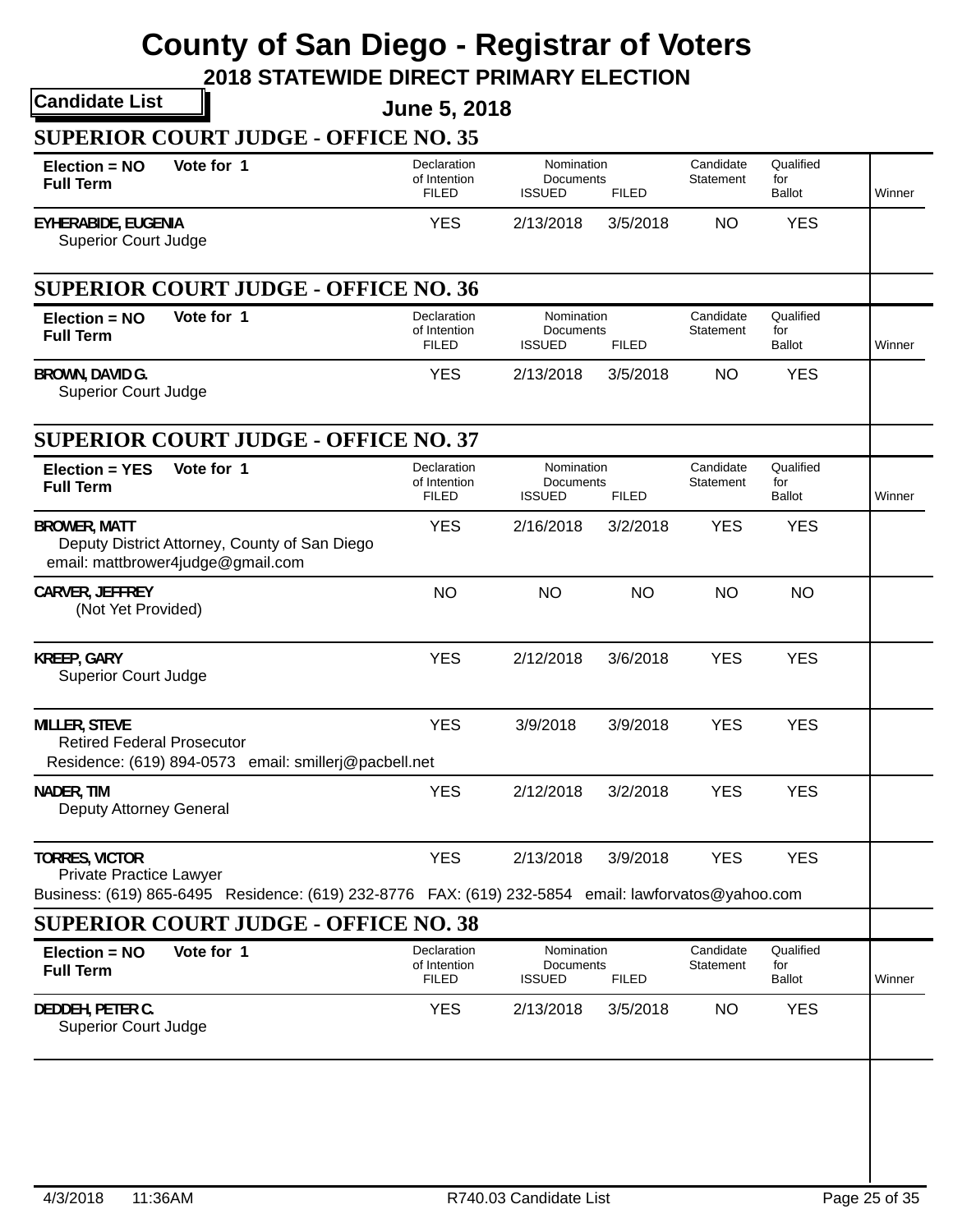|                                                     |                                             | <b>June 5, 2018</b>                         |                                          |              |                        |                                   |        |
|-----------------------------------------------------|---------------------------------------------|---------------------------------------------|------------------------------------------|--------------|------------------------|-----------------------------------|--------|
|                                                     | <b>SUPERIOR COURT JUDGE - OFFICE NO. 39</b> |                                             |                                          |              |                        |                                   |        |
| $Election = NO$<br><b>Full Term</b>                 | Vote for 1                                  | Declaration<br>of Intention<br><b>FILED</b> | Nomination<br>Documents<br><b>ISSUED</b> | <b>FILED</b> | Candidate<br>Statement | Qualified<br>for<br><b>Ballot</b> | Winner |
| DEVANEY, FRANCIS M.<br><b>Superior Court Judge</b>  |                                             | <b>YES</b>                                  | 2/13/2018                                | 3/5/2018     | <b>NO</b>              | <b>YES</b>                        |        |
|                                                     | <b>SUPERIOR COURT JUDGE - OFFICE NO. 40</b> |                                             |                                          |              |                        |                                   |        |
| Election = NO<br><b>Full Term</b>                   | Vote for 1                                  | Declaration<br>of Intention<br><b>FILED</b> | Nomination<br>Documents<br><b>ISSUED</b> | <b>FILED</b> | Candidate<br>Statement | Qualified<br>for<br><b>Ballot</b> | Winner |
| MEDEL, KENNETH J.<br><b>Superior Court Judge</b>    |                                             | <b>YES</b>                                  | 2/13/2018                                | 3/5/2018     | <b>NO</b>              | <b>YES</b>                        |        |
|                                                     | <b>SUPERIOR COURT JUDGE - OFFICE NO. 41</b> |                                             |                                          |              |                        |                                   |        |
| Election = NO<br><b>Full Term</b>                   | Vote for 1                                  | Declaration<br>of Intention<br><b>FILED</b> | Nomination<br>Documents<br><b>ISSUED</b> | <b>FILED</b> | Candidate<br>Statement | Qualified<br>for<br><b>Ballot</b> | Winner |
| ALKSNE, LORNA A.<br><b>Superior Court Judge</b>     |                                             | <b>YES</b>                                  | 2/13/2018                                | 3/5/2018     | <b>NO</b>              | <b>YES</b>                        |        |
|                                                     | <b>SUPERIOR COURT JUDGE - OFFICE NO. 42</b> |                                             |                                          |              |                        |                                   |        |
| Election = NO<br><b>Full Term</b>                   | Vote for 1                                  | Declaration<br>of Intention<br><b>FILED</b> | Nomination<br>Documents<br><b>ISSUED</b> | <b>FILED</b> | Candidate<br>Statement | Qualified<br>for<br><b>Ballot</b> | Winner |
| FREELAND, CYNTHIA A.<br><b>Superior Court Judge</b> |                                             | <b>YES</b>                                  | 2/13/2018                                | 3/5/2018     | <b>NO</b>              | <b>YES</b>                        |        |
|                                                     |                                             |                                             |                                          |              |                        |                                   |        |
|                                                     | <b>SUPERIOR COURT JUDGE - OFFICE NO. 43</b> |                                             |                                          |              |                        |                                   |        |
| $Election = NO$<br><b>Full Term</b>                 | Vote for 1                                  | Declaration<br>of Intention<br><b>FILED</b> | Nomination<br>Documents<br><b>ISSUED</b> | <b>FILED</b> | Candidate<br>Statement | Qualified<br>for<br><b>Ballot</b> | Winner |
| BERRY, DAVID L.<br>Judge of the Superior Court      |                                             | <b>YES</b>                                  | 2/20/2018                                | 2/20/2018    | <b>NO</b>              | <b>YES</b>                        |        |
|                                                     | <b>SUPERIOR COURT JUDGE - OFFICE NO. 44</b> |                                             |                                          |              |                        |                                   |        |
| $Election = NO$<br><b>Full Term</b>                 | Vote for 1                                  | Declaration<br>of Intention<br><b>FILED</b> | Nomination<br>Documents<br><b>ISSUED</b> | <b>FILED</b> | Candidate<br>Statement | Qualified<br>for<br><b>Ballot</b> | Winner |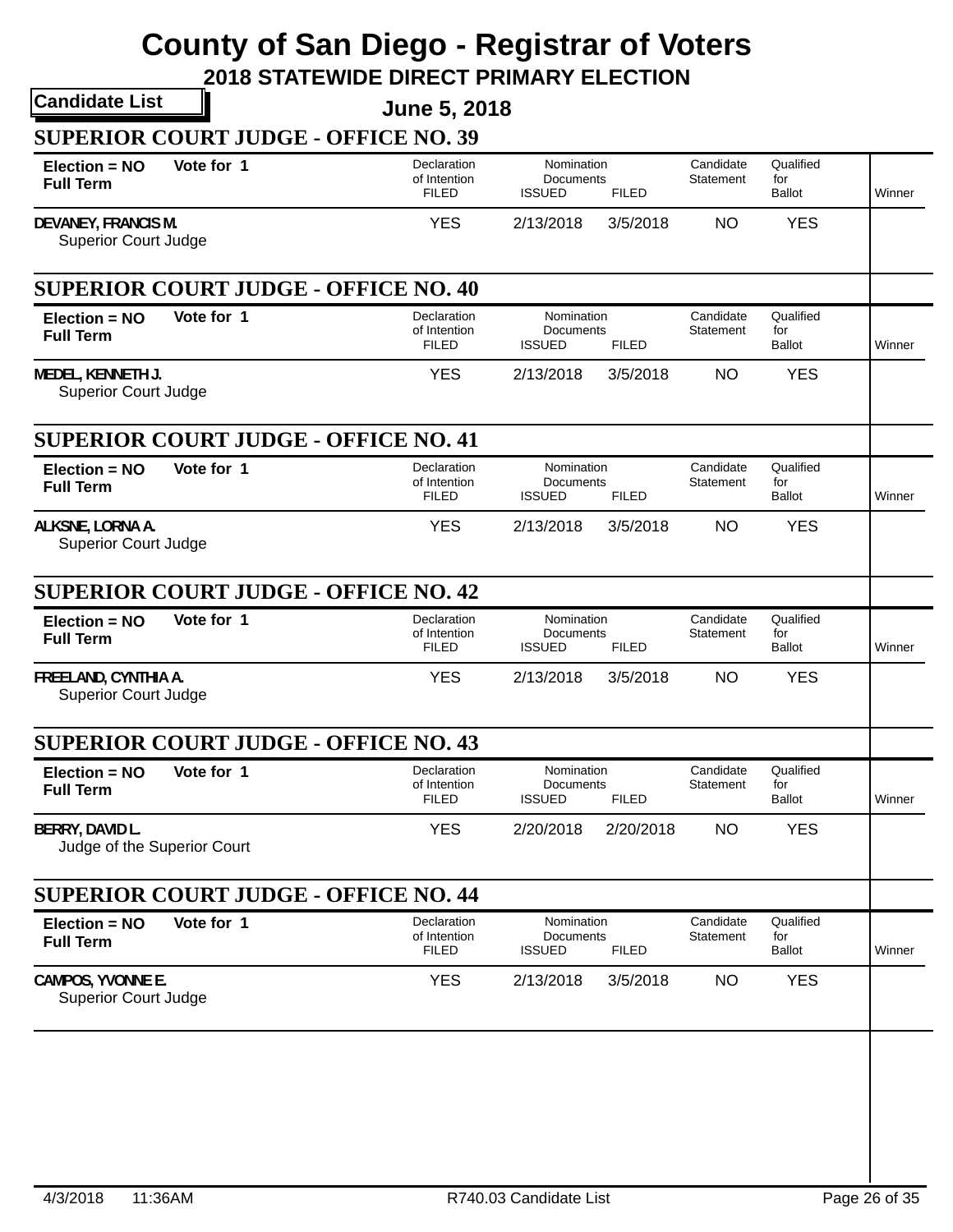| <b>June 5, 2018</b>                            |                                                                                                                                                                                                                                                                                         |                                                                            |                                                                                                          |                                   |        |
|------------------------------------------------|-----------------------------------------------------------------------------------------------------------------------------------------------------------------------------------------------------------------------------------------------------------------------------------------|----------------------------------------------------------------------------|----------------------------------------------------------------------------------------------------------|-----------------------------------|--------|
|                                                |                                                                                                                                                                                                                                                                                         |                                                                            |                                                                                                          |                                   |        |
| Declaration<br>of Intention<br><b>FILED</b>    | <b>ISSUED</b>                                                                                                                                                                                                                                                                           | <b>FILED</b>                                                               | Candidate<br>Statement                                                                                   | Qualified<br>for<br><b>Ballot</b> | Winner |
| <b>YES</b>                                     | 2/13/2018                                                                                                                                                                                                                                                                               | 3/5/2018                                                                   | <b>NO</b>                                                                                                | <b>YES</b>                        |        |
|                                                |                                                                                                                                                                                                                                                                                         |                                                                            |                                                                                                          |                                   |        |
| Declaration<br>of Intention<br><b>FILED</b>    | <b>ISSUED</b>                                                                                                                                                                                                                                                                           | <b>FILED</b>                                                               | Candidate<br>Statement                                                                                   | Qualified<br>for<br><b>Ballot</b> | Winner |
| <b>YES</b>                                     | 2/13/2018                                                                                                                                                                                                                                                                               | 3/6/2018                                                                   | <b>NO</b>                                                                                                | <b>YES</b>                        |        |
|                                                |                                                                                                                                                                                                                                                                                         |                                                                            |                                                                                                          |                                   |        |
| Declaration<br>of Intention<br><b>FILED</b>    | <b>ISSUED</b>                                                                                                                                                                                                                                                                           | <b>FILED</b>                                                               | Candidate<br>Statement                                                                                   | Qualified<br>for<br><b>Ballot</b> | Winner |
| <b>YES</b>                                     | 2/13/2018                                                                                                                                                                                                                                                                               | 3/5/2018                                                                   | <b>NO</b>                                                                                                | <b>YES</b>                        |        |
|                                                |                                                                                                                                                                                                                                                                                         |                                                                            |                                                                                                          |                                   |        |
| Declaration<br>of Intention<br><b>FILED</b>    | <b>ISSUED</b>                                                                                                                                                                                                                                                                           | <b>FILED</b>                                                               | Candidate<br>Statement                                                                                   | Qualified<br>for<br><b>Ballot</b> | Winner |
| N/A                                            | 3/7/2018                                                                                                                                                                                                                                                                                | 3/9/2018                                                                   | <b>YES</b>                                                                                               | <b>YES</b>                        |        |
| N/A                                            | 2/26/2018                                                                                                                                                                                                                                                                               | 3/7/2018                                                                   | <b>YES</b>                                                                                               | <b>YES</b>                        |        |
|                                                |                                                                                                                                                                                                                                                                                         |                                                                            |                                                                                                          |                                   |        |
|                                                | Nomination<br>Documents                                                                                                                                                                                                                                                                 |                                                                            | Candidate                                                                                                | Qualified                         |        |
| of Intention<br><b>FILED</b>                   | <b>ISSUED</b>                                                                                                                                                                                                                                                                           | <b>FILED</b>                                                               | Statement                                                                                                | for<br>Ballot                     | Winner |
| N/A<br>email: cjamesward4countyboard@gmail.com | 3/7/2018                                                                                                                                                                                                                                                                                | 3/9/2018                                                                   | <b>YES</b>                                                                                               | <b>YES</b>                        |        |
| N/A                                            | 2/14/2018                                                                                                                                                                                                                                                                               | <b>NO</b>                                                                  | <b>NO</b>                                                                                                | <b>NO</b>                         |        |
|                                                | <b>SUPERIOR COURT JUDGE - OFFICE NO. 45</b><br><b>SUPERIOR COURT JUDGE - OFFICE NO. 46</b><br><b>SUPERIOR COURT JUDGE - OFFICE NO. 47</b><br><b>COUNTY BOARD OF ED - 3RD DISTRICT</b><br>Business: (619) 444-6066 Residence: (619) 440-6161<br><b>COUNTY BOARD OF ED - 5TH DISTRICT</b> | Governing Board Member, San Diego County Board of Education<br>Declaration | Nomination<br>Documents<br>Nomination<br>Documents<br>Nomination<br>Documents<br>Nomination<br>Documents |                                   |        |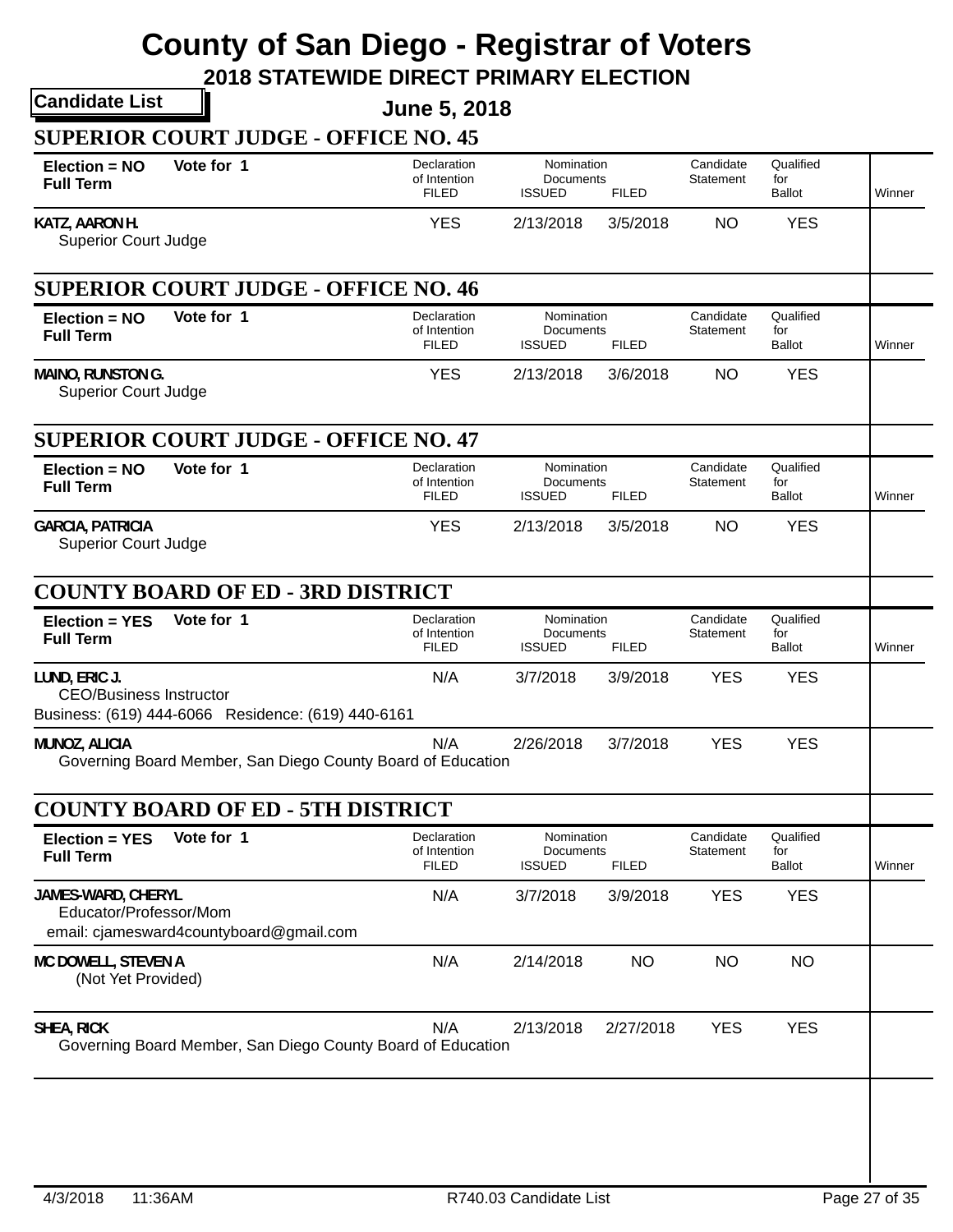**2018 STATEWIDE DIRECT PRIMARY ELECTION**

**Candidate List**

**June 5, 2018**

**GROSSMNT-CUY COM COLLEGE - TRUSTEE AREA 1**

| $Election = YES$<br><b>Full Term</b>                                        | Vote for 1                                                                                                                                               | Declaration<br>of Intention<br><b>FILED</b> | Nomination<br>Documents<br><b>ISSUED</b>                   | <b>FILED</b> | Candidate<br>Statement | Qualified<br>for<br><b>Ballot</b> | Winner |
|-----------------------------------------------------------------------------|----------------------------------------------------------------------------------------------------------------------------------------------------------|---------------------------------------------|------------------------------------------------------------|--------------|------------------------|-----------------------------------|--------|
| <b>CARTWRIGHT, LINDA</b><br><b>Public School Teacher</b>                    |                                                                                                                                                          | N/A                                         | 2/13/2018                                                  | 2/13/2018    | <b>YES</b>             | <b>YES</b>                        |        |
| HIEL, EDWIN<br>Incumbent                                                    |                                                                                                                                                          | N/A                                         | 3/2/2018                                                   | 3/2/2018     | <b>YES</b>             | <b>YES</b>                        |        |
| <b>OLSEN, JONATHAN "JOHN"</b><br><b>Local Business Owner</b>                | Residence: (619) 855-1151 email: johnolsen.santee@gmail.com                                                                                              | N/A                                         | 3/8/2018                                                   | 3/9/2018     | <b>YES</b>             | <b>YES</b>                        |        |
|                                                                             | <b>GROSSMNT-CUY COM COLLEGE - TRUSTEE AREA 2</b>                                                                                                         |                                             |                                                            |              |                        |                                   |        |
| Election = YES<br><b>Full Term</b>                                          | Vote for 1                                                                                                                                               | Declaration<br>of Intention<br><b>FILED</b> | Nomination<br>Documents<br><b>ISSUED</b>                   | <b>FILED</b> | Candidate<br>Statement | Qualified<br>for<br><b>Ballot</b> | Winner |
| <b>BOWMAN, JONATHAN M.</b><br>Educator/Author<br>email: jmb@vote4bowman.com |                                                                                                                                                          | N/A                                         | 2/22/2018                                                  | 2/22/2018    | <b>YES</b>             | <b>YES</b>                        |        |
| <b>EXETER, BILL</b>                                                         | <b>Continuing Education Instructor</b><br>Business: (619) 239-3091 Residence: (619) 602-9148 #091 FAX: (619) 822-1572 email: william.exeter@exeterco.com | N/A                                         | 3/7/2018                                                   | 3/9/2018     | <b>YES</b>             | <b>YES</b>                        |        |
| <b>JUSTESON, DEBBIE</b>                                                     | Governing Board Member, Grossmont-Cuyamaca Community College District                                                                                    | N/A                                         | 2/21/2018                                                  | 2/21/2018    | <b>YES</b>             | <b>YES</b>                        |        |
|                                                                             | <b>GROSSMNT-CUY COM COLLEGE - TRUSTEE AREA 5</b>                                                                                                         |                                             |                                                            |              |                        |                                   |        |
| Election = YES<br><b>Full Term</b>                                          | Vote for 1                                                                                                                                               | Declaration<br>of Intention<br><b>FILED</b> | Nomination<br>Documents<br><b>ISSUED</b>                   | <b>FILED</b> | Candidate<br>Statement | Qualified<br>for<br>Ballot        | Winner |
| MONROE, BRAD<br><b>Community College Professor</b>                          |                                                                                                                                                          | N/A                                         | 2/26/2018                                                  | 2/26/2018    | <b>YES</b>             | <b>YES</b>                        |        |
| ROSIAK, TERESA A                                                            | <b>Medical Credentialing Specialist</b><br>Business: (619) 991-1004 Residence: (619) 991-1004                                                            | N/A                                         | 3/7/2018<br>email: rosiak-proffit.teresa@scrippshealth.org | 3/9/2018     | <b>YES</b>             | <b>YES</b>                        |        |
| THOMAS JR., WESLEY S.                                                       | <b>Retired School Superintendent</b><br>Residence: (619) 303-4463 email: tunacantommy619@gmail.com                                                       | N/A                                         | 3/8/2018                                                   | 3/8/2018     | <b>NO</b>              | <b>YES</b>                        |        |
|                                                                             |                                                                                                                                                          |                                             |                                                            |              |                        |                                   |        |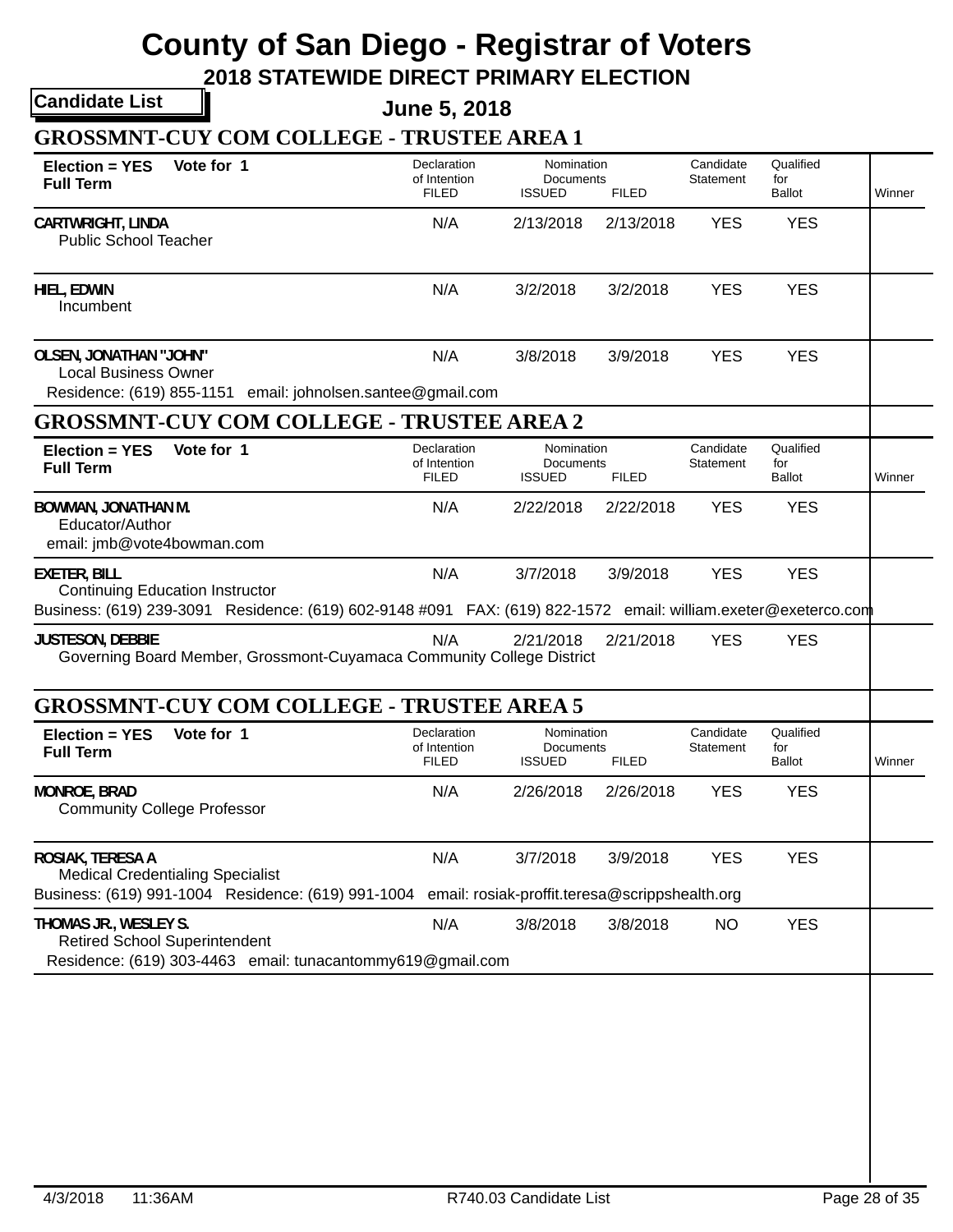**2018 STATEWIDE DIRECT PRIMARY ELECTION**

**Candidate List**

**June 5, 2018**

**SAN DIEGO COMM COLLEGE - DISTRICT A**

| Vote for 1<br>Election = YES<br><b>Full Term</b>                                                                            | Declaration<br>of Intention<br><b>FILED</b> | Nomination<br>Documents<br><b>ISSUED</b> | <b>FILED</b> | Candidate<br>Statement | Qualified<br>for<br><b>Ballot</b> | Winner |
|-----------------------------------------------------------------------------------------------------------------------------|---------------------------------------------|------------------------------------------|--------------|------------------------|-----------------------------------|--------|
| <b>HICKMAN, DIANE</b><br>Educator/Healthcare Professional                                                                   | N/A                                         | 3/2/2018                                 | 3/8/2018     | <b>YES</b>             | <b>YES</b>                        |        |
| <b>SENOUR, MARIA NIETO</b><br><b>Trustee/Professor Emeritus</b><br>Business: (619) 388-6960 email: msenour@sdccd.edu        | N/A                                         | 2/23/2018                                | 2/26/2018    | <b>YES</b>             | <b>YES</b>                        |        |
| <b>WILLIAMS, JANETTE</b><br><b>Faculty Member</b><br>Residence: (619) 723-9093 email: williamsj@ccl.org                     | N/A                                         | 3/9/2018                                 | 3/9/2018     | <b>YES</b>             | <b>YES</b>                        |        |
| SAN DIEGO COMM COLLEGE - DISTRICT C                                                                                         |                                             |                                          |              |                        |                                   |        |
| Vote for 1<br>Election = YES<br><b>Full Term</b>                                                                            | Declaration<br>of Intention<br><b>FILED</b> | Nomination<br>Documents<br><b>ISSUED</b> | <b>FILED</b> | Candidate<br>Statement | Qualified<br>for<br><b>Ballot</b> | Winner |
| ANGEL, AVIVA<br>Teacher<br>Residence: (347) 645-8505 email: avivaleh@gmail.com                                              | N/A                                         | 3/14/2018                                | 3/14/2018    | <b>NO</b>              | <b>YES</b>                        |        |
| CASUTO, LOREN S.<br><b>Director of Operations</b>                                                                           | N/A                                         | 3/8/2018                                 | 3/9/2018     | <b>YES</b>             | <b>YES</b>                        |        |
| <b>MILGRIM, CRAIG</b><br><b>Community College Professor</b>                                                                 | N/A                                         | 2/28/2018                                | 2/28/2018    | <b>YES</b>             | <b>YES</b>                        |        |
| WATSON, JOHN B.<br>Principal Researcher/Technologist<br>Residence: (619) 758-4111 email: info@watsonruns.com                | N/A                                         | 3/1/2018                                 | 3/14/2018    | <b>YES</b>             | <b>YES</b>                        |        |
| SAN DIEGO COMM COLLEGE - DISTRICT E                                                                                         |                                             |                                          |              |                        |                                   |        |
| Vote for 1<br>Election = YES<br><b>Full Term</b>                                                                            | Declaration<br>of Intention<br><b>FILED</b> | Nomination<br>Documents<br><b>ISSUED</b> | <b>FILED</b> | Candidate<br>Statement | Qualified<br>for<br>Ballot        | Winner |
| ALVAREZ, DAVID<br>San Diego City Councilmember<br>Business: (619) 320-8683                                                  | N/A                                         | 2/13/2018                                | 2/13/2018    | <b>YES</b>             | <b>YES</b>                        |        |
| CANDELORE, ALLAN<br>Entrepreneur/Volunteer                                                                                  | N/A                                         | 3/8/2018                                 | 3/9/2018     | <b>YES</b>             | <b>YES</b>                        |        |
| ELO, SEAN<br><b>Education Policy Director</b><br>Business: (619) 938-5311 Residence: (562) 213-6466 email: sean@seanelo.com | N/A                                         | 2/26/2018                                | 3/8/2018     | <b>YES</b>             | <b>YES</b>                        |        |
| PEREZ, RAFAEL A.<br>College Educator/Businessman<br>Business: (619) 333-0116 email: rafael@voterafaelperez.com              | N/A                                         | 2/16/2018                                | 3/12/2018    | <b>YES</b>             | <b>YES</b>                        |        |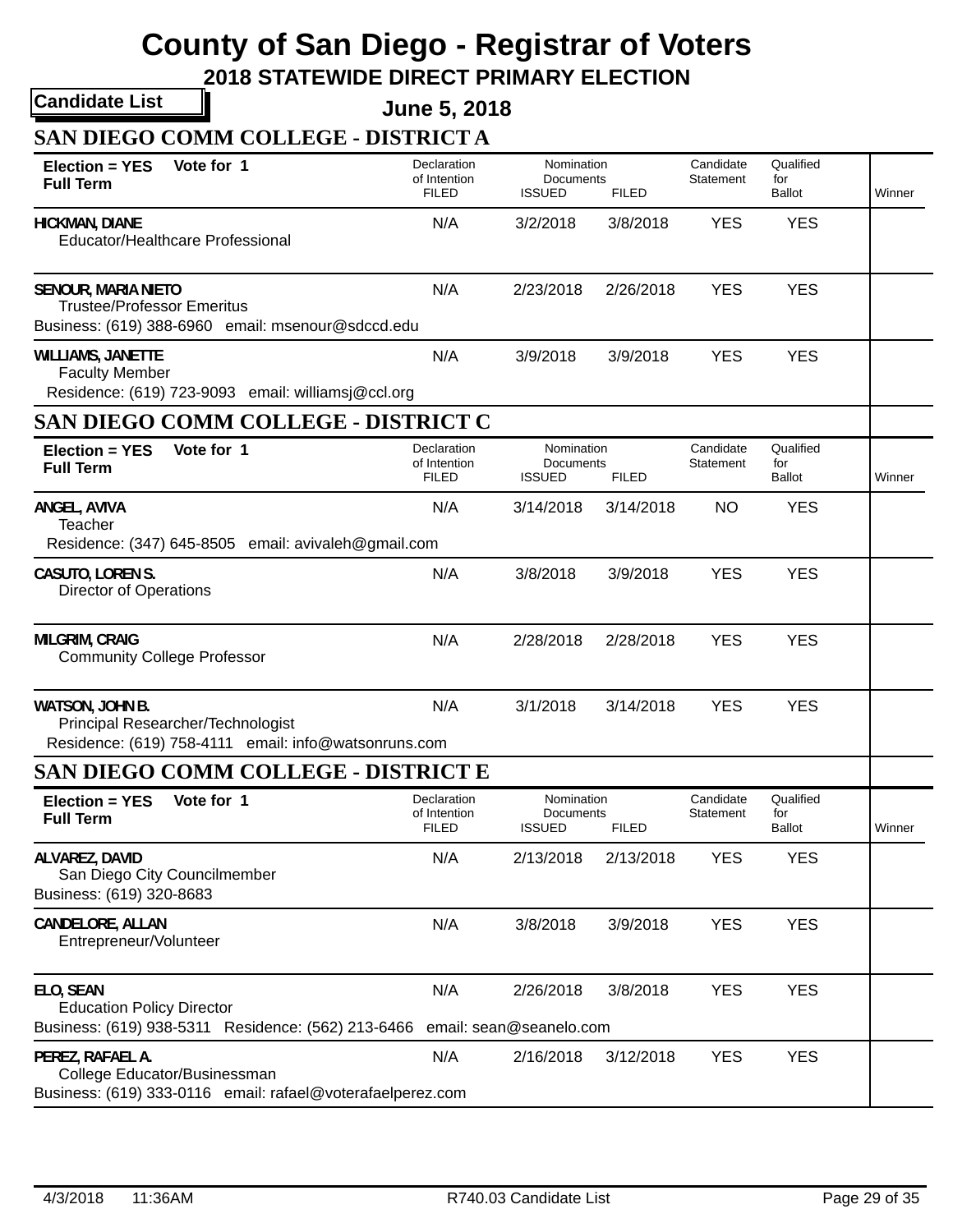**2018 STATEWIDE DIRECT PRIMARY ELECTION**

**Candidate List**

**June 5, 2018**

**SAN DIEGO UNIFIED SCHOOL - DISTRICT B**

| Vote for 1<br>$Election = YES$                                                                                           | Declaration<br>of Intention                 | Nomination<br>Documents                  |              | Candidate<br>Statement | Qualified<br>for                  |        |
|--------------------------------------------------------------------------------------------------------------------------|---------------------------------------------|------------------------------------------|--------------|------------------------|-----------------------------------|--------|
| <b>Full Term</b>                                                                                                         | <b>FILED</b>                                | <b>ISSUED</b>                            | <b>FILED</b> |                        | <b>Ballot</b>                     | Winner |
| <b>BEISER, KEVIN</b><br>Math Teacher<br>email: kevinbeiser@yahoo.com                                                     | N/A                                         | 2/12/2018                                | 3/7/2018     | <b>YES</b>             | <b>YES</b>                        |        |
| CASLAVKA, BRET H.<br>(Not Yet Provided)<br>email: bretcas@yahoo.com                                                      | N/A                                         | 2/12/2018                                | <b>NO</b>    | <b>NO</b>              | NO                                |        |
| HASSON, SCOTT L<br>(Not Yet Provided)                                                                                    | N/A                                         | 3/7/2018                                 | <b>NO</b>    | <b>NO</b>              | <b>NO</b>                         |        |
| SAN DIEGO UNIFIED SCHOOL - DISTRICT C                                                                                    |                                             |                                          |              |                        |                                   |        |
| Vote for 1<br>$Election = YES$<br><b>Full Term</b>                                                                       | Declaration<br>of Intention<br><b>FILED</b> | Nomination<br>Documents<br><b>ISSUED</b> | <b>FILED</b> | Candidate<br>Statement | Qualified<br>for<br><b>Ballot</b> | Winner |
| ANGEL, AVIVA C<br>(Not Yet Provided)                                                                                     | N/A                                         | 3/6/2018                                 | <b>NO</b>    | <b>NO</b>              | <b>NO</b>                         |        |
| <b>KOREVAAR, ERIC</b><br>(Not Yet Provided)<br>Residence: (858) 692-0459                                                 | N/A                                         | 2/22/2018                                | <b>NO</b>    | <b>NO</b>              | <b>NO</b>                         |        |
| <b>MCQUARY, MICHAEL</b><br><b>Retired Classroom Teacher</b><br>Residence: (858) 752-9544 email: drmike4schools@gmail.com | N/A                                         | 2/12/2018                                | 3/9/2018     | <b>YES</b>             | <b>YES</b>                        |        |
| <b>NORDSTROM, MARCIA LEE</b><br>(Not Yet Provided)<br>email: pbnordsy@aol.com                                            | N/A                                         | 3/7/2018                                 | <b>NO</b>    | <b>NO</b>              | <b>NO</b>                         |        |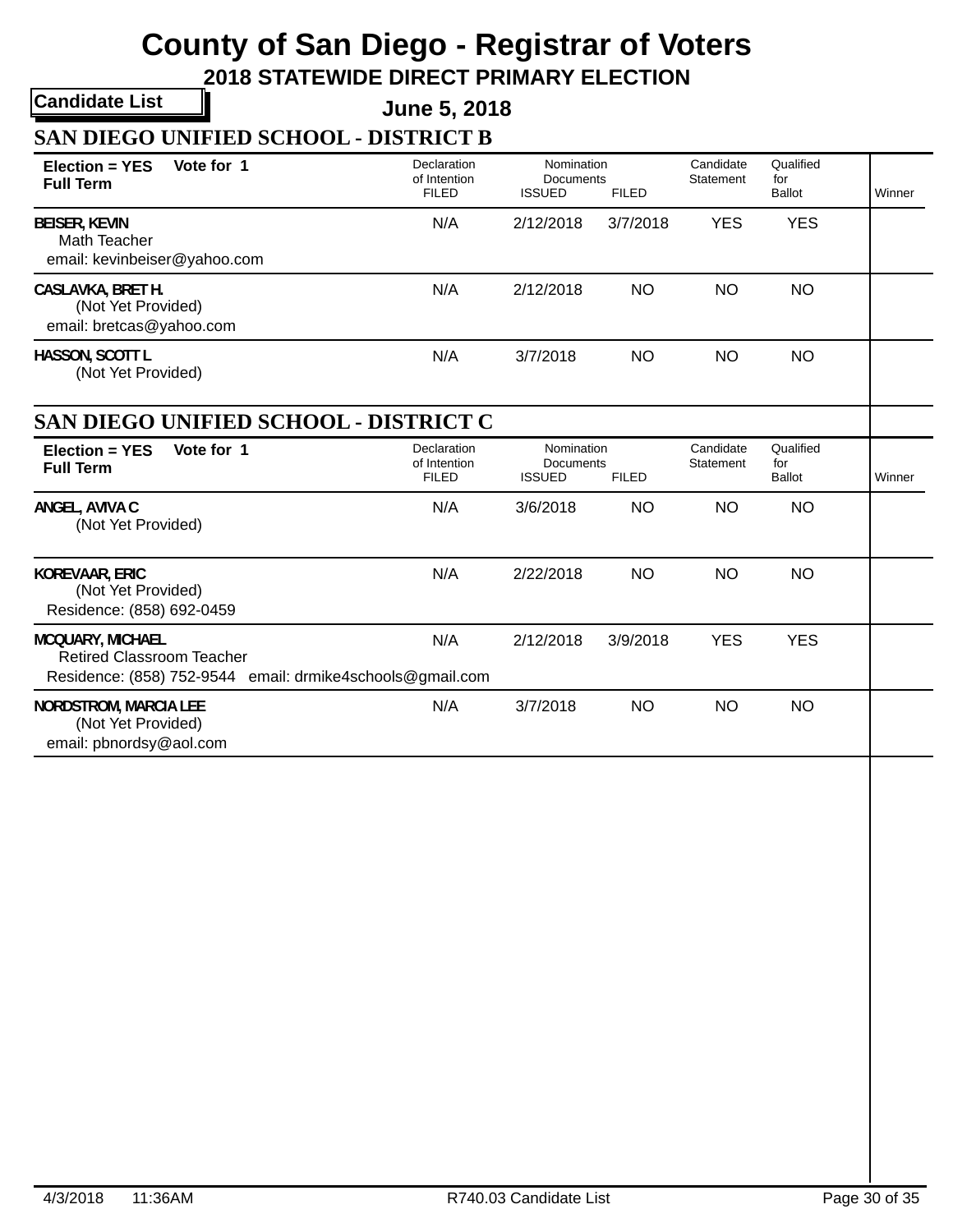**2018 STATEWIDE DIRECT PRIMARY ELECTION**

**Candidate List**

**June 5, 2018**

**BOARD OF SUPERVISORS - DISTRICT NO. 4**

| Vote for 1<br><b>Election = YES</b><br><b>Full Term</b>                                                                          | Declaration<br>of Intention<br><b>FILED</b> | Nomination<br>Documents<br><b>ISSUED</b> | <b>FILED</b> | Candidate<br>Statement | Qualified<br>for<br><b>Ballot</b> | Winner |
|----------------------------------------------------------------------------------------------------------------------------------|---------------------------------------------|------------------------------------------|--------------|------------------------|-----------------------------------|--------|
| <b>DUMANIS, BONNIE</b><br><b>Retired District Attorney</b><br>email: bonnie@bonnieforsupervisor.com                              | N/A                                         | 3/1/2018                                 | 3/7/2018     | <b>YES</b>             | <b>YES</b>                        |        |
| <b>FLETCHER, NATHAN</b><br>Educator/Veterans Advocate<br>email: nfletcher@nathanfletcher.com                                     | N/A                                         | 3/6/2018                                 | 3/9/2018     | <b>YES</b>             | <b>YES</b>                        |        |
| <b>HANSEN, RICHARD</b><br>(Not Yet Provided)<br>email: richardmhansen@aol.com                                                    | N/A                                         | 3/9/2018                                 | 3/9/2018     | <b>NO</b>              | <b>NO</b>                         |        |
| <b>MALBROUGH, KEN</b><br><b>Retired Deputy Chief</b><br>email: ken@kenmalbrough.com                                              | N/A                                         | 2/13/2018                                | 3/6/2018     | <b>YES</b>             | <b>YES</b>                        |        |
| <b>NORDSTROM, MARCIA</b><br>(Not Yet Provided)                                                                                   | N/A                                         | 3/2/2018                                 | <b>NO</b>    | <b>NO</b>              | <b>NO</b>                         |        |
| PASSONS, OMAR<br>Attorney/Youth Advocate<br>Business: (619) 565-6456 email: omar@omarpassons.com                                 | N/A                                         | 3/8/2018                                 | 3/8/2018     | <b>YES</b>             | <b>YES</b>                        |        |
| SALDAÑA, LORI<br><b>Community College Teacher</b><br>Business: (858) 247-2575 email: loriforsupervisor.com                       | N/A                                         | 2/23/2018                                | 3/9/2018     | <b>YES</b>             | <b>YES</b>                        |        |
| <b>BOARD OF SUPERVISORS - DISTRICT NO. 5</b>                                                                                     |                                             |                                          |              |                        |                                   |        |
| Vote for 1<br><b>Election = YES</b><br><b>Full Term</b>                                                                          | Declaration<br>of Intention<br><b>FILED</b> | Nomination<br>Documents<br><b>ISSUED</b> | <b>FILED</b> | Candidate<br>Statement | Qualified<br>for<br><b>Ballot</b> | Winner |
| ARSIVAUD, JACQUELINE<br>Board Member, San Dieguito Planning Group                                                                | N/A                                         | 3/8/2018                                 | 3/9/2018     | <b>YES</b>             | <b>YES</b>                        |        |
| <b>DESMOND, JIM</b><br>Mayor of San Marcos<br>Business: (760) 402-0448 email: jdesmo56@gmail.com                                 | N/A                                         | 2/13/2018                                | 3/6/2018     | <b>YES</b>             | <b>YES</b>                        |        |
| <b>GERARD, ROBERT</b><br>(Not Yet Provided)                                                                                      | N/A                                         | 2/28/2018                                | <b>NO</b>    | <b>NO</b>              | <b>NO</b>                         |        |
| Business: (619) 232-2828 Residence: (858) 756-4212 FAX: (619) 232-4129 email: rgerard@gerardlaw.com                              |                                             |                                          |              |                        |                                   |        |
| <b>GOMEZ, MICHELLE</b><br>Commissioner/Legislative Analyst<br>Business: (760) 503-5076 email: campaign@michelleforsupervisor.com | N/A                                         | 3/7/2018                                 | 3/9/2018     | <b>YES</b>             | <b>YES</b>                        |        |
| KERN, JEROME M. "JERRY"<br>Oceanside City Council Member<br>email: kernjm@hotmail.com                                            | N/A                                         | 2/16/2018                                | 3/5/2018     | <b>YES</b>             | <b>YES</b>                        |        |
|                                                                                                                                  |                                             |                                          |              |                        |                                   |        |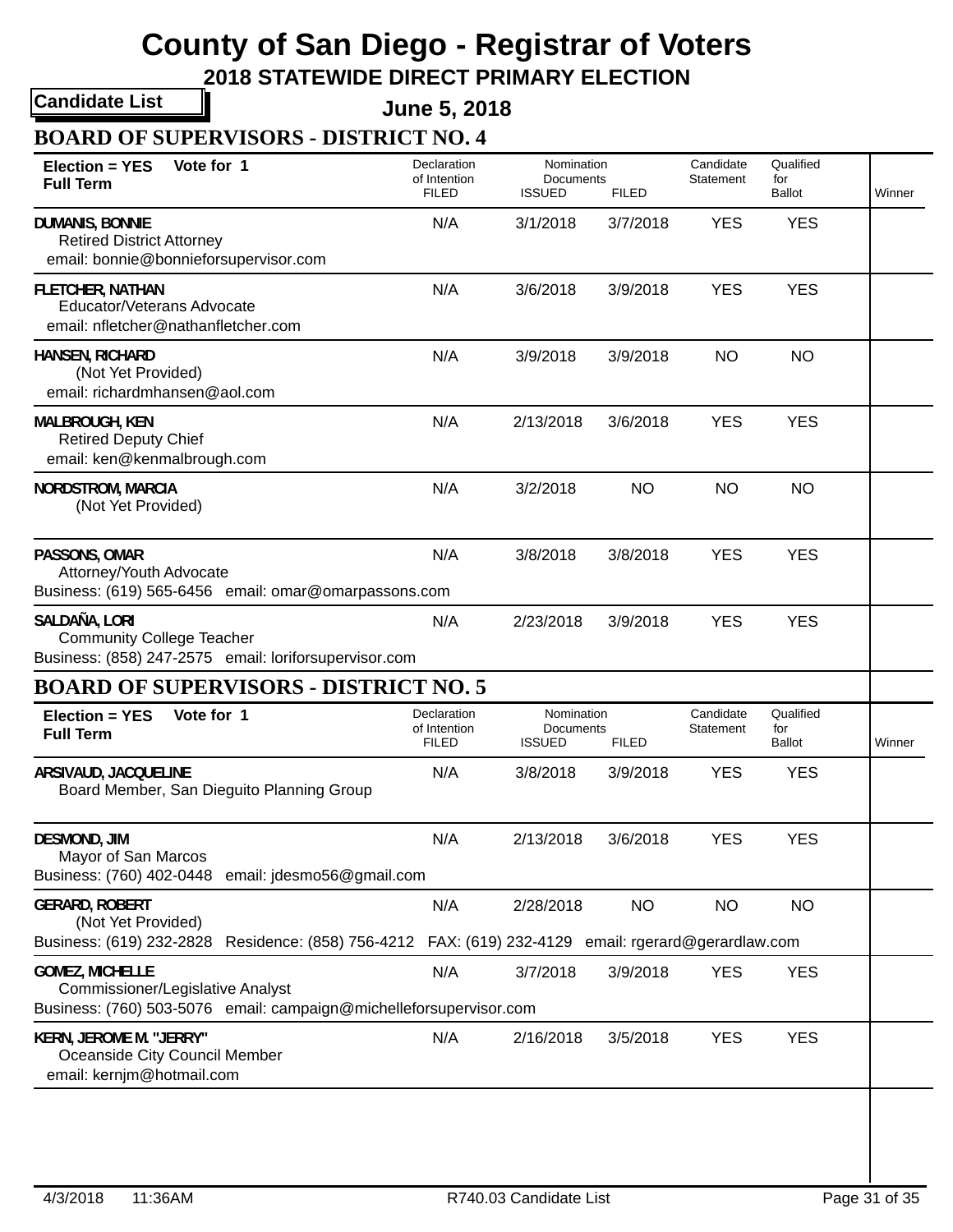**2018 STATEWIDE DIRECT PRIMARY ELECTION**

**Candidate List**

**June 5, 2018**

| <b>ASSESSOR/RECORDER/CLERK</b> |  |
|--------------------------------|--|
|--------------------------------|--|

| Vote for 1<br><b>Election = YES</b><br><b>Full Term</b>                                                                                          | Declaration<br>of Intention<br><b>FILED</b> | Nomination<br>Documents<br><b>ISSUED</b>                 | <b>FILED</b> | Candidate<br>Statement | Qualified<br>for<br><b>Ballot</b> | Winner |
|--------------------------------------------------------------------------------------------------------------------------------------------------|---------------------------------------------|----------------------------------------------------------|--------------|------------------------|-----------------------------------|--------|
| DRONENBURG JR, ERNEST J. "ERNIE"<br><b>Assessor Recorder County Clerk</b><br>Business: (760) 728-9799 email: ernie@erniedronenburg.com           | N/A                                         | 2/27/2018                                                | 3/9/2018     | <b>YES</b>             | <b>YES</b>                        |        |
| STRABONE, MATT<br><b>Ethics Attorney</b>                                                                                                         | N/A                                         | 2/12/2018                                                | 3/6/2018     | <b>YES</b>             | <b>YES</b>                        |        |
| DISTRICT ATTORNEY                                                                                                                                |                                             |                                                          |              |                        |                                   |        |
| Vote for 1<br>Election = YES<br><b>Full Term</b>                                                                                                 | Declaration<br>of Intention<br><b>FILED</b> | Nomination<br>Documents<br><b>ISSUED</b>                 | <b>FILED</b> | Candidate<br>Statement | Qualified<br>for<br>Ballot        | Winner |
| <b>JONES WRIGHT, GENEVIEVE</b><br>Deputy Public Defender<br>email: genevieve@joneswrightforda.com                                                | N/A                                         | 3/6/2018                                                 | 3/9/2018     | <b>YES</b>             | <b>YES</b>                        |        |
| <b>STEPHAN, SUMMER</b><br>San Diego County District Attorney, Appointed<br>Business: (619) 531-4201 email: summer@summerstephanforsandiegoda.com | N/A                                         | 3/2/2018                                                 | 3/8/2018     | <b>YES</b>             | <b>YES</b>                        |        |
| <b>SHERIFF</b>                                                                                                                                   |                                             |                                                          |              |                        |                                   |        |
| Vote for 1<br><b>Election = YES</b><br><b>Full Term</b>                                                                                          | Declaration<br>of Intention<br><b>FILED</b> | Nomination<br>Documents<br><b>ISSUED</b><br><b>FILED</b> |              | Candidate<br>Statement | Qualified<br>for<br><b>Ballot</b> | Winner |
| <b>GORE, BILL</b><br>Sheriff<br>email: jroe@roestrategic.com                                                                                     | N/A                                         | 2/26/2018                                                | 3/7/2018     | <b>YES</b>             | <b>YES</b>                        |        |
| <b>MYERS, DAVE</b><br>Commander, Sheriff's Department<br>email: davemyers4sheriff@gmail.com                                                      | N/A                                         | 2/16/2018                                                | 3/8/2018     | <b>YES</b>             | <b>YES</b>                        |        |
| <b>TREASURER/TAX COLLECTOR</b>                                                                                                                   |                                             |                                                          |              |                        |                                   |        |
| Vote for 1<br><b>Election = YES</b><br><b>Full Term</b>                                                                                          | Declaration<br>of Intention<br><b>FILED</b> | Nomination<br>Documents<br>ISSUED                        | <b>FILED</b> | Candidate<br>Statement | Qualified<br>for<br>Ballot        | Winner |
| MC ALLISTER, DAN<br>San Diego County Treasurer-Tax Collector                                                                                     | N/A                                         | 3/1/2018                                                 | 3/8/2018     | <b>YES</b>             | <b>YES</b>                        |        |
|                                                                                                                                                  |                                             |                                                          |              |                        |                                   |        |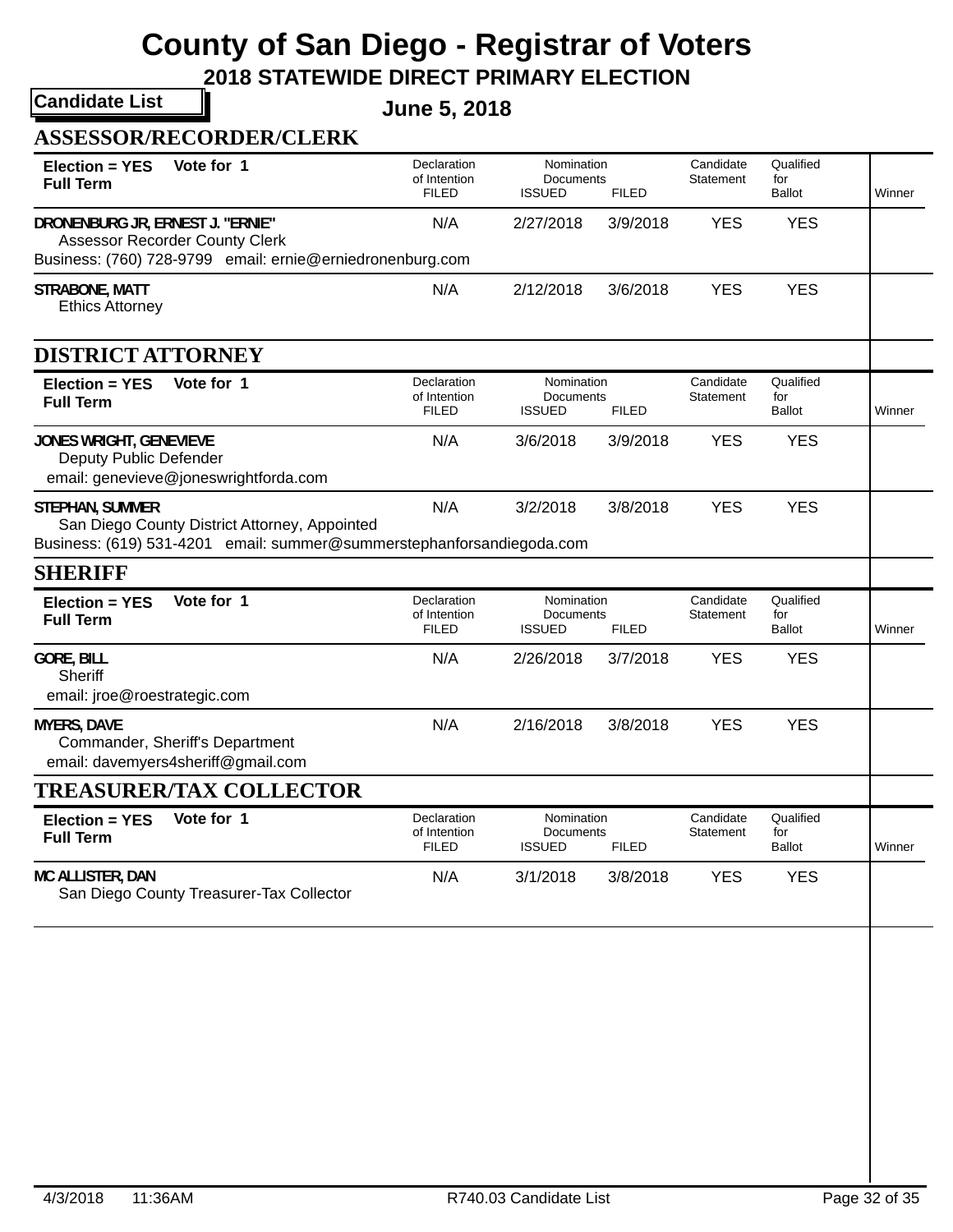**2018 STATEWIDE DIRECT PRIMARY ELECTION**

**Candidate List**

**June 5, 2018**

**CITY OF CHULA VISTA - CITY COUNCIL-DISTRICT NO. 2**

| Vote for 1<br><b>Election = YES</b><br><b>Full Term</b>             | Declaration<br>of Intention<br><b>FILED</b> | Nomination<br>Documents<br><b>ISSUED</b><br><b>FILED</b> |              | Candidate<br>Statement | Qualified<br>for<br><b>Ballot</b> | Winner |  |
|---------------------------------------------------------------------|---------------------------------------------|----------------------------------------------------------|--------------|------------------------|-----------------------------------|--------|--|
| CASTANEDA, STEVE<br><b>Sweetwater Authority Board Member</b>        | N/A                                         | <b>NO</b>                                                | <b>NO</b>    | <b>YES</b>             | <b>YES</b>                        |        |  |
| GALVEZ, JILL M.<br><b>Business Owner/Treasurer</b>                  | N/A                                         | <b>NO</b>                                                | <b>NO</b>    | <b>YES</b>             | <b>YES</b>                        |        |  |
| <b>MACFARLAND, PATRICK</b><br>Teacher/Housing Commissioner          | N/A                                         | <b>NO</b>                                                | <b>NO</b>    | <b>YES</b>             | <b>YES</b>                        |        |  |
| NAVARRO, JESSE<br><b>Community Relations Director</b>               | N/A                                         | <b>NO</b>                                                | <b>NO</b>    | <b>YES</b>             | <b>YES</b>                        |        |  |
| STENBERG, STEVE<br><b>Retired Firefighter</b>                       | N/A                                         | <b>NO</b>                                                | <b>NO</b>    | <b>YES</b>             | <b>YES</b>                        |        |  |
| ZAKER, MAX<br>Businessman/Planning Commissioner                     | N/A                                         | <b>NO</b>                                                | <b>NO</b>    | <b>YES</b>             | <b>YES</b>                        |        |  |
| <b>CITY OF CHULA VISTA - MAYOR</b>                                  |                                             |                                                          |              |                        |                                   |        |  |
| Vote for 1<br><b>Election = YES</b><br><b>Full Term</b>             | Declaration<br>of Intention<br><b>FILED</b> | Nomination<br>Documents<br><b>ISSUED</b>                 | <b>FILED</b> | Candidate<br>Statement | Qualified<br>for<br><b>Ballot</b> | Winner |  |
| <b>GASTELUM, HECTOR RAUL</b><br><b>Otay Water District Director</b> | N/A                                         | <b>NO</b>                                                | <b>NO</b>    | <b>YES</b>             | <b>YES</b>                        |        |  |
| <b>KENDE, ARTHUR</b><br>Teacher                                     | N/A                                         | <b>NO</b>                                                | <b>NO</b>    | <b>YES</b>             | <b>YES</b>                        |        |  |
| <b>SALAS, MARY CASILLAS</b><br>Mayor, City of Chula Vista           | N/A                                         | <b>NO</b>                                                | <b>NO</b>    | <b>YES</b>             | <b>YES</b>                        |        |  |
| <b>SCHRECK, DANIEL</b><br>Parks Supervisor                          | N/A                                         | <b>NO</b>                                                | <b>NO</b>    | <b>NO</b>              | <b>YES</b>                        |        |  |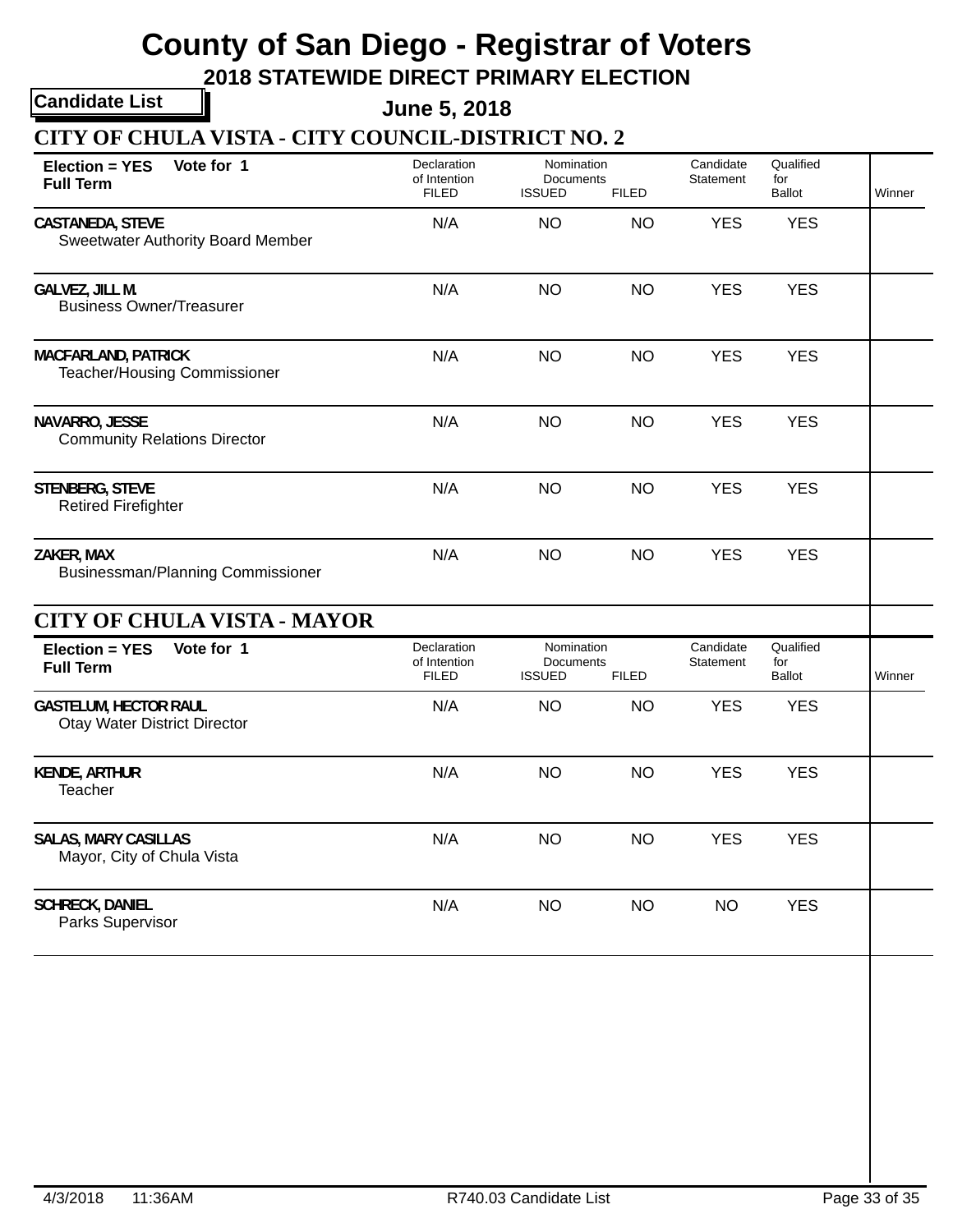**2018 STATEWIDE DIRECT PRIMARY ELECTION**

**Candidate List**

**June 5, 2018**

**CITY OF SAN DIEGO - CITY COUNCIL-DIST NO. 2**

| Vote for 1<br><b>Election = YES</b><br><b>Full Term</b>      | Declaration<br>of Intention<br><b>FILED</b> | Nomination<br>Documents<br><b>ISSUED</b><br><b>FILED</b> |           | Candidate<br>Statement | Qualified<br>for<br><b>Ballot</b> | Winner |
|--------------------------------------------------------------|---------------------------------------------|----------------------------------------------------------|-----------|------------------------|-----------------------------------|--------|
| <b>BEANE, JORDAN</b><br><b>Small Business Owner</b>          | N/A                                         | <b>NO</b>                                                | <b>NO</b> | <b>YES</b>             | <b>YES</b>                        |        |
| <b>CAMPBELL, JENNIFER</b><br><b>Medical Doctor/Professor</b> | N/A                                         | <b>NO</b>                                                | <b>NO</b> | <b>YES</b>             | <b>YES</b>                        |        |
| HAHN, RANDY<br>Publisher/Journalist/Sales Manager            | N/A                                         | <b>NO</b>                                                | <b>NO</b> | <b>YES</b>             | <b>YES</b>                        |        |
| MELTON, KEVIN D.<br><b>Retired Businessman</b>               | N/A                                         | <b>NO</b>                                                | <b>NO</b> | <b>YES</b>             | <b>YES</b>                        |        |
| PEASE, BRYAN<br><b>Environmental Attorney</b>                | N/A                                         | <b>NO</b>                                                | <b>NO</b> | <b>YES</b>             | <b>YES</b>                        |        |
| SMIECHOWSKI, DANIEL "DANNY"<br>Real Estate Agent/Landlord    | N/A                                         | <b>NO</b>                                                | <b>NO</b> | <b>YES</b>             | <b>YES</b>                        |        |
| ZAPF, LORIE<br>San Diego City Councilmember                  | N/A                                         | <b>NO</b>                                                | <b>NO</b> | <b>YES</b>             | <b>YES</b>                        |        |
| CITY OF SAN DIEGO - CITY COUNCIL-DIST NO. 4                  |                                             |                                                          |           |                        |                                   |        |
| Vote for 1<br>Election = YES<br><b>Full Term</b>             | Declaration<br>of Intention<br><b>FILED</b> | Nomination<br>Documents<br><b>ISSUED</b><br><b>FILED</b> |           | Candidate<br>Statement | Qualified<br>for<br>Ballot        | Winner |
| <b>ARTHUR, NEAL</b><br><b>Real Estate Developer</b>          | N/A                                         | <b>NO</b>                                                | <b>NO</b> | <b>YES</b>             | <b>YES</b>                        |        |
| COLE, MYRTLE<br><b>City Council President</b>                | N/A                                         | <b>NO</b>                                                | <b>NO</b> | <b>YES</b>             | <b>YES</b>                        |        |
| MONTGOMERY, MONICA<br>Attorney/Civil Rights Advocate         | N/A                                         | <b>NO</b>                                                | <b>NO</b> | <b>YES</b>             | <b>YES</b>                        |        |
| <b>VILLAFRANCA, TONY</b><br>Local Businessman                | N/A                                         | <b>NO</b>                                                | <b>NO</b> | <b>YES</b>             | <b>YES</b>                        |        |